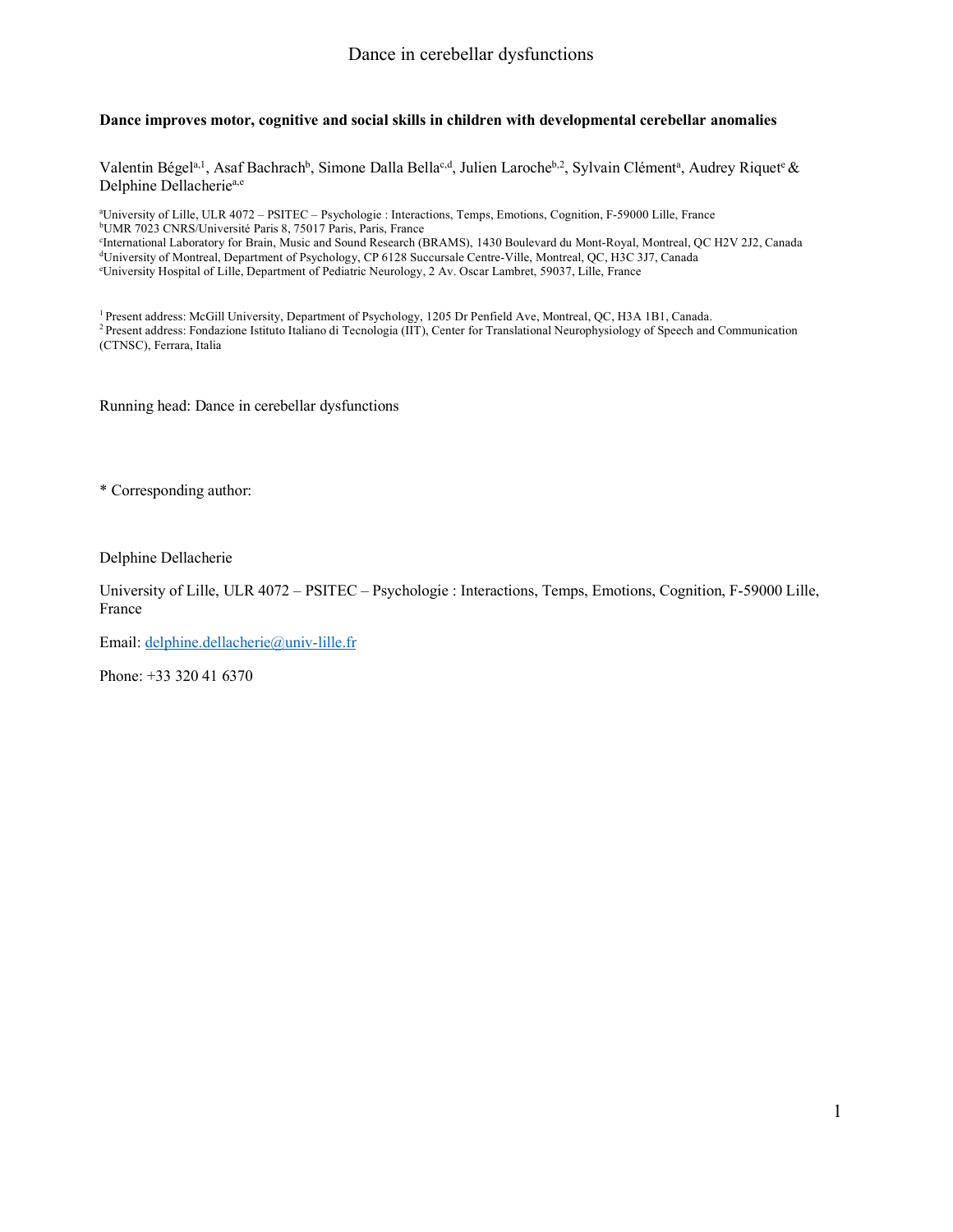**Abstract:** In this multiple single-cases study, we used dance to train Sensorimotor Synchronization (SMS), motor and cognitive functions in children with Developmental Cerebellar Anomalies (DCA). DCA are rare dysfunctions of the cerebellum that affect motor and cognitive skills. The cerebellum plays an important role in temporal cognition including SMS which is, critical for motor and cognitive development. Dancing engages the SMS neuronal circuitry, composed of the cerebellum, the basal ganglia and the motor cortices. Thus, we hypothesized that dance has a beneficial effect on SMS skills and associated motor and cognitive functions in children with DCA. Seven children (aged 7-11) with DCA participated in a 2-month dance training protocol (3h/week). A test-retest design protocol with multiple baselines was used to assess children's SMS skills as well as motor, cognitive and social abilities. SMS skills were impaired in DCA before the training. The training led to improvements in SMS (reduced variability in paced tapping), balance and executive functioning (cognitive flexibility), as well as in social skills (social cognition). The beneficial effects of the dance training were visible in all participants. Notably, gains were maintained two months after the intervention. These effects are likely to be sustained by enhanced activity in SMS brain networks due to the dance training protocol.

**Keywords:** Cerebellar anomalies, sensorimotor synchronization, rhythm, rehabilitation, dance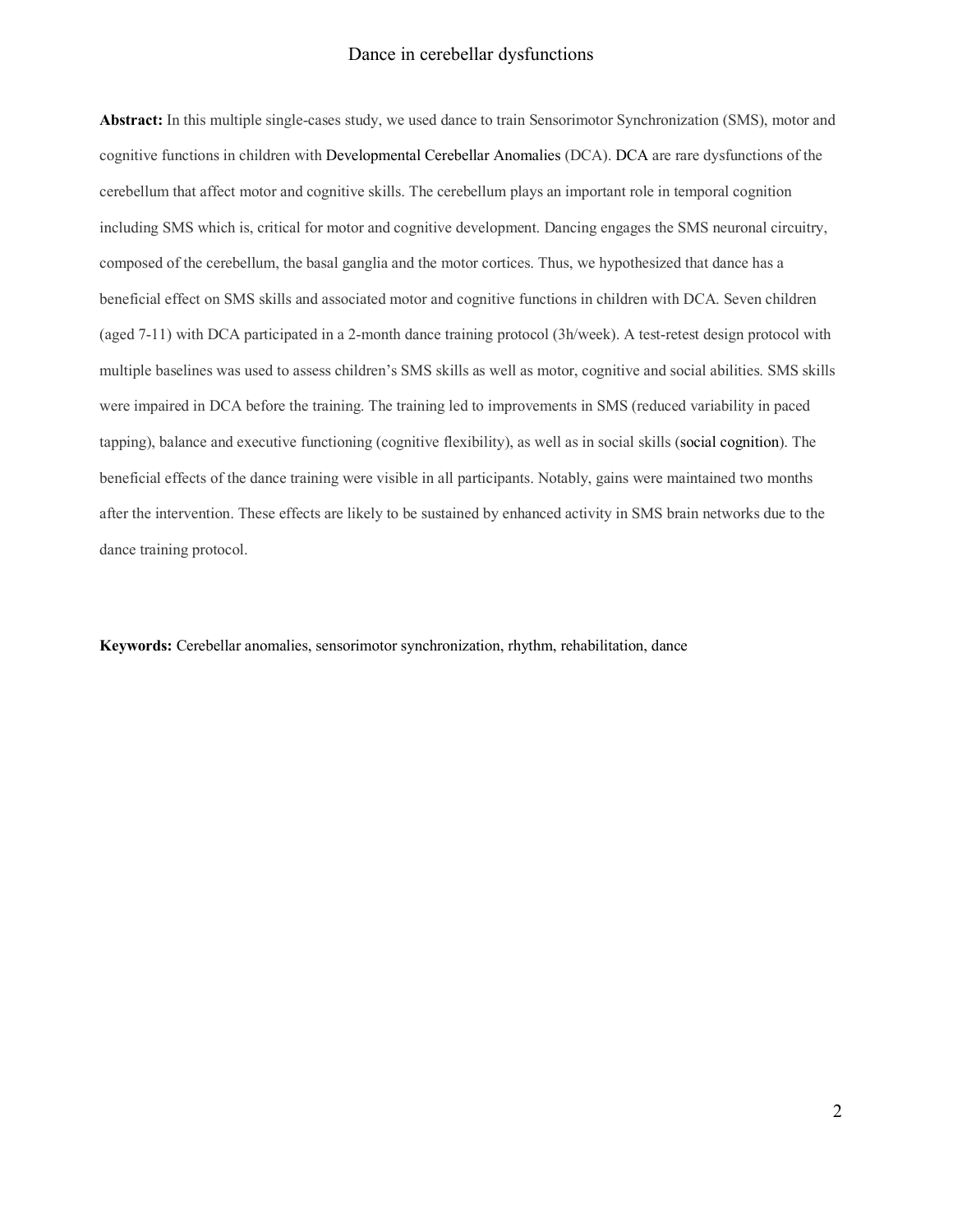#### 1. Introduction

Developmental Cerebellar Anomalies (DCA) are rare diseases that affect cerebellar functions in less than one in 2000 (Musselman et al., 2014). The cerebellum is a pivotal brain region that contributes to motor and cognitive control as well as social and affective functions (Bareš et al., 2018; Hoche, Guell, Sherman, Vangel, & Schmahmann, 2016; Koziol et al., 2014; Manto et al., 2012; Schmahmann & Sherman, 1998; Therrien & Bastian, 2019). It achieves maturity a few years after birth, making it particularly vulnerable to developmental disorders (ten Donkelaar, Lammens, Wesseling, Thijssen, & Renier, 2003; Wang & Zoghbi, 2001). Unfortunately, very few specific remediation strategies to compensate for DCA currently exist (Brenna, 2014), possibly because of the rarity of this disease. The current research focuses on an innovative training protocol using dance to improve motor, cognitive and social skills in children with DCA.

DCA can have various causes (e.g., Joubert and Dandy-Walker syndromes, intrauterine trauma or intoxication). Cerebellar syndromes found in DCA are often explained by structural and volumetric anomalies of the cerebellum (Boltshauser, 2004; Poretti, Boltshauser, & Doherty, 2014). They can also be diagnosed on the basis of clinical observations in the absence of neuroimaging evidence (Ryan & Engle, 2003). Predominantly, DCA is associated with congenital forms of cerebellar ataxia (Fogel, 2012; Marsden, 2018). Ataxia refers to abnormal organization of movement and impaired coordination of balance, gait, extremity and eye movements, and dysarthria. DCA is also consistently associated with cognitive deficits (e.g., in executive functions, visual-spatial skills, linguistic abilities; Bodranghien et al., 2016; De Smet, Paquier, Verhoeven, & Mariën, 2013; Schmahmann, 2004; Schmahmann, Guell, Stoodley, & Halko, 2019; Schmahmann & Sherman, 1998) and emotional, social and communication deficits (Bolduc & Limperopoulos, 2009; Guell, Hoche, & Schmahmann, 2015; Hoche et al., 2016; Koziol et al., 2014; Schmahmann, 2004; Schmahmann & Sherman, 1998).

The cerebellum plays a crucial role in motor control (Manto et al., 2012); for example, it is involved in the control of oculomotor movements (Thier & Markanday, 2019), speech (Ackermann, 2008), grasping (Nowak, Topka, Timmann, Boecker, & Hermsdörfer, 2007), and voluntary limb movements (Ebner, Hewitt, & Popa, 2011). A specific contribution of the cerebellum to these tasks is the control of precise, online adaptive and predictive timing (Bastian, 2006; Manto et al., 2012; Therrien & Bastian, 2019). The cerebellum is involved in coordinating an action with temporally predictable, rhythmic events (Bareš et al., 2018; Braitenberg, Heck, & Sultan, 1997; Damm, Varoqui,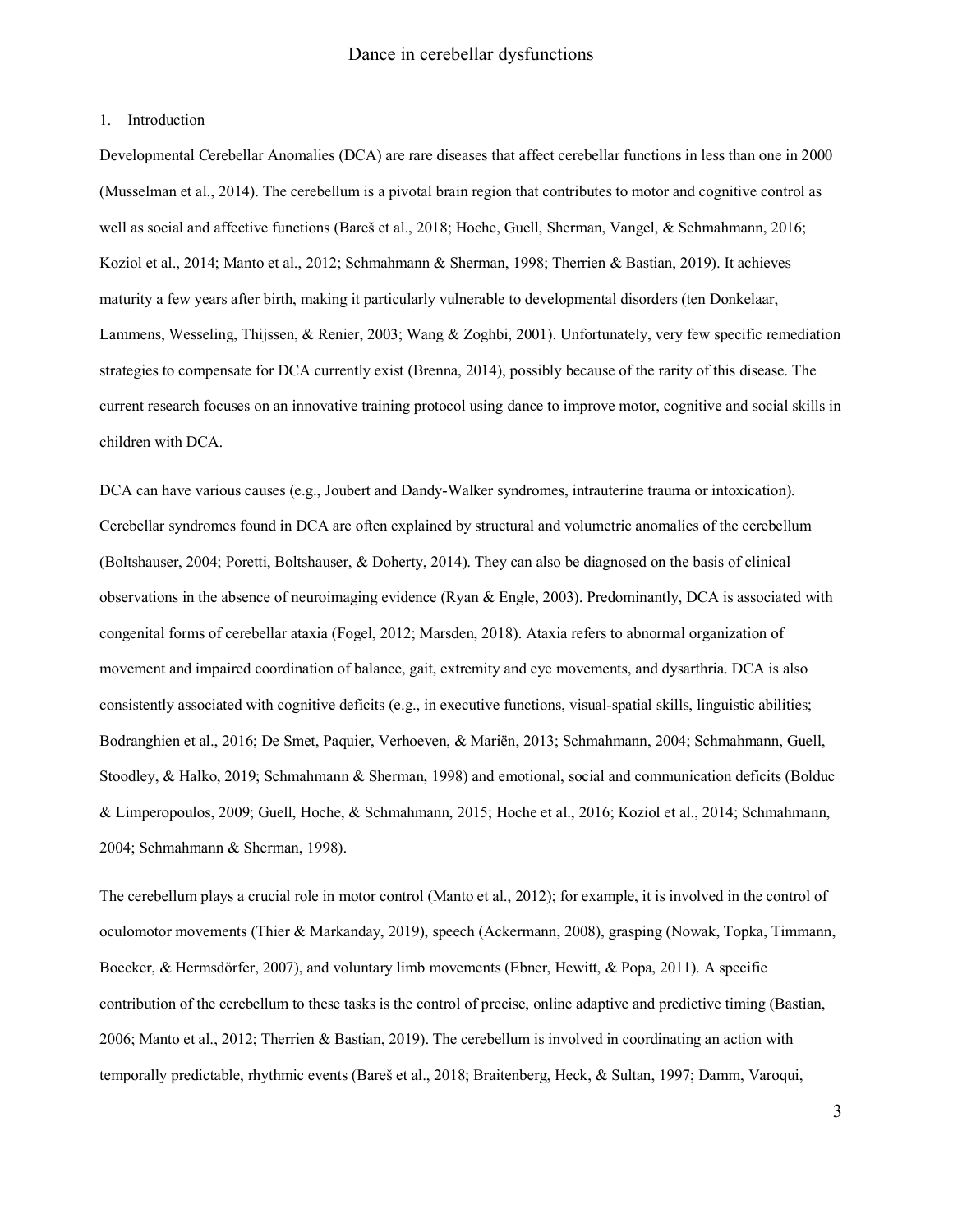Cochen De Cock, Dalla Bella, & Bardy, 2019; Manto et al., 2012; Paquette, Fujii, Li, & Schlaug, 2017), especially in auditory–motor interactions (Doyon, Penhune, & Ungerleider, 2003; Provasi et al., 2014; Schwartze, Keller, & Kotz, 2016; Zatorre, Chen, & Penhune, 2007). This is referred to as Sensorimotor Synchronization (SMS, Repp, 2005; Repp & Su, 2013). SMS is usually studied via finger tapping to predictable stimuli such as a metronome or music sequences (Dalla Bella et al., 2017). The cerebellum is involved in the perception of sequences (Molinari et al., 2008), a capacity that is required for SMS. In addition, cerebellar circuitry is necessary to produce and adapt the next motor response using error information (i.e., discrepancy between the tap and the sound) of the previous response (Shadmehr, Smith, & Krakauer, 2010).

More generally, the cerebellum is part of a distributed neural system, including the basal ganglia, motor and premotor cortices, that enables temporal processing (Breska & Ivry, 2016; Coull & Nobre, 2008; Coull, Cheng, & Meck, 2011; Grahn, 2009; Grahn & Brett, 2007; Kotz & Schwartze, 2011). The cerebellum is crucial for timing and rhythmic tasks as well as for other motor and cognitive capacities in which timing and SMS are involved, such as gait (Damm, Varoqui, Cochen De Cock, Dalla Bella & Bardy, 2019; Bengtsson, Ehrsson, Forssberg, & Ullén, 2005; Dalla Bella, Benoit, Farrugia, Schwartze, & Kotz, 2015; Lang et al., 2017), language (Murdoch, 2010; Schwartze & Kotz, 2013) and social interactions (Van Overwalle, Manto, Leggio, & Delgado-García, 2019). Therefore, it is not surprising that patients with DCA are usually impaired in a variety of the aforementioned motor, cognitive and social capacities associated with SMS (Bodranghien et al., 2016; Koziol et al., 2014; Schmahmann, 2004; Schmahmann & Sherman, 1998).

To date, there is no direct evidence that SMS skills are affected in DCA, as no research studied SMS skills such as tapping to a metronome or music in these patients. Nevertheless, studies have reported other timing impairments with other cerebellar acquired or degenerative pathologies such as spino cerebellar ataxia or infarction. They are visible in tasks requiring precise timing, such as eye movements, spatio-temporal prediction, predictive motor timing and finger movements in overarm throwing (Broersen et al., 2016; Ivry & Keele, 1989; Ivry, Spencer, Zelaznik, & Diedrichsen, 2006; Timmann, Watts, & Hore, 1999). Interestingly, timing disorders are not confined to motor tasks, as cerebellar anomalies are also associated with poorer performance in perceptual tasks such as duration discrimination (Ivry & Keele, 1989; Ivry, Spencer, Zelaznik, & Diedrichsen, 2002). Provasi et al. (2014) studied SMS and rhythm perception in children with acquired (not developmental) cerebellar tumors (medulloblastoma) and showed that patients displayed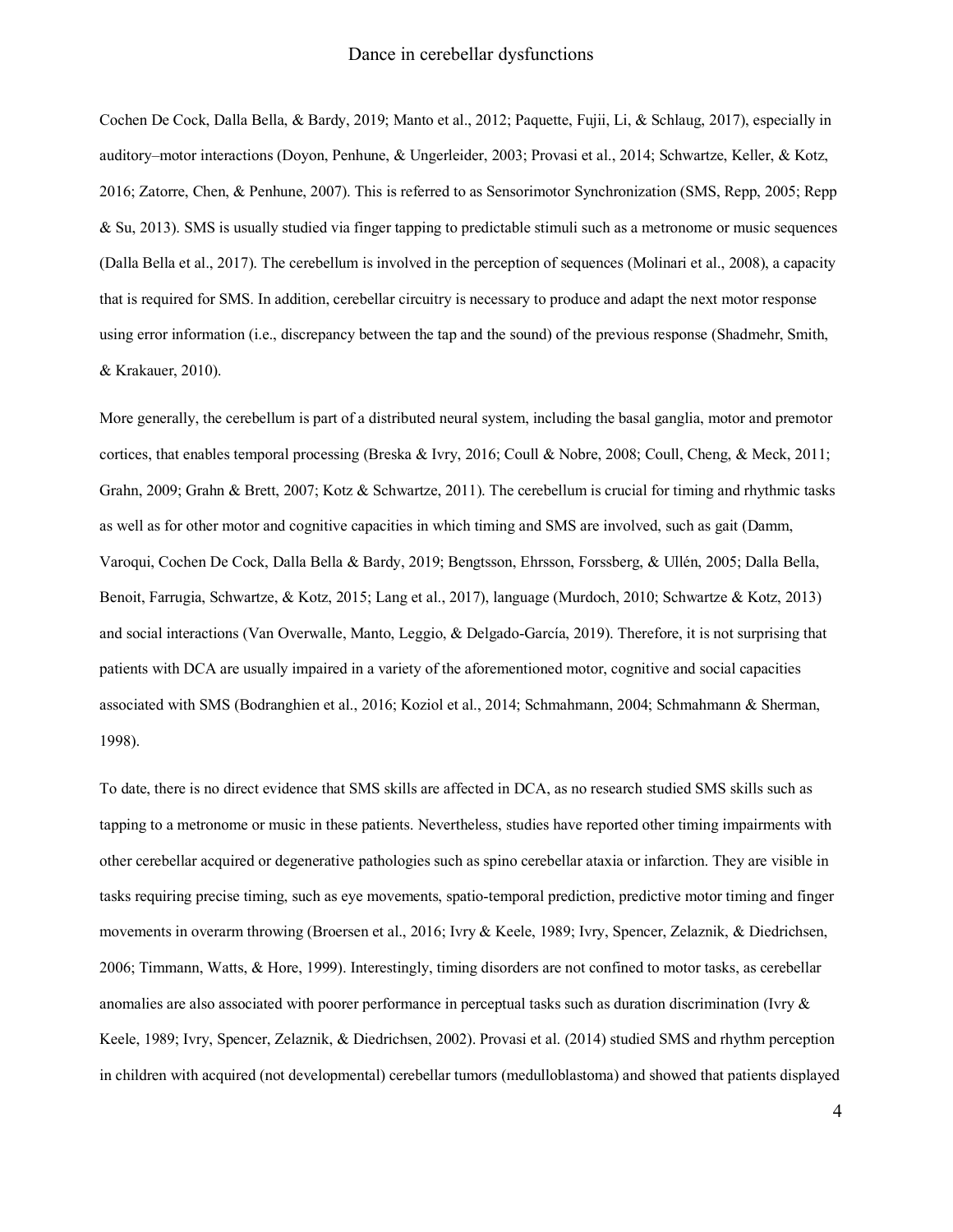more tapping variability in SMS task, despite normal rhythm perception. Therefore, it is likely that patients with DCA also have difficulties in SMS.

Because of the role played by the cerebellum in motor and sensorimotor skills, dance is of particular interest for persons with cerebellar dysfunctions. Dance is an engaging activity involving an elaborate form of full body synchronization to a musical beat in a nonverbal communicative, aesthetic context (Joufflineau, Vincent, & Bachrach, 2018; Laland, Wilkins, & Clayton, 2016). It engages neuronal networks including the premotor and parietal cortices ("action observation network"), the supplementary motor area (SMA), the motor cortex, the basal ganglia and the cerebellum (Bachrach, Jola, & Pallier, 2016; Brown, Martinez, & Parsons, 2006; Cross, Hamilton, & Grafton, 2006; Cross, Kraemer, Hamilton, Kelley, & Grafton, 2009; Giacosa, Karpati, Foster, Penhune, & Hyde, 2016; Karpati, Giacosa, Foster, Penhune, & Hyde, 2015). The anterior cerebellar vermis and cerebellar lobules V and VI appear as key structures for the entrainment of movement to external auditory timing cues in dance (Brown et al., 2006) and expert dancers reveal brain changes, structural and functional, in these regions. Expertise in dance is also associated with improved sensorimotor functions (Bläsing et al., 2012; Jin et al., 2019; Karpati, Giacosa, Foster, Penhune, & Hyde, 2016), and proprioceptive body representation (Jola, Davis, & Haggard, 2011), thus supporting the tight link between brain networks affected by dance training and the sensorimotor and proprioceptive functions.

During the last decade, promising results showed that dance training can be used successfully for improving motor and cognitive functions in a variety of conditions such as aging (Chuang, Hung, Huang, Chang, & Hung, 2015; Coubard, Duretz, Lefebvre, Lapalus, & Ferrufino, 2011), neurodegenerative diseases (de Natale et al., 2017), stroke (Sampaio, Subramaniam, Arena, & Bhatt, 2016) and neurodevelopmental diseases (Grönlund, Renck, & Weibull, 2005). For example, dance training showed beneficial effects on motor and cognitive skills in Parkinson's disease (dos Santos Delabary, Komeroski, Monteiro, Costa, & Haas, 2018; Hackney et al., 2015; Hackney, Kantorovich, Levin, & Earhart, 2007; McKee & Hackney, 2013; Shanahan, Morris, Bhriain, Saunders, & Clifford, 2015), a condition associated with poorer rhythm and timing skills (Benoit et al., 2014; Grahn & Brett, 2009; Jones & Jahanshahi, 2014). Beneficial effects of a dance training protocol on motor functions were also observed in children with ADHD (Grönlund et al., 2005), a condition also affecting the cortico-cerebello-striatal pathways and rhythmic capacities (Bledsoe, Semrud-Clikeman, & Pliszka, 2011; Puyjarinet, Bégel, Lopez, Dellacherie, & Dalla Bella, 2017), and in children with cerebral palsy (López-Ortiz, Egan, & Gaebler-Spira, 2016; López-Ortiz et al., 2012). Moreover, consistent with the notion that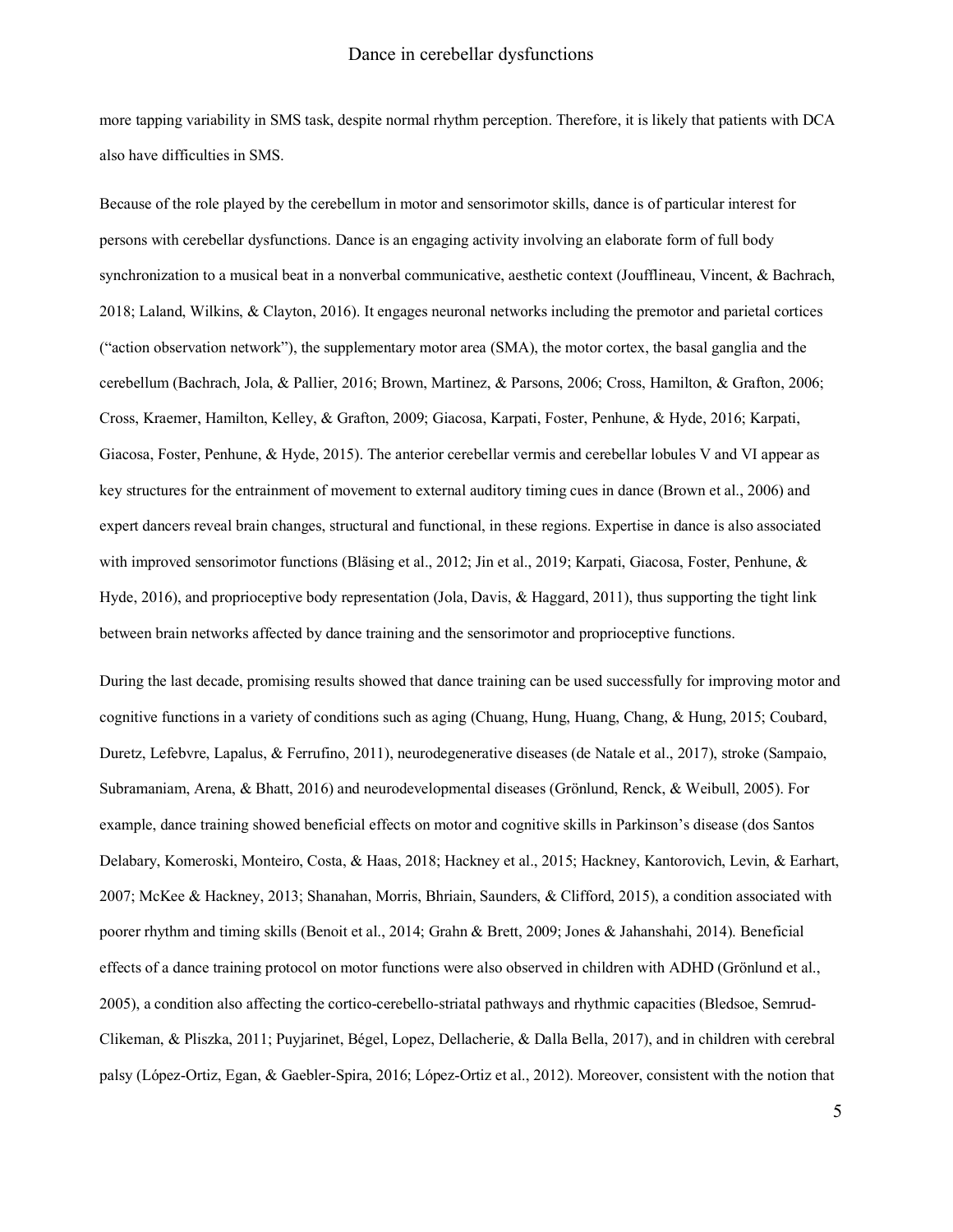dance is a social and highly engaging activity (Chauvigné, Walton, Richardson, & Brown, 2019; Hackney & Gammon, 2011; Himberg, Laroche, Bigé, Buchkowski, & Bachrach, 2018; Joufflineau et al., 2018), positive effects of this activity on psychosocial behavior and emotional responses are reported, especially in children with developmental disorders (Grönlund et al., 2005; Jeong et al., 2005; Teixeira-Machado, Azevedo-Santos, & De Santana, 2017). Yet, it is not clear whether these motor and socio-affective improvements are mediated by SMS skills, because most studies did not include SMS testing. More generally, the effect of dance on cerebellar deficits has not been evaluated so far, except in one recent case study reporting the effects of an eight-week dance training protocol (based on an adapted form of tango) in an adult with a non-congenital cerebellar ataxia (Song, Ryu, Im, Lee, & Park, 2018). After the dance training, this patient displayed improved standing balance, gait characteristics, and functional mobility as well as selfdeclared improvements in emotion regulation and quality of life. This result is promising for the use of dance in cerebellar dysfunctions. However, so far, other physical therapy programs for patients with cerebellar dysfunctions, especially DCA, are scarce (Brenna, 2014), and, to the best of our knowledge, none included SMS or rhythmic components (Marsden & Harris, 2011; Martin, Tan, Bragge, & Bialocerkowski, 2009; Sartor-glittenberg & Brickner, 2014). We aimed to respond to this lack of rehabilitation methods in DCA by designing a sensorimotor training protocol based on dance.

The goal of this study was to test the effect of dance on a range of functions in children with DCA. This small-scale study included seven children with DCA who participated in a customized seven-week dance training program. We implemented a multiple baseline design adapted to small sample studies. With this method, the number of baselines (i.e., evaluation sessions before the protocol begins) was set randomly for each participant (between 4 and 7 baselines). This allows an accurate and rigorous assessment of the patient's initial performance. Therefore, the effects of the intervention can be highlighted more reliably than with a single baseline or with the same number of baselines for all participants (Himle, Miltenberger, Flessner, & Gatheridge, 2004; Morgan & Morgan, 2008). In addition, analyses methods adapted to single-case studies were used (Crawford & Garthwaite, 2007). Finally, a control group was tested in order to compare patients' skills with those of age-matched typically developing children and to control for the testretest effect and the normal developmental evolution of the main tested domains.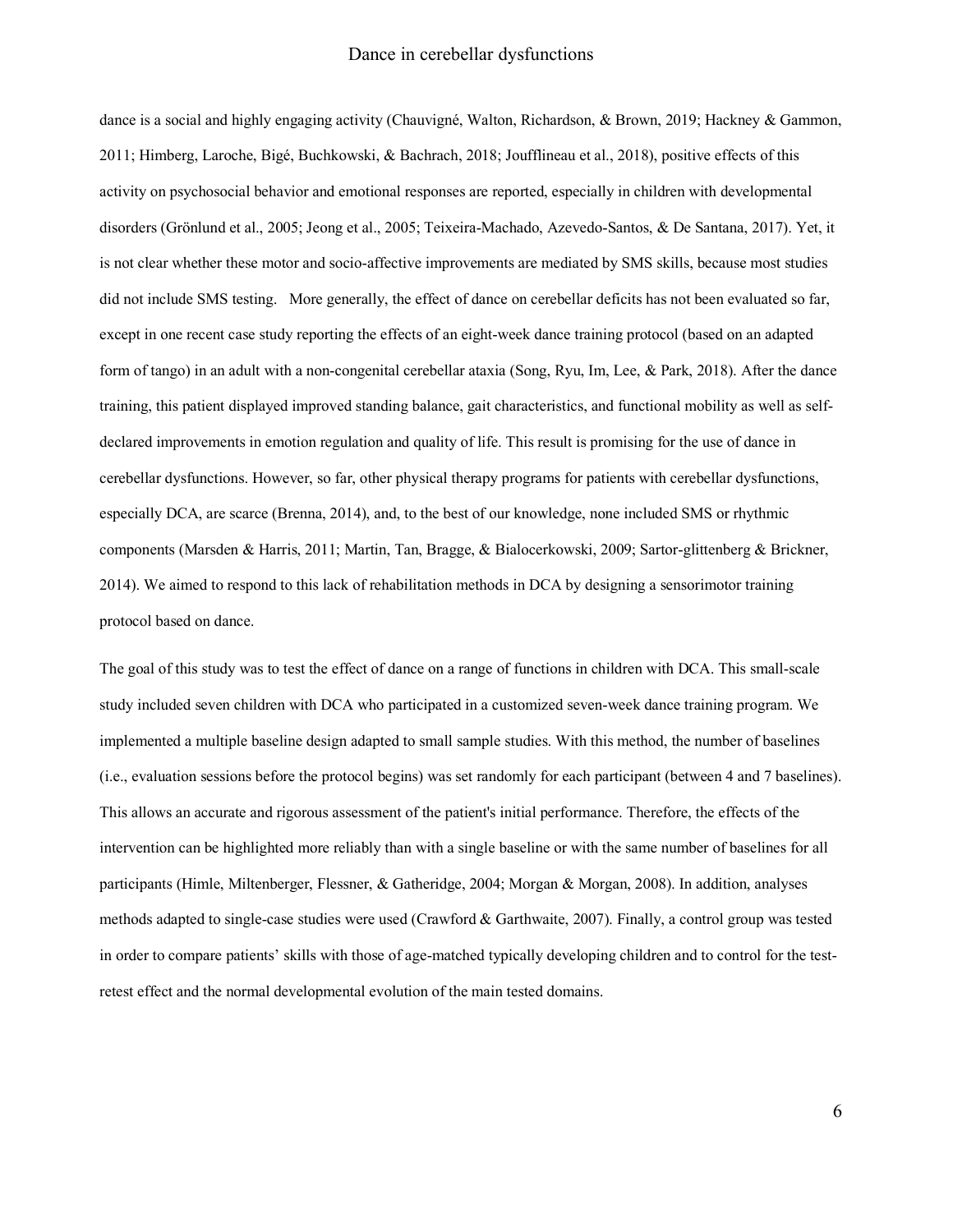Children SMS's skills when tapping to an external stimulus were evaluated. A battery of fine motor, cognitive tasks and social questionnaires was also used. We expected improved SMS skills after the training, with possible associated effects on motor, cognitive and social skills.

2. Methods

#### 2.1.1. Participants

#### Patients (CEREB)

Case histories: Seven children (2 females, all right-handed) with developmental cerebellar anomalies, aged between 7.5 and 10.3 years at the inclusion stage participated in the study (Table 1). Patients were recruited at the Centre de Référence Maladies Rares: Malformations et Maladies Congénitales du Cervelet (CRMR, University Hospital of Lille) where they each received a multidisciplinary assessment including a neurological standard examination and a neuropsychological evaluation. No specific scale to evaluate congenital ataxia currently exists. Cerebellar functionality was evaluated with the items of the Scale for the assessment and rating of ataxia (SARA) (Schmitz-Hübsch et al., 2006), although the quantitative items of this scale were not specifically developed for this type of congenital ataxia. The results at the SARA revealed the presence of cerebellar signs in all patients (see Table 1). All patients were diagnosed with cerebellar ataxia of unknown etiology (Patients 1 to 6) or, in one case (Patient 7), with cerebellar ataxia in the context of a Joubert's syndrome linked to mutations of the gene CC2D2A (see Table 2). Cerebellar ataxia was associated with malformations observable on structural brain imagery (MRI) in Patients 1 (cisterna magna and slightly enlarged fourth ventricle), 4 (vermian dysplasia), 5 (abnormal fissuring of the superior vermis) and 7 (molar tooth sign, cerebellar dysplasia of superior vermis, and malformation of the cerebellar peduncles) whereas Patients 2, 3 and 6 did not present any morphological malformation visible on a structural MRI. The exclusion criteria were as follows : (1) radiological picture or medical history consistent with a diagnosis of acquired lesions due to pre-natal or perinatal issues; (2) progressive cerebellar pathology; (3) metabolic diseases associated with congenital malformation of the cerebellum; (4) malformation affecting other cerebral structures besides the cerebellum; (5) epileptic seizures or febrile convulsions or even focal or generalized paroxysmal EEG abnormalities (spikes or spike-wave complexes), (6) Intellectual disability (IQ<70) in the patients clinical history. Table 2 presents IQ indexes for each participant. All indexes are within the norms, although some patients' performances were in the low norms in verbal (VCI) and non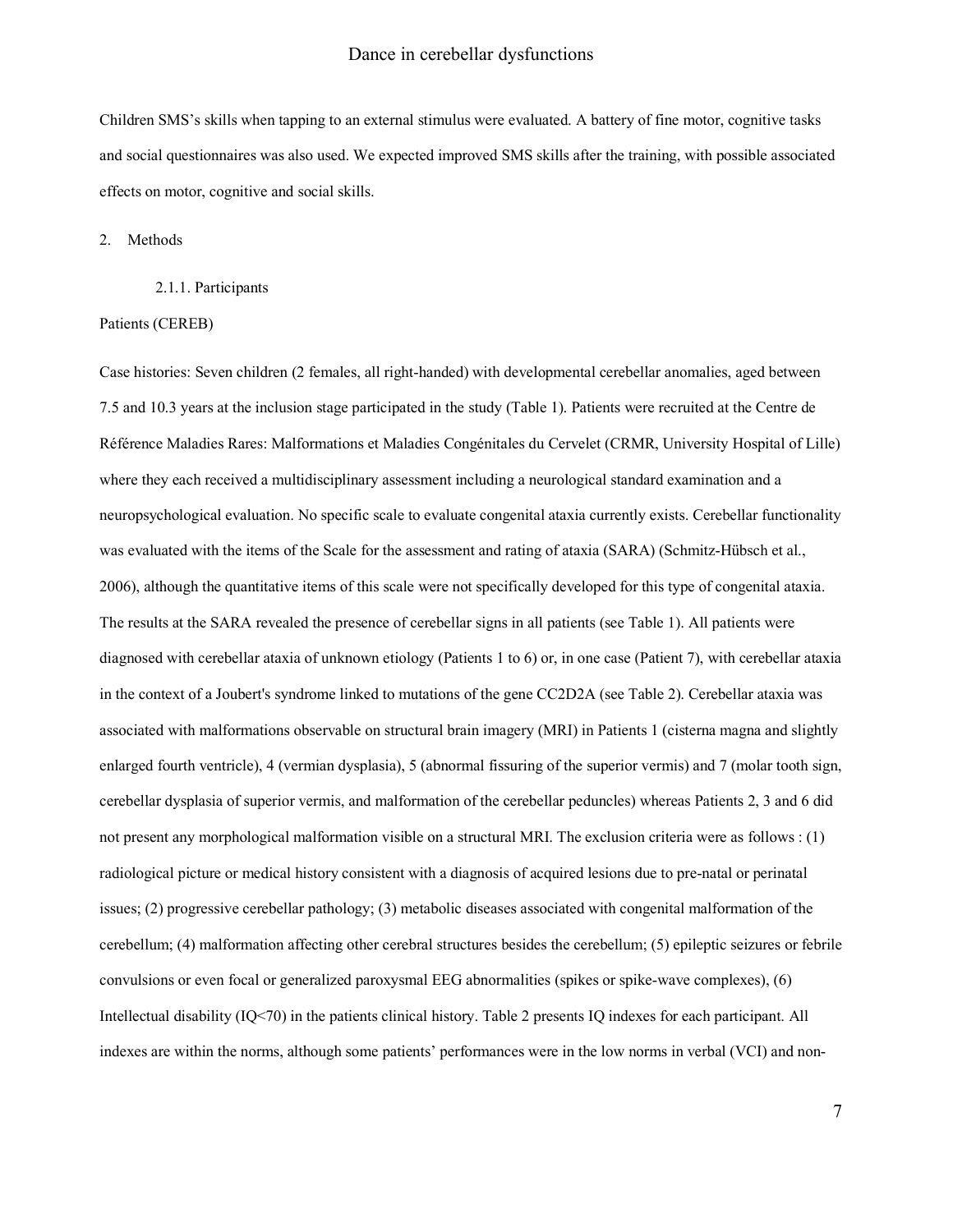verbal (PRI) and visual-spatial (VSI) indexes. Most patients displayed borderline performances in processing speed (PSI).

#### Control group (CONTROL):

A group of 20 children (CONTROL) aged between 7.00 and 10.58 years (*M* = 8.72, *SD* = 1.20, 7 females) were tested twice with a 8-week interval on a subset of tasks in order to control the test-retest effect and the effect of normal development on the childrens' performances. No children who displayed impairments in verbal comprehension and/or perceptual reasoning, with perceptual or motor impairments, neurological, psychiatric or developmental disorders were included in the control group.

The study was approved by the National Ethics Committee (CPP Sud Est III, France, EudraCT: 2017-A03300-53). All participants and their parents gave their informed consent before testing and intervention in accordance with the Declaration of Helsinki.

#### 2.2. Procedure

Figure 1 shows the experimental design for the CEREB group. Children in the CEREB group took part in a sevenweek dance training protocol at the Eurasport center (University of Lille, France). Before and after the training, a complete individual testing session was administered to each participant. Testing included the evaluation of movement, sensorimotor and cognitive skills. Questionnaires assessing social cognition, executive functioning, and anxiety were also administered. Two months after the training, a two-hour evaluation session was administered in order to evaluate the long-term effects of the training.

For a subset of tasks, a multiple baseline design was used. We administered randomized baseline periods (i.e., each participant received a different number of short pre-intervention evaluations). Children were randomly assigned from 4 to 7 multiple baselines. These short evaluation sessions lasted 15 minutes. Repeated measures with the same subtest of tasks were also administered on a weekly basis during treatment. Since the intervention starts for all patients at the same time after a different number of baselines between participants, if an improvement is observed after the start of the intervention regardless of the number of baselines, this improvement can be attributed with more certainty to the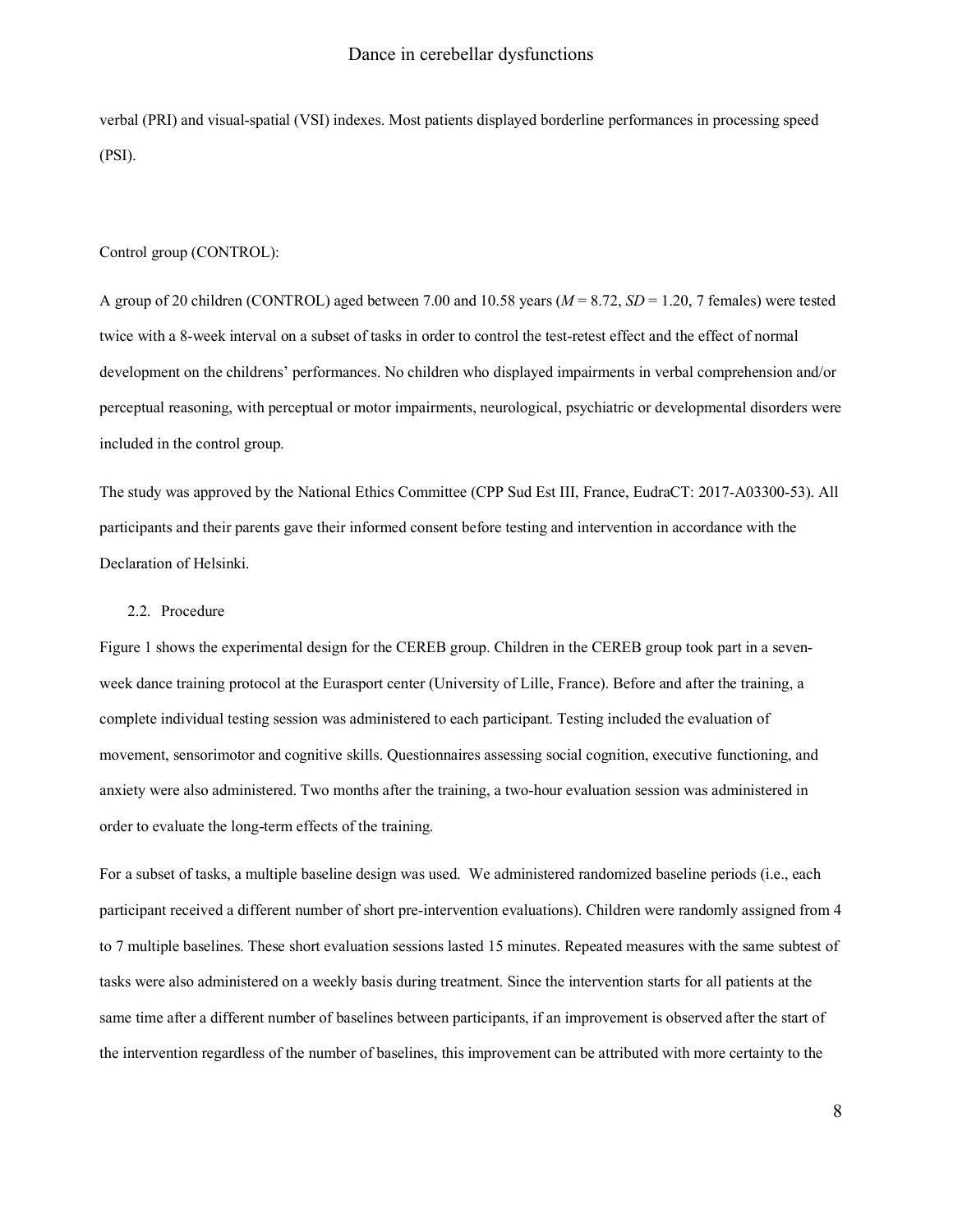intervention. In other words, this multiple baseline methodological design reinforces the inference of causal links between the intervention and the observed improvement.

#### 2.3. Training

CEREB children participated in a seven-week dance training protocol with a total of fourteen dance classes of one and a half hours each given regularly by a professional dance teacher. Dance training consisted in exercises implying SMS (drumming and synchronization to music and partners, walking in rhythm), body and space exploration (progressive movements, jumps, balance), learning and creating choreographies, as well as improvisation and singing.

2.4. Experimental measures

#### 2.4.1. Rhythm assessment

Perceptual rhythm assessment: the Beat Alignment Test (BAT, Iversen & Patel, 2008) was taken from The Battery for the Assessment of Auditory and Sensorimotor Timing Abilities (BAASTA, Dalla Bella et al., 2017). The task was to judge whether a metronome was aligned or not with the beat of music. Two 20-beat musical excerpts from Bach's « Badinerie » and two from Rossini's « William Tell Overture » were played at a tempo of 600ms of Inter-Beat Interval (IBI). After 7 beats, a metronome (isochronous tones with a triangle timbre) was superimposed onto the music. When unaligned, tones occurred earlier or later than the beat by 33% of the quarter note duration (phase shift, 12 stimuli), or the interval between the tones was increased or decreased by 10% of the quarter note duration (period shift, 12 stimuli). Stimuli were presented in pseudo-randomized order with PsychoPy 2 (http://www.psychopy.org/) installed on a Dell computer (XPS 13 9360 Model). Auditory stimuli were delivered via headphones (Sennheiser HD280) at a comfortable sound level (60 dB). Responses were provided verbally by the children, and entered by the Experimenter by pressing one of the two response keys ("yes" or "no"). "Yes" indicated the situation when the child considered that the metronome was aligned with the musical beat. The sensitivity index (*d'*) was used as an unbiased measure of detection performance. It is obtained by calculating the standardized difference between the Hits (i.e., when a misaligned metronome was correctly detected) and False alarms (i.e., when a misalignment was erroneously reported):  $z(H) - z(FA)$ .

Motor and sensorimotor rhythmic tasks: motor and sensorimotor rhythmic skills were assessed using finger tapping tasks from the BAASTA (Dalla Bella et al., 2017). A self-paced finger tapping (referred to as Unpaced tapping) was used to assess participants' spontaneous motor tempo and variability. Sensorimotor rhythmic skills were assessed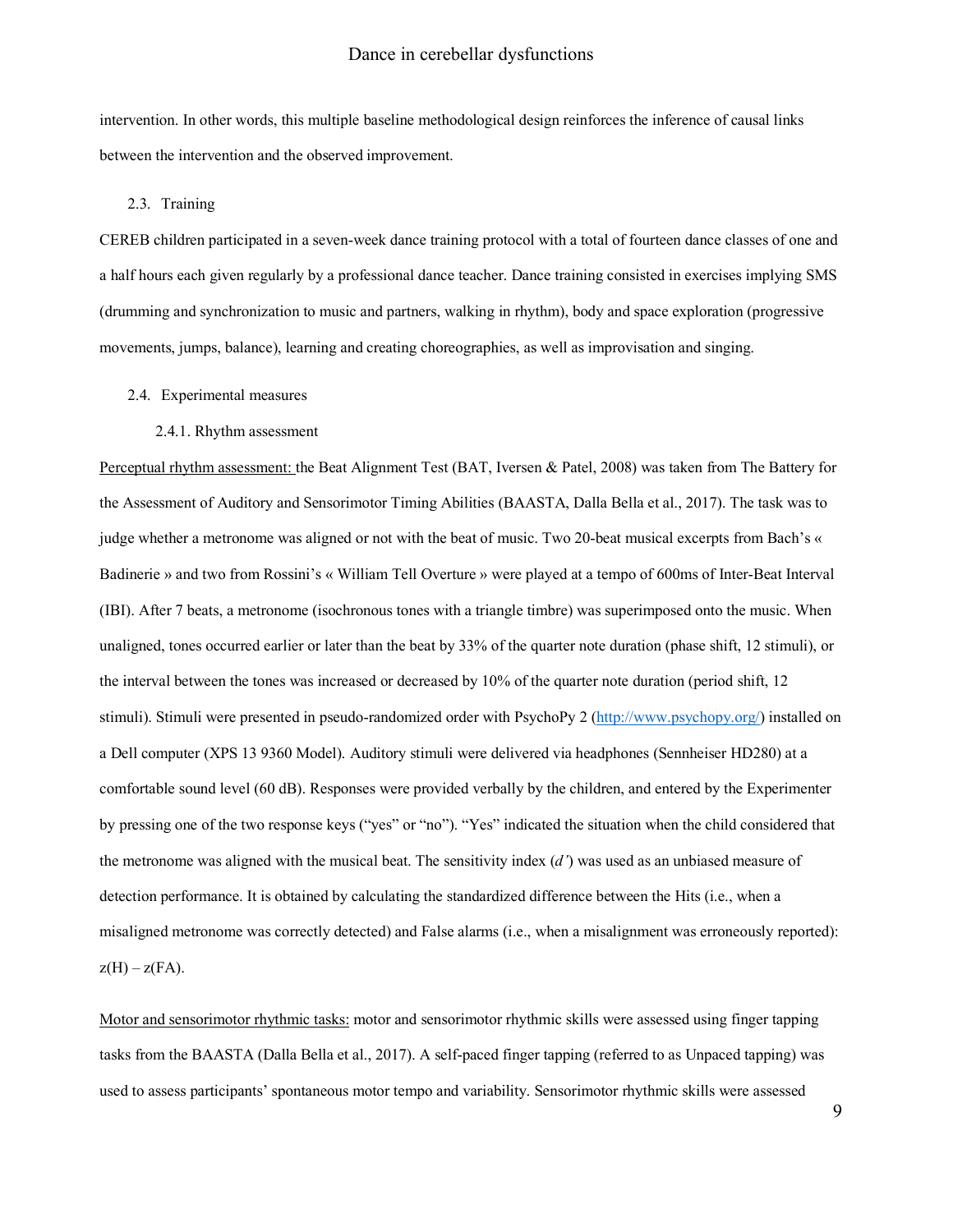using finger tapping to the beat of a metronome or music (referred to as Paced tapping). For tapping tasks, a tablet version of BAASTA was used (Acer Iconia Tab 10 model) (Bégel, Verga, Benoit, Kotz, & Dalla Bella, 2018; Puyjarinet et al., 2017). Note that the timing precision of the presentation of the stimuli on the tablet was 1% of the inter onset interval. Auditory stimuli were delivered via headphones (Sennheiser HD280). Stimuli were presented at a comfortable sound level (60 dB). Children had to tap with their index finger on the tablet. In Unpaced Tapping, participants had to produce regular finger taps with their dominant hand at a comfortable rate for 60 seconds. In Paced Tapping to metronome and music, children's capacity to track the beat was tested with finger tapping synchronization tasks. The metronome sequences included 60 piano tones (tone frequency = 1319 Hz) of 600 ms IBI. Two additional conditions with slow (750 ms) and fast (450 ms) IBIs were used at pre and post testing (but not in weekly evaluations). 64-beats musical excerpts taken from Bach's « Badinerie » and Rossini's « William Tell Overture » (Beat = quarter note) were used in Paced Tapping with music. The IBI was 600 ms, which is within the range for optimal rhythm perception (Drake & Botte, 1993; London, 2012; Repp, 2006). All stimuli were repeated twice. Artifacts and outliers were discarded as follows. Artifacts were taps leading to Inter-Taps Intervals (ITIs) smaller than 100 ms. In addition, taps were considered as outliers when the ITI between the actual tap and the preceding tap was smaller than Q1 –  $3*$ Interquartile range (IQR) or greater than  $Q3 + 3*IQR$ , where Q1 is the first quartile and Q3 is the third quartile (Dalla Bella et al., 2017). The first ten taps of each trial were discarded. In Unpaced tapping, the mean ITI was computed. The coefficient of variation (CV) of the ITI (the ratio of the SD of the ITIs over the mean ITI) was calculated as a measure of motor variability. In Paced tapping, the CV of the ITI was used as a measure of motor variability during a synchronization task. In Paced tapping with a metronome, the mean performance at the two trials was calculated for each tempo. The four music trials were averaged for tapping with music.

#### 2.4.2. Balance and fine motor control

Subtests from the Movement Assessment Battery for Children (M-ABC-II, Henderson, Sugden, & Barnett, 2007) (Static and dynamic balance, Manual dexterity) and the NEPSY-II (Brooks, Sherman, & Strauss, 2010) (Hand imitation) were used to assess balance and motor skills. Three subtests from the M-ABC-II (Placing pegs in a peg board, Threading a lace and Drawing a line into a trail) were used to evaluate Manual dexterity. The percentile score at manual dexterity on the French version of the M-ABC-II (Soppelsa & Albaret, 2005) was calculated for each patient. In Static and dynamic balance (M-ABC-II), three subtests from the M-ABC-II (One-leg balance, Walking on a line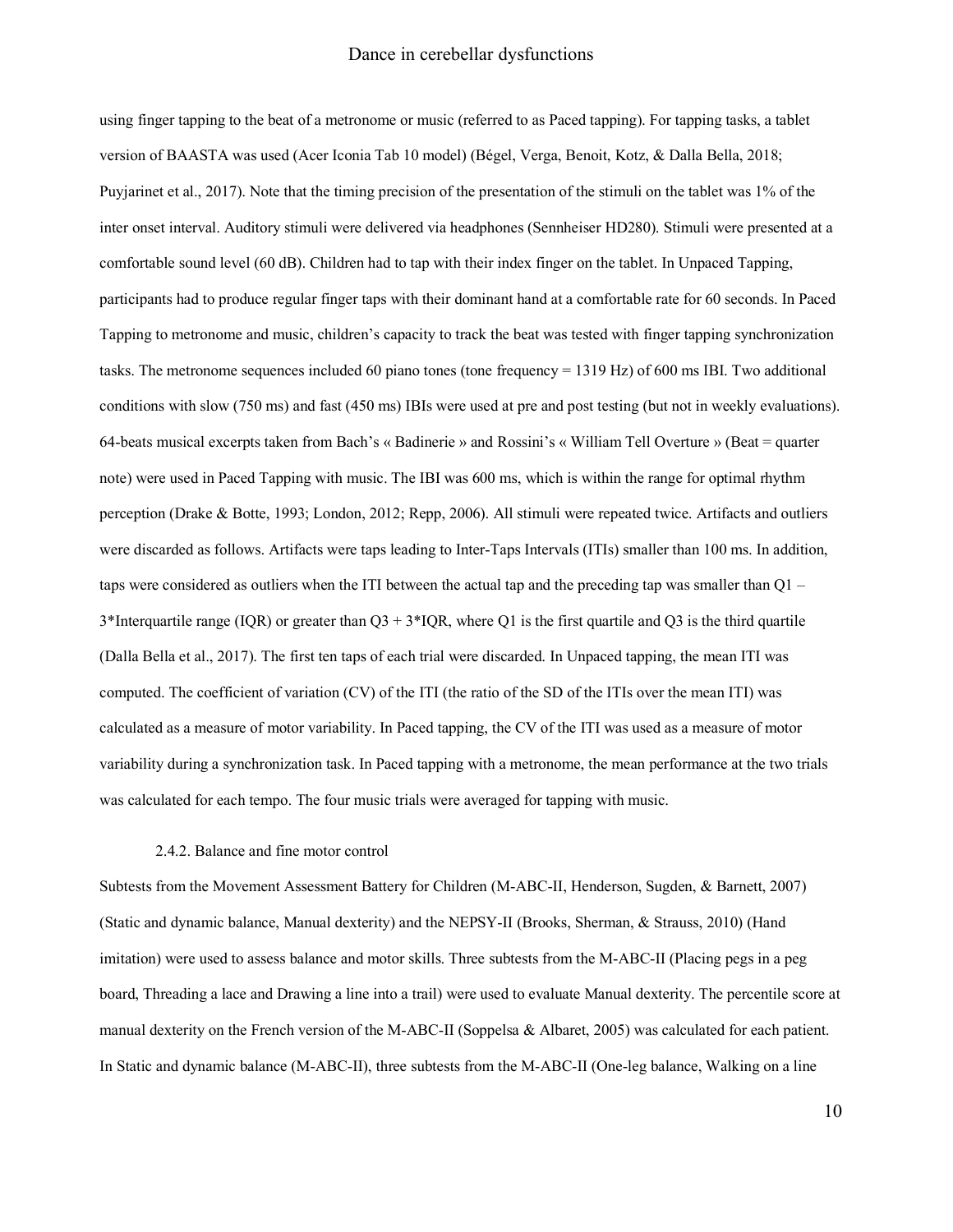and Hopping on mats) were used. The final scores were the average time the child kept on the balance board for the One-leg balance task (Maximum = 30 seconds), the total number of steps for the Walking on a line task (Maximum = 15) and the number of hops averaged across the two legs for the Hopping on mats task (Maximum = 5). The percentile score at static and dynamic balance on the French version of the M-ABC-II (Soppelsa & Albaret, 2005) was also calculated for each patient. In Hand imitation (NEPSY-II), the experimenter presented up to 12 different positions with his hand. Children were asked to reproduce the position. The task was done first with the dominant hand and was repeated with the non-dominant hand. A total score (Maximum = 24) was calculated.

#### 2.4.3. Neuropsychological assessment

A battery of neuropsychological tests was submitted. Subtests were taken from the Test of Everyday Attention for Children (TEA-ch, Manly et al., 2001) (Motor inhibition, Cognitive flexibility) and the NEPSY-II (Brooks et al., 2010) (Verbal inhibition and switching, Verbal and Non-verbal fluencies). The Motor inhibition task (TEA-ch) is a go-no go task consisting of pointing at squares while listening to short sequences of tones and stopping to point when a different timbre occurs. The final score is the number of good responses. In Cognitive flexibility (TEA-ch), Children had to count the number of "creatures" (i.e., green little monsters) visible all along their burrow. Arrows are interspersed among the creatures and pointed either upwards or downwards. They were instructed to begin counting the creatures one by one and to change the direction of counting when the sense of the next arrow was downwards, until the last creature was presented. The final score was calculated based on the number of good responses (Quality index) and the time spent (Speed index) to complete the task. A composite score of speed processing was also computed. Verbal inhibition and switching (NESPY-II) consisted in a series of black and white shapes (squares and circles or upwards or downwards arrows) that children had to denominate or tell the direction (denomination condition). In two other conditions, they were instructed to give the name of the other shape or of the other direction (inhibition), and to name the shape or give the direction when it was black and to give the name of the other shape or direction when it was white (change condition). The total number of errors and the time of execution were calculated for each condition. The total of errors across conditions was also calculated. In Verbal fluencies (NESPY-II), participants were asked to generate as many words as they could within a specific semantic category (Animals and foods/drinks) or initial letter (S and F) category for 60 seconds. A score of semantic fluency and a score of initial letter category were calculated by cumulating the total number of correct words generated in each category. In Non-verbal fluencies (NESPY-II),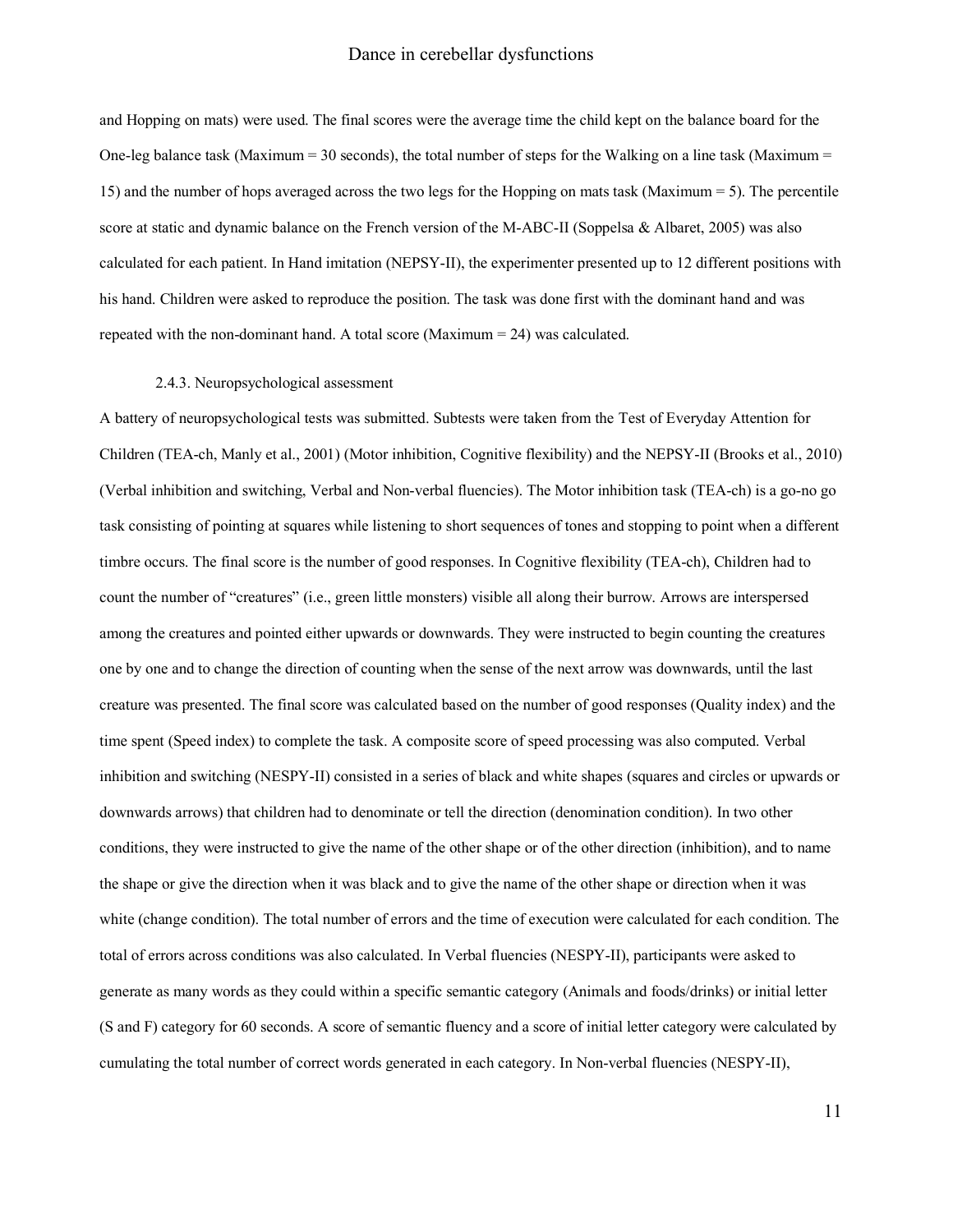children had to connect structured or random dots presented in squares taking care not to form the same pattern as in previous squares. The total number of correct squares filled was considered as the final score for each condition, and a composite score for non-verbal fluencies was calculated by adding the two conditions.

#### 2.4.4. Questionnaires

Questionnaires filled by the children and by the parents were used to assess executive functions in everyday life, social cognition, and anxiety. The Behavior Rating Inventory of Executive Function parent version (BRIEF, Gioia, Isquith, Guy, & Kenworthy, 2000), a validated questionnaire, was used to measure the child's executive function competence in the real-world setting. Six sub-scores (the higher the score the better) were provided: Inhibition, Cognitive flexibility, Emotional control, Initiation, Working Memory, Planification/Organisation, Organisation of materials and self-control. A global composite score was also computed. A Social cognition & theory of mind questionnaire created by our research team (Dellacherie et al, in preparation) was administered. It consisted in a series of 15 five-level Lickert scale questions evaluating children capacities in social cognition and theory of mind. The final score is the sum of the scores obtained for each question. Higher scores indicate higher estimated capacities. Finally, anxiety reported by the children was evaluated using the Revised Children's Manifest Anxiety Scale (R-CMAS, Reynolds & Richmond, 1979). A global score was calculated. Low scores indicated high anxiety.

#### 2.5. Statistical analysis

Group statistical analyses: for all tasks, we compared CEREB children's performances before and after the training with Wilcoxon signed-rank test to highlight overall group differences. When a difference was observed, we also compared the difference between the pre-test and the follow-up test and between the post-test and the follow-up test. For tasks that have been included in the multiple baselines, the mean of the last four multiple baselines was used as the pre-training measure. In addition, we calculated the difference between the post and the pre-training (Delta pre/post), the follow-up and pre-training (Delta pre/follow-up) in the CEREB group, and between the retest and the test (Delta test/retest) in CONTROL. For tasks in which a significant difference between the pre- and the post- training evaluations was observed, we used Wilcoxon-Mann-Whitney U test to compare the Delta of the CEREB and the CONTROL groups.

Single-cases statistical analyses: CEREB performance at the pre and post-training were compared to controls' using statistics adapted for the analysis of single cases (DissocBayes program, Crawford & Garthwaite, 2007). For each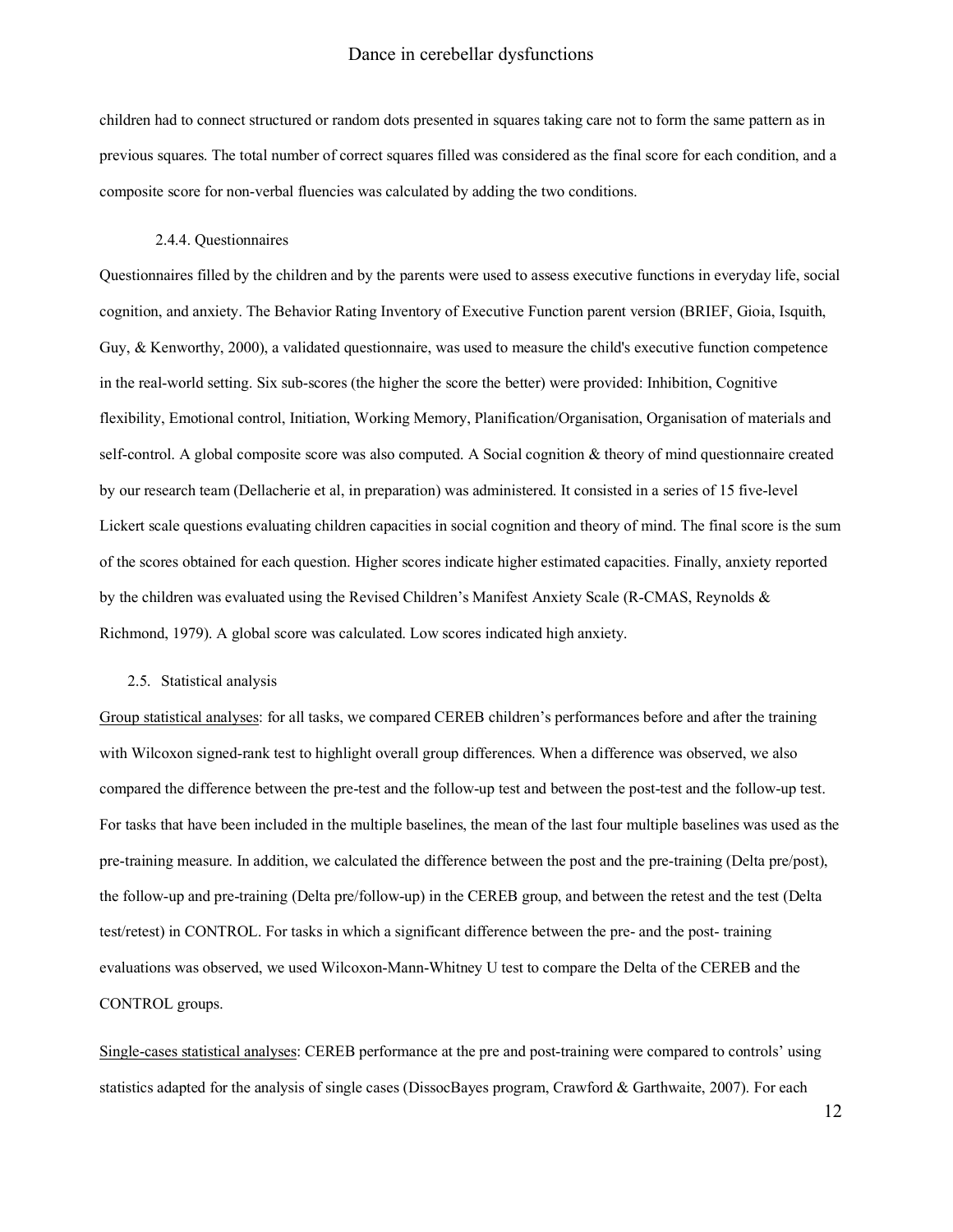patient, a subgroup of six to eight age-matched (i.e., they were less than six months older or one year younger than the patient) control participants was constituted.

3. Results

#### 3.1. Group analyses

Table 3 shows tasks for which a significant difference between the pre and the post training results were found. Note that almost all patients displayed a significant impairment before the training at these tasks (see below, "Single-case analysis" section).

Perceptual, motor and sensorimotor rhythmic tasks: When patients synchronized with a metronome and with music, tapping variability (CV) was significantly reduced after the training. The change was significantly greater in CEREB than in CONTROL. The differences with baseline were maintained at follow-up (Metronome: follow-up, *M* = .18, *SD* = .17, Z = 2.20, *p* < .05, r = 0.83; Music: follow-up, *M* = .30, *SD* = .16, Z = 2.36, *p* < .01, r = 0.89). No overall significant change was observed in perceptual rhythmic skills (BAT) and unpaced tapping  $(p > .05)$  in CEREB.

Balance and fine motor control: Hopping on mats was improved after the training in CEREB, and the difference was maintained at follow-up (follow-up,  $M = 3.79$ ,  $SD = 1.87$ ;  $Z = 2.38$ ,  $p < .05$ ,  $r = 0.90$ ). The change in hopping on mats was significantly larger in CEREB than in CONTROL. No differences were observed between the pre and the post tests in the other variables ( $p > .05$ ).

Neuropsychological assessment: in neuropsychological tests, cognitive flexibility was improved after the training, both in terms of number of correct answers and time; the difference was maintained at follow-up for good answers (followup,  $M = 5.66$ ,  $SD = 1.03$ ;  $Z = 2.13$ ,  $p < 0.01$ ,  $r = 0.87$ ). The change was significantly greater in CEREB than in CONTROL for both correct answers and time. A difference was also found in the number of errors of the change condition in verbal inhibition and switching (before,  $M = 8.62$ ,  $SD = 5.64$ ; after,  $M = 5.71$ ,  $SD = 5.68$ ;  $Z = 2.37$ ,  $p <$ .01, r = 0.89) and in the total number of errors (before, *M* = 16.36, *SD* = 13.29; after, *M* = 10.86, *SD* = 9.62; Z = 1.95,  $p < .05$ ,  $r = 0.74$ ). However, these differences were not confirmed at follow-up (number of errors of the change condition, follow-up,  $M = 8$ ,  $SD = 12.61$ ;  $Z = 1.10$ ,  $p < .05$ ,  $z = 0.42$ ; total number of errors, follow-up,  $M = 9.33$ ,  $SD =$ 7.03;  $Z = 1.16$ ,  $p < .05$ ,  $r = 0.47$ ). In addition, the change was similar in CONTROL and in CEREB for both the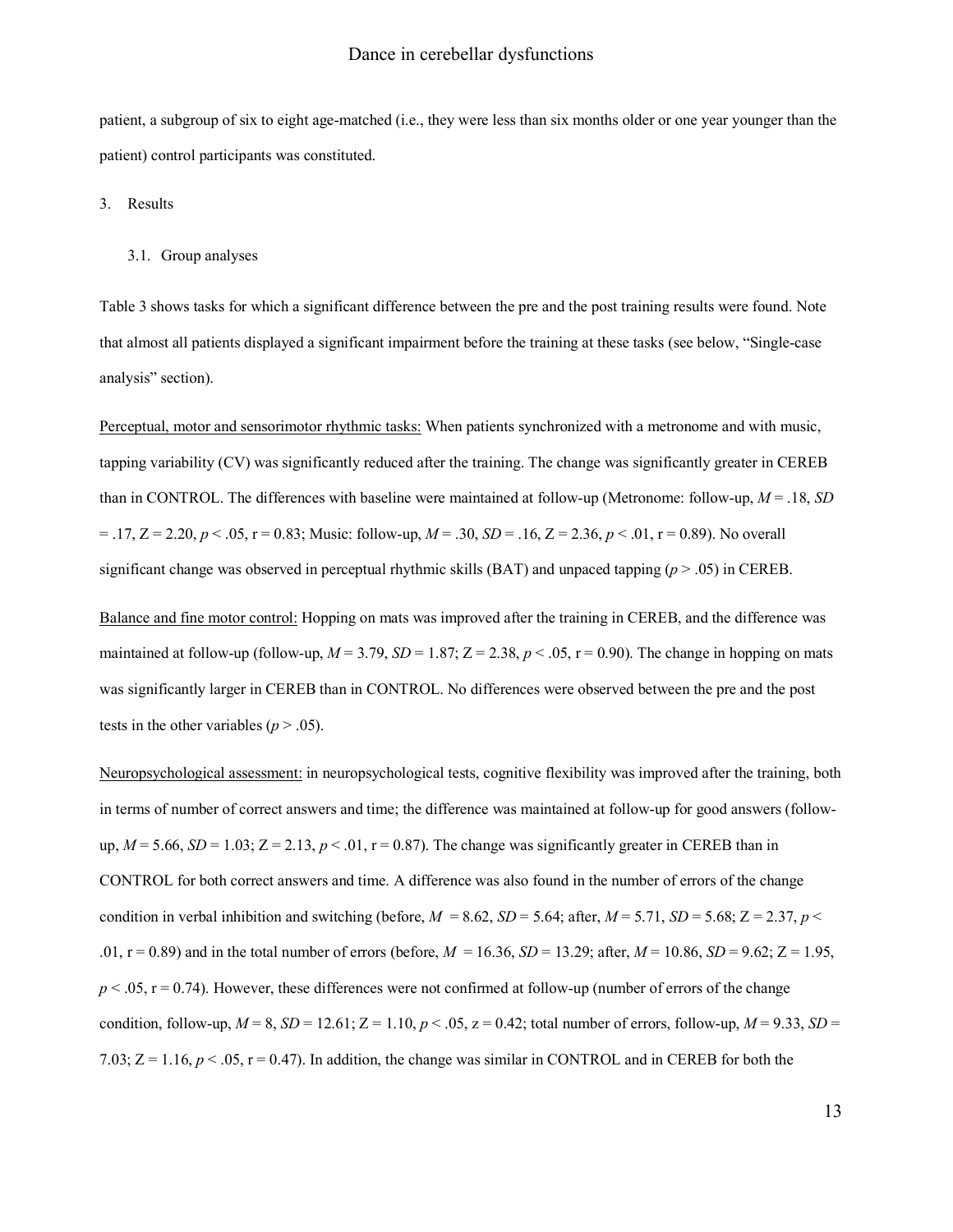number of errors in the change condition (CEREB, *M* = -2.9, *SD* = 2.92; CONTROL, *M* = -1.5, *SD* = 2.29; 7 = 0.72, *p* > .05, r = 0.14) and the total number of errors (CEREB, *M* = -5.5, *SD* = -5.96; CONTROL, *M* = -2.05, *SD* = 5.45; Z = 1.27,  $p > 0.05$ ,  $r = 0.24$ ). No improvements were observed in other neuropsychological tests ( $p > 0.05$ ).

Questionnaires: no effect of the training was observed on the overall score of the executive function questionnaire, but there was an improvement in the cognitive flexibility sub-score (Cognitive flexibility at home). Scores reported on the social cognition questionnaire were also better after the training. In these two questionnaires, the differences were not maintained at follow-up (Cognitive flexibility at home, follow-up,  $M = 13.6$ ,  $SD = 3.78$ ;  $Z = 0.27$ ,  $p > .05$ ,  $r = 0.10$ ; Social cognition questionnaire, follow-up,  $M = 59.33$ ,  $SD = 10.38$ ;  $Z = 1.26$ ,  $p > .05$ ,  $r = 0.52$ ). The changes were significantly different in CEREB (Delta pre/post) as compared with CONTROL for both Cognitive flexibility at home and Social cognition. No effects were found at the R-CMAS ( $p > .05$ ).

#### 3.2. Single-case analysis

Motor rhythmic skills: statistics calculated with the DissocsBayes program (Crawford & Garthwaite, 2007) are presented in Table 4. In tapping with a metronome (CV), Patients 2, 3, 4, 6 and 7 were impaired at pre-training, but only patient 3 was still impaired at post training. Only patients 1 and 5 did not have a significant dissociation between pre and post-testing. In tapping with music (CV), patients 2, 3, 5, 6 and 7 were significantly impaired at pre-training. Patients 5 and 6 did not show measurable impairment after the training.

Neuropsychological assessment: single-case statistics are presented in table 5. In Balance (Hopping on mats), all patients displayed an impairment before the training. Patients 1, 4 and 6 had comparable performances after the training. Note that most controls participants obtained the maximum score (5) at this task. In Cognitive flexibility (Speed), Patients 5, 6 and 7 had a performance significantly poorer than controls at pre-training. This impairment was still found at post-training. At the Quality index of Cognitive flexibility, Patients 2, 4, 6 and 7 were impaired before the training, and patient 1 and 5's performances were borderline. Patient 4 and 5 displayed a normal performance at posttraining in comparison with the control group. Note that Patient 3 did not pass the Cognitive flexibility task. At the Cognitive flexibility at home index, Patients 1, 2, 3 and 7 were significantly impaired before the training. Among them, Patient 3 and 7 displayed a normal performance after the training. Finally, in Social cognition, Patients 2, 3 and 5 had significantly lower scores than controls at pre-training.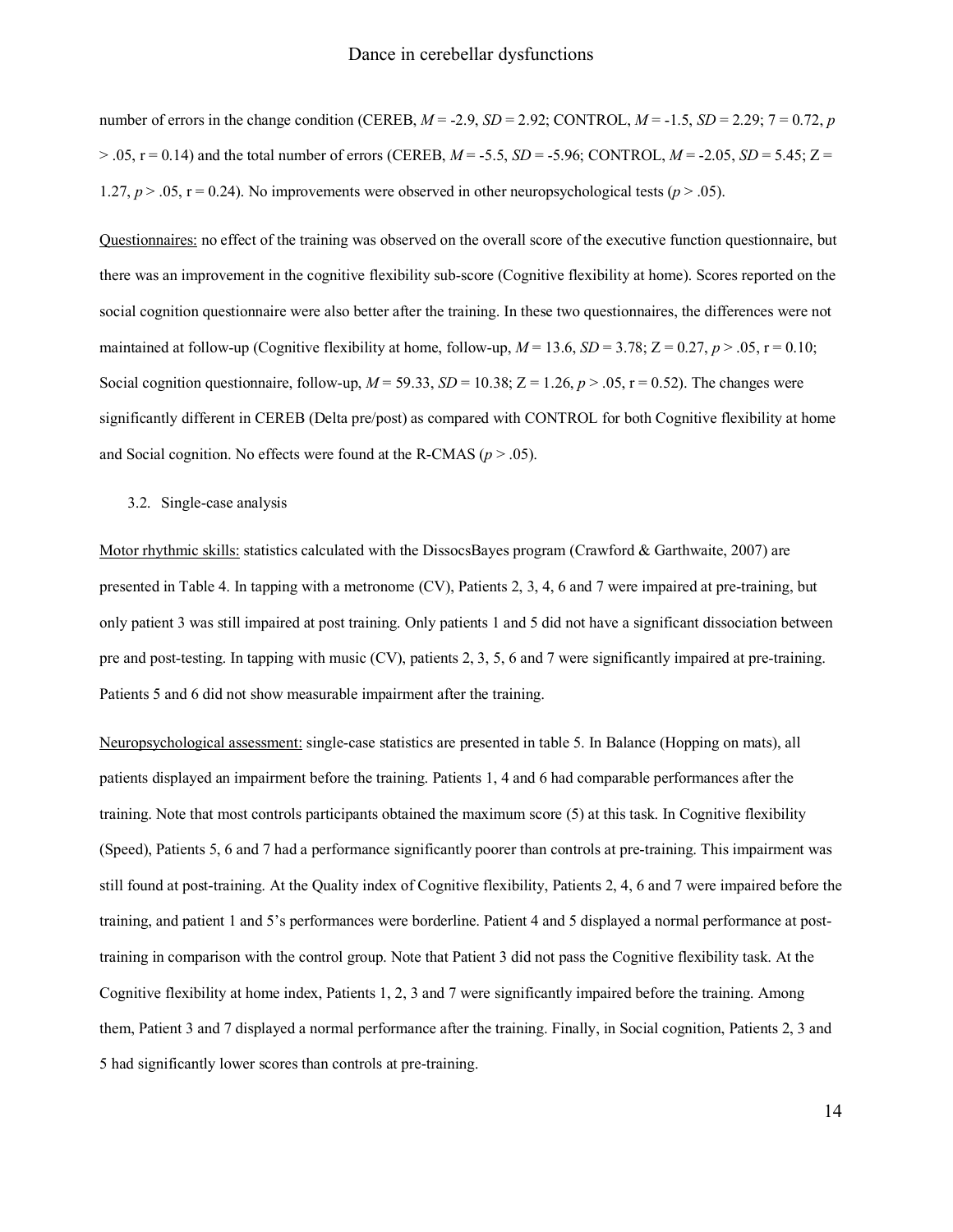#### 4. Discussion

This interventional study explored the effect of a dance training protocol in children with DCA. Seven patients participated in fourteen dance classes over a period of seven weeks. Before and after the training, we tested children with DCA's movement, sensorimotor and cognitive skills, as well as social and affective functions. The results showed a positive change in rhythmic sensorimotor (Finger tapping with a metronome and music), motor (balance), cognitive (Cognitive flexibility) and social (Social cognition) skills in most patients. We compared these changes with the evolution of these skills in a group of age-matched control participants over the same period of time. This confirmed that the improvement was greater in the CEREB patients than in typically developing children, and not merely due to a test retest effect. Given the rarity of DCA and the complexity of the training protocol, only a small number of participants could be included in this study. We used single case analyses with a multiple baseline experimental design to compare the performance of each patient before and after the training.

Children with DCA's difficulties in SMS were manifest: six patients out of seven displayed a more variable performance than controls when tapping to the beat of a metronome or music. To the best of our knowledge, this is the first time that rhythmic difficulties are reported in developmental anomalies affecting the cerebellum. This result highlights the important role played by the cerebellum in synchronization already suggested by studies showing rhythmic deficits in acquired cerebellar dysfunction (Provasi et al., 2014). Recent neuroimaging evidence also support the idea that the cerebellum is important for rhythm perception and neural tracking of beat and rhythm (Nozaradan, Schwartze, Obermeier, & Kotz, 2017; Paquette et al., 2017; Schwartze et al., 2016). This result contrasts with those obtained in other studies in patients with acquired cerebellar lesions who had difficulties in timing of single intervals (duration-based timing) but not in rhythmic processing (beat-based timing) (Breska & Ivry, 2016, 2018; Grube, Cooper, Chinnery, & Griffiths, 2010). However, the fact that rhythmic processing is preserved in patients with acquired lesions of the cerebellum does not rule out the implication of the cerebellum in the development of rhythmic abilities.

After the dance training protocol, most patients had SMS performances comparable to those of controls. Their motor variability while synchronizing with a metronome or music was reduced (i.e., the performance was improved). This study is the first to show that SMS skills can be improved in children with DCA. This confirms the hypothesis that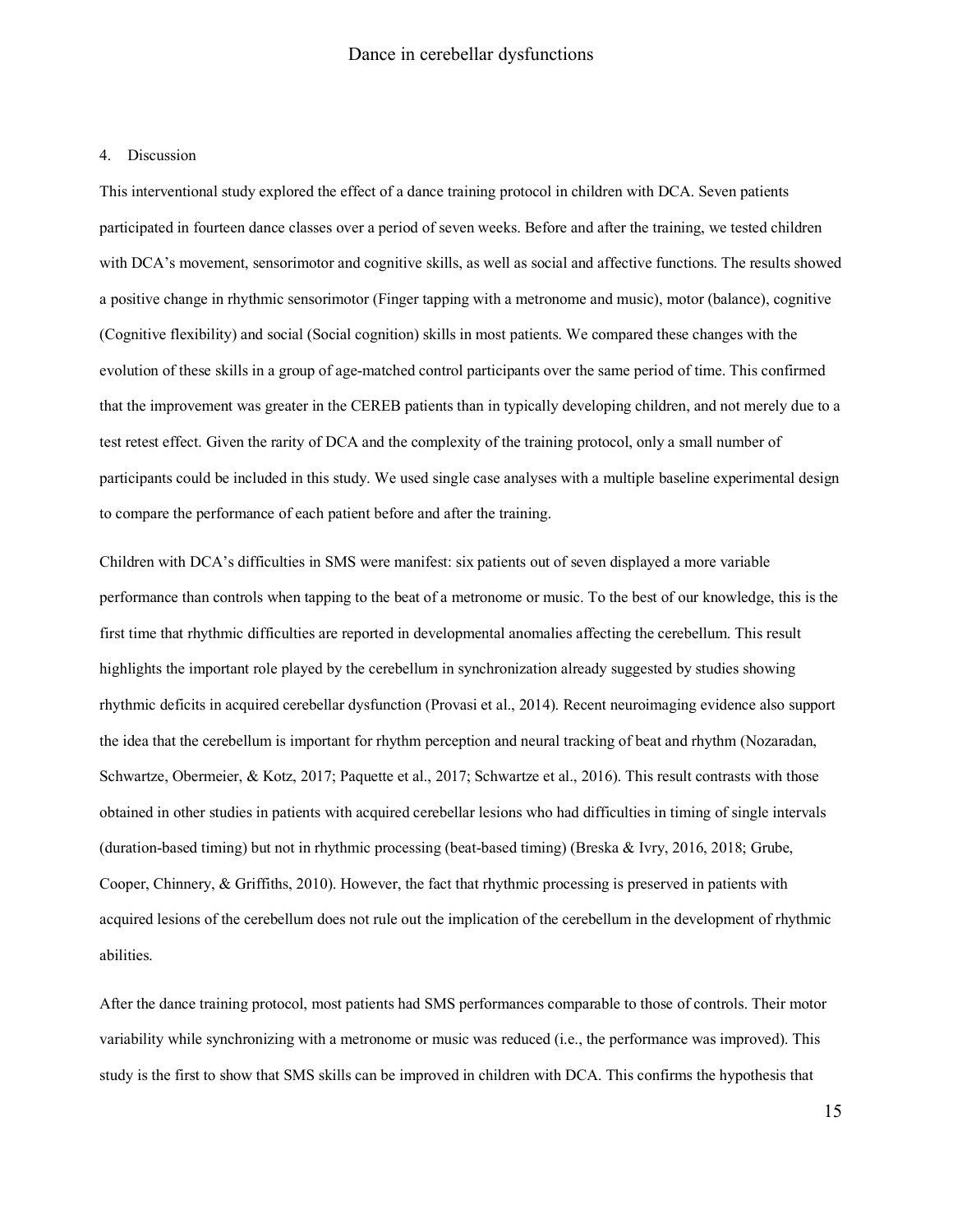dance, which enhances sensorimotor functions in other populations (Jin et al., 2019; Karpati et al., 2016), may boost these functions in cerebellar disorders. This result could indicate that the cerebral network sustaining SMS can be trained to match an average functioning with specific remediation techniques. The cerebellum is belonging to this cerebral network that also involves the basal ganglia, the motor and premotor cortices (Breska & Ivry, 2016; Coull & Nobre, 2008; Coull, Cheng, & Meck, 2011; Grahn, 2009; Grahn & Brett, 2007; Kotz & Schwartze, 2011). Dance is a complex activity that recruits a vast array of brain regions, including the cerebellar-cortical and basal ganglia-cortical networks (i.e., the supplementary motor area, the motor cortex, the basal ganglia and the cerebellum; Bachrach et al., 2016; Brown et al., 2006; Cross et al., 2006, 2009; Giacosa et al., 2016; Karpati et al., 2015). It is reasonable to hypothesize that the recruitment of some of these dance associated regions would underlie the observed positive effects.

One question that remains unanswered is whether the training had a direct effect on the cerebellum. The observed improvement can also be underpinned by compensatory mechanisms in the brain involving the other structures such as the basal ganglia. Compensatory brain mechanisms have been proposed to explain the effect of rhythmic training protocols in Parkinson's Disease (Benoit et al., 2014a; Cochen De Cock et al., 2018; Dalla Bella, 2020; Dalla Bella et al., 2015; Nombela, Hughes, Owen, & Grahn, 2013). Parkinson's Disease serves as a model of basal ganglia dysfunction as the cerebellum function remains relatively unaffected (Breska & Ivry, 2018; Wu & Hallett, 2013). In this disease, hyperactivation of the cerebellar-cortical network is believed to act as a compensatory mechanism for the basal ganglia partial loss of function (Benoit et al., 2014; Cochen De Cock et al., 2018; Dalla Bella, 2020; Dalla Bella et al., 2015; Nombela et al., 2013; Wu & Hallett, 2013). The opposite pattern, namely the recruitment of the basal ganglia-cortical network to compensate for impaired cerebellar-cortical pathways, may be involved in the positive effect of our dance protocol on sensorimotor training. Further studies involving neuroimaging could be used to confirm this hypothesis.

The cerebellar-cortical and basal ganglia-cortical networks that sustain SMS are also involved in various motor (Bengtsson, Ehrsson, Forssberg, & Ullén, 2005; Dalla Bella, Benoit, Farrugia, Schwartze, & Kotz, 2015; Lang et al., 2017), cognitive (Murdoch, 2010; Kotz & Schwartze, 2010; Schwartze & Kotz, 2013) and social (Van Overwalle et al., 2019) skills. Therefore, it is not surprising that a dance protocol would affect other seemingly unrelated skills, confirming the idea that the sensorimotor training may exhibit a broader spectrum of remediation effects. For example,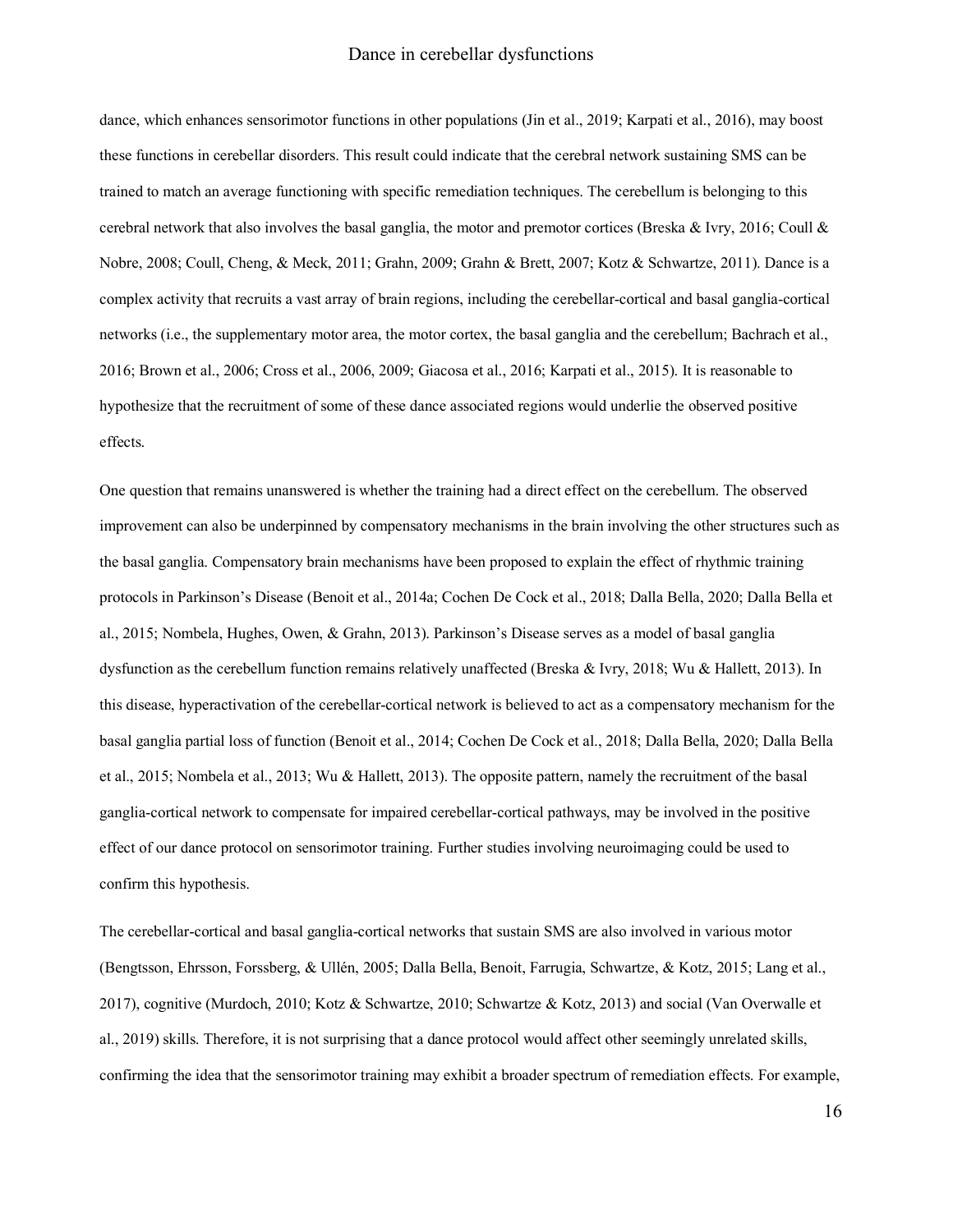balance involves some common structures with the SMS brain network such as the cerebellum and basal ganglia (Surgent, Dadalko, Pickett, & Travers, 2019). The effect of dance on balance associated brain network might be directly linked to the improvement of the SMS skills. Nevertheless, even though SMS is involved in dance training, the changes are not necessarily limited to SMS brain networks. Dance involves balance training as well and hence stimulates several other balance associated cerebral structures distinct from the SMS ones, such as the frontal, temporal and parietal cortices and the thalamus (Brown et al., 2006; Karpati et al., 2015; Surgent et al., 2019).

Cognitive skills (Cognitive flexibility) were also improved by the dance training. This might seem surprising at first sight, as dance is a physical activity that mainly involves motor and SMS skills. Cognitive flexibility is sustained by a frontoparietal network (Dajani & Uddin, 2015; Mogadam et al., 2018) of which involvement has not been shown as critical to movement control and SMS. It is important to note, however, that cognitive flexibility is a complex ability that involves different subdomains such as inhibition, working memory and switching (Dajani & Uddin, 2015). Recent studies showed that these capacities correlate with SMS skills in children (Puyjarinet et al., 2017; Tierney & Kraus, 2013; Bégel et al, under review). Therefore, we cannot rule out the possibility that the gain in cognitive flexibility is linked to the SMS training, even though some other factors such as the exercise of creativity through body improvisation might have acted in synergy. Indeed, cognitive flexibility is linked to creativity (De Dreu et al., 2011). Moreover, in a review on interventions to aid executive functions in children, Diamond & Lee (2011) concluded that addressing emotional, social and physical development was more efficient than focusing narrowly on executive functions only (Diamond & Lee, 2011). Therefore, with its social, physical, and creative components, dance appears as an ideal candidate to boost executive functions, and more specifically cognitive flexibility. Note that a previous study reported the effect of dance on cognitive flexibility in aging people (Coubard et al., 2011). This suggests that the effect of dance on cognitive flexibility is not limited to the current study's protocol and patients.

The improvement produced by the training extended to social skills. More specifically, parents reported enhancement of their children's social cognition and theory of mind, such as the capacities to express their own emotions, to adapt their behavior to others in a social context, and to infer on other's mental states. The collective training protocol proposed in this study may have contributed to develop children social skills by stimulating their capacity to anticipate others' movement. Motor synchronization between individuals leads to increased pro-social behaviour (Hove & Risen, 2009; Cirelli, Einarson & Trainor, 2014; Wiltermuth & Heath, 2009), In addition, interpersonal synchronization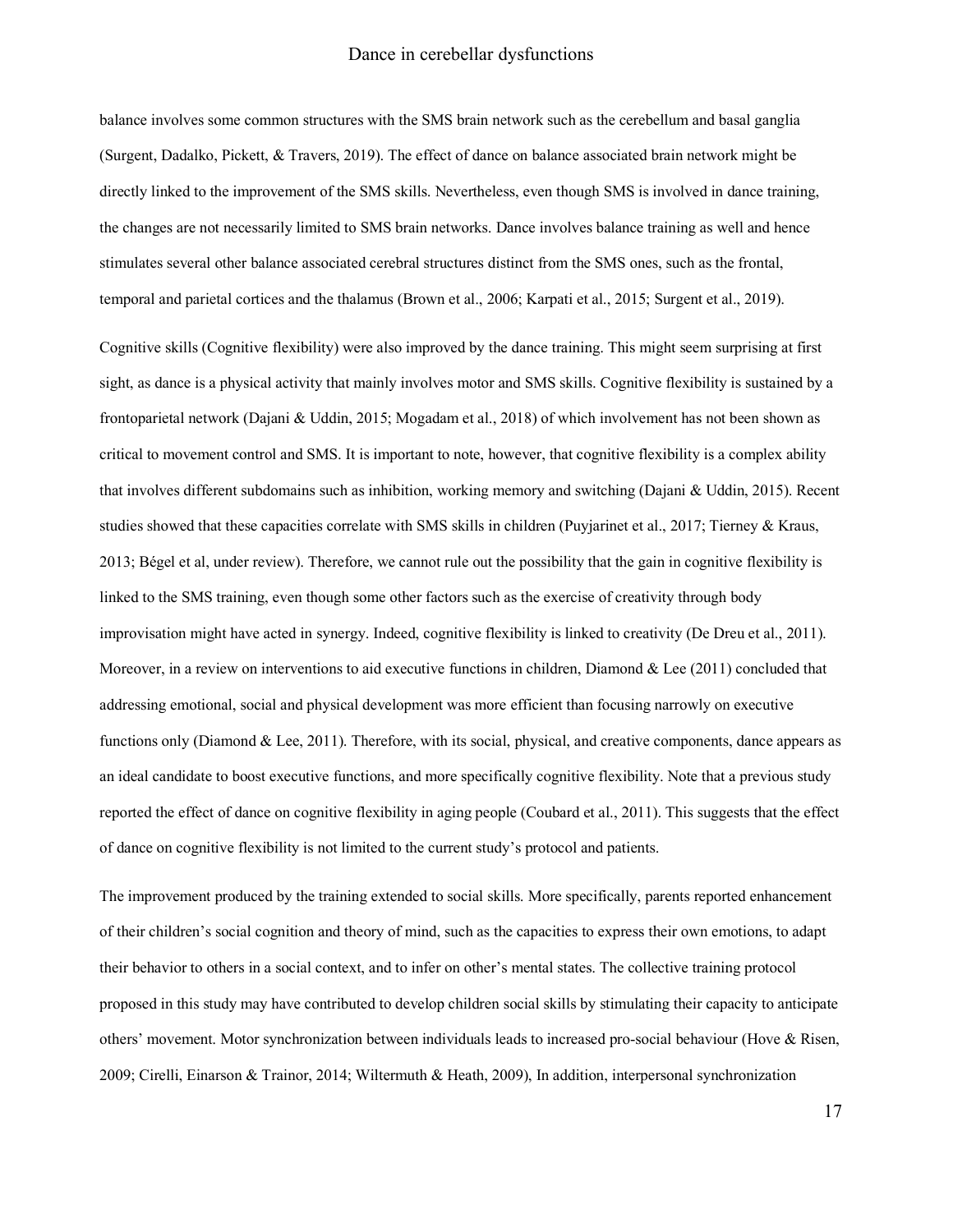involved in dance increases the sense of connectedness with partners (Himberg, Laroche, Bigé, Buchkowski, & Bachrach, 2018). Dance also fosters the allocation of attention to others' cognitive and mental states (Joufflineau et al., 2018), and dance training is linked to enhanced empathic abilities (Gujing et al., 2019). Notably, cognitive flexibility is important for social behavior, especially in the ability to shape behavior to the social context (Turner, Oakes, Haslam, & McGarty, 1994). Cognitive flexibility is also correlated with measures of empathy (Grattan, & Eslinger, 1989; Milders, Ietswaart, Crawford, & Currie, 2008). In contrast, other cognitive skills, such as memory, processing speed, or attention, play a limited role in social behaviour (Milders, Ietswaart, Crawford, & Currie, 2008). Therefore, the concurrent improvement in synchronization, social skills and cognitive flexibility is not surprising. However, the causal relations between these competences is still to be explored.

The functions that were enhanced after the dance training are crucial for everyday life activities. This transfer effect may in turn significantly improve patients' quality of life. Notably, the effect found on a behavioral test of cognitive flexibility is corroborated by the parents' evaluation, meaning that the effect in everyday life was noticed by the parents and reflects a functional improvement. Cognitive flexibility is of great importance for the executive adaptation of cognitive and behavioral responses to the environment. It is of particular importance for different skills such as mathematics (Verschaffel, Torbeyns, De Smedt, Luwel, & Van Dooren, 2007), language (Deák, 2004) and planification (Snow, 1992). Enhancing cognitive flexibility abilities would improve patients' quality of life and boost their academic performance. In general, executive functions are a good predictor of school achievement (Becker, Miao, Duncan, & McClelland, 2014). In addition, parents' responses at the social skills questionnaire point towards a positive effect of the dance training protocol on children's social skills. Social skills are also a good predictor of school achievement (Agostin & Bain, 1997; Bramlett, Scott, & Rowell, 2000). The fact that movement and balance skills were also improved further indicates that patients' everyday life can be improved by the dance training protocol on several dimensions.

Because of their difficulties, children with DCA cannot take part in most extracurricular physical activities with children of their age. This in turn reduces their chances to progress. Thus, in addition to the lack of specific treatment or training available for DCA (Brenna, 2014), the range of activities for these children to participate in is limited. Some types of dance can be too challenging for them, but the results of this study confirm that dance can be proposed to DCA patients. The dance training protocol we proposed is promising because it is adapted to each child's skills.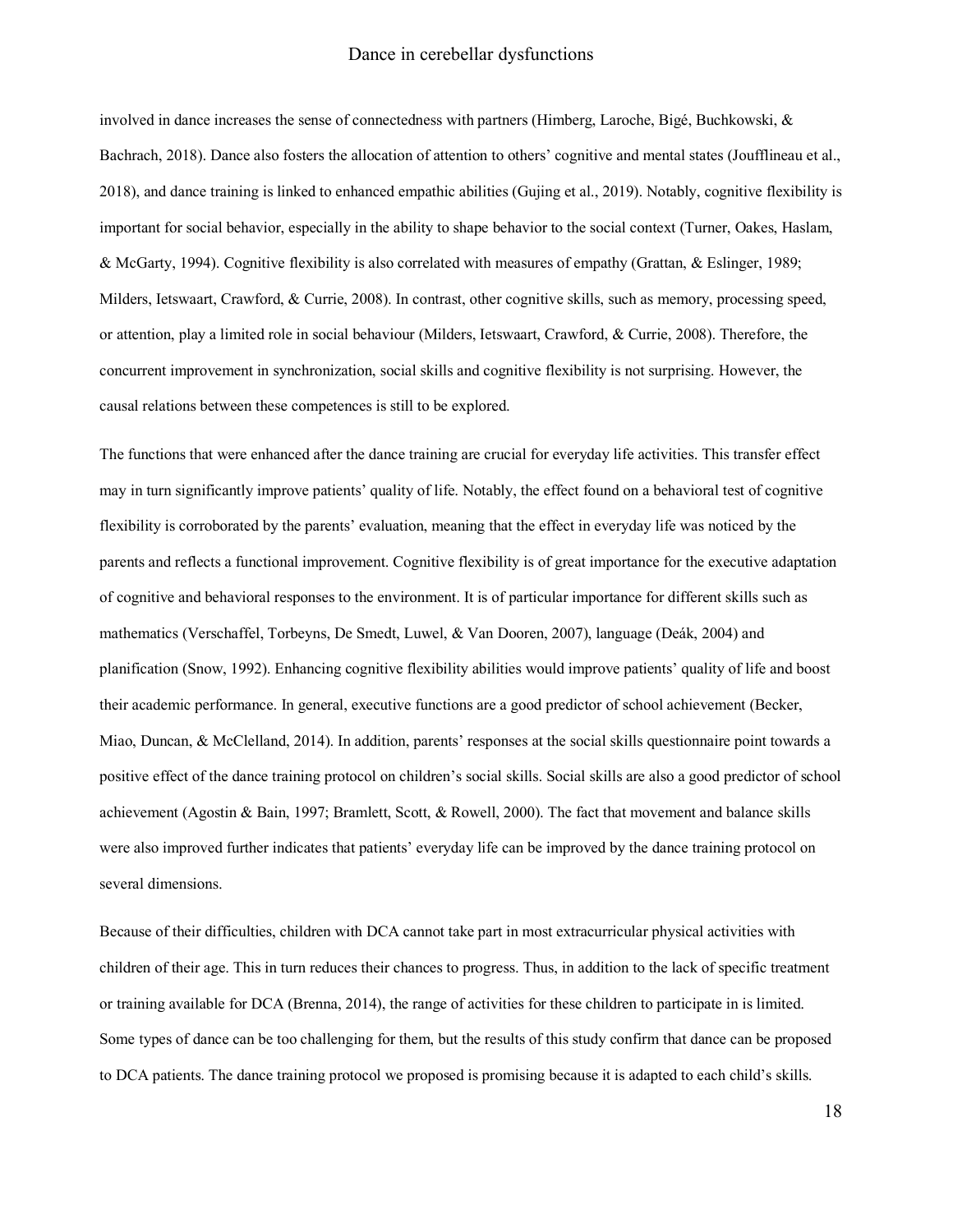Children with various disorders and symptoms can participate in the same dance class. Besides, there is no competition and no judgment on the aesthetic production of the children, which helps to set trustful environment. Dance is also an activity that can be tailored to participants' special needs. Training protocols can therefore be adapted to different populations, such as adolescents or adults with cerebellar anomalies, using various types of dance.

In summary, very encouraging sensorimotor, motor, cognitive and social improvements were exhibited by children with DCA as a consequence of a dance training protocol. The cerebellum is a key structure of the central nervous system and its role in various motor (Bastian, 2006; Manto et al., 2012; Therrien & Bastian, 2019), cognitive (Murdoch, 2010; Schmahmann, 2004; Schmahmann, Guell, Stoodley, & Halko, 2019) as well as social (Van Overwalle et al., 2019) and affective functions is well known. Consequently, some or all of these domains are affected in patients with DCA. Finding ways to enhance patients with DCA's motor, cognitive and social skills is a challenge that we addressed using dance in this study. Dance is an activity that stimulates different aspects of behavior, especially sensorimotor functions. The beneficial effect of dance is likely to be partly due to increased activity in the sensorimotor cortico-cerebello-striatal pathways. This research paves the way for larger scale studies on dance as a tool for reeducation in cerebellar dysfunctions.

#### **Acknowledgment**

We would like to thank the clinicians who conducted patients' evaluations: Dr. Marie-Pierre Lemaître, Camille Fallot and Yohan Bourez. We also thank Véronique Brunel, the dance teacher who created and conducted the dance program. Finally, we thank Séverine Fally for language editing.

#### **Funding**

The research was supported by the "Fondation Maladies Rares" ("Temdance" grant).

#### **Conflict of interest**

The authors have no relevant financial or non-financial interests to disclose

#### **References**

Ackermann, H. (2008). Cerebellar contributions to speech production and speech perception: psycholinguistic and neurobiological perspectives. *Trends in Neurosciences*, *31*(6), 265–272.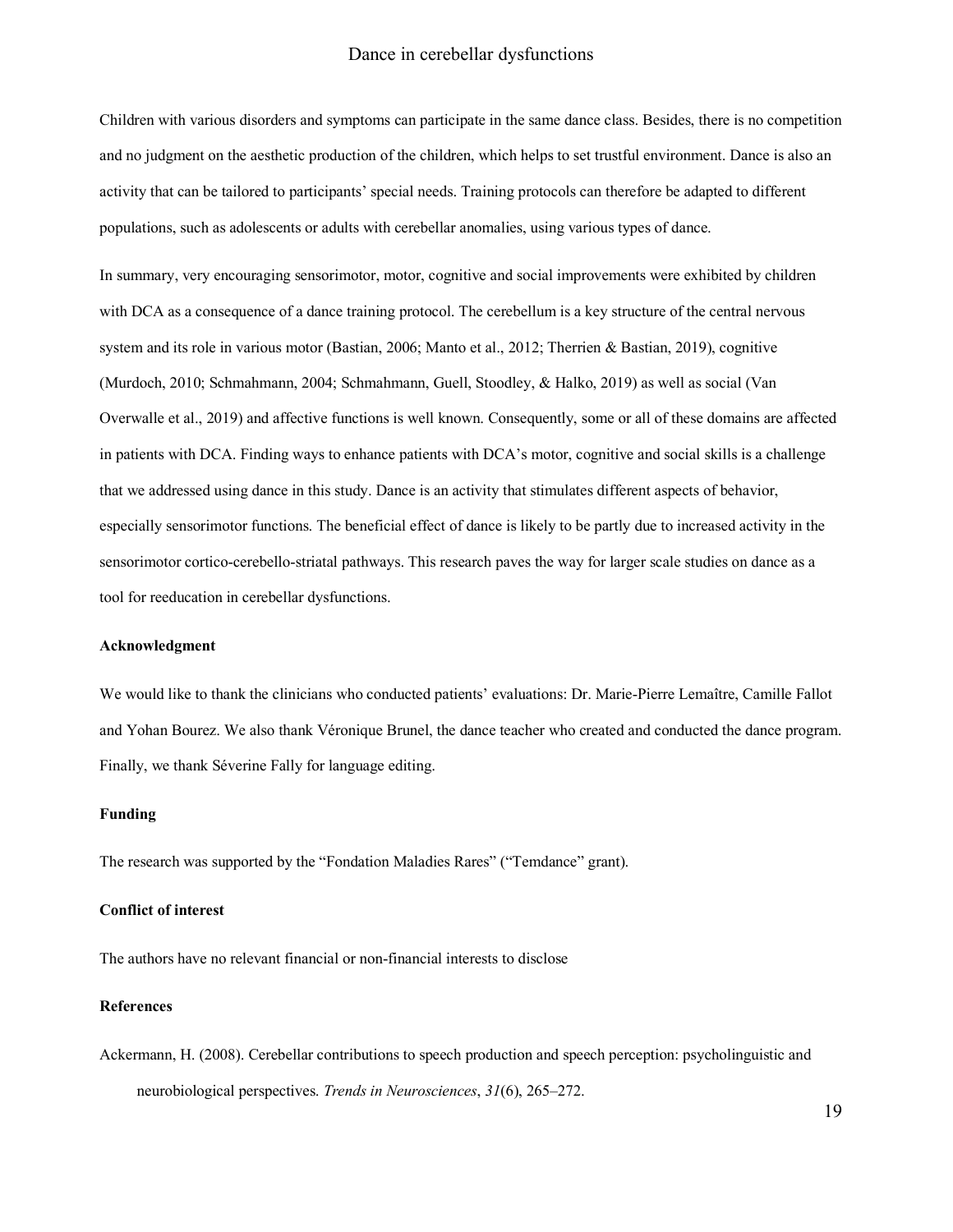https://doi.org/10.1016/j.tins.2008.02.011

- Agostin, T. M. K., & Bain, S. K. (1997). Predicting early school success with developmental and social skills screeners. *Psychology in the Schools*, *34*(3), 219–228. https://doi.org/10.1002/(SICI)1520- 6807(199707)34:3<219::AID-PITS4>3.0.CO;2-J
- Bachrach, A., Jola, C., & Pallier, C. (2016). Neuronal bases of structural coherence in contemporary dance observation. *NeuroImage*, *124*, 464–472. https://doi.org/10.1016/j.neuroimage.2015.08.072
- Bareš, M., Apps, R., Avanzino, L., Breska, A., D'Angelo, E., Filip, P., … Petter, E. A. (2018). Consensus paper: Decoding the Contributions of the Cerebellum as a Time Machine. From Neurons to Clinical Applications. *Cerebellum*, *18*(2), 266–286. https://doi.org/10.1007/s12311-018-0979-5
- Bastian, A. J. (2006). Learning to predict the future: the cerebellum adapts feedforward movement control. *Current Opinion in Neurobiology*, *16*(6), 645–649. https://doi.org/10.1016/j.conb.2006.08.016
- Becker, D. R., Miao, A., Duncan, R., & McClelland, M. M. (2014). Behavioral self-regulation and executive function both predict visuomotor skills and early academic achievement. *Early Childhood Research Quarterly*. https://doi.org/10.1016/j.ecresq.2014.04.014
- Bégel, V., Verga, L., Benoit, C.-E., Kotz, S. A., & Dalla Bella, S. (2018). Test-retest reliability of the Battery for the Assessment of Auditory Sensorimotor and Timing Abilities (BAASTA). *Annals of Physical and Rehabilitation Medicine*, *61*(6), 395–400. https://doi.org/10.1016/j.rehab.2018.04.001
- Bengtsson, S. L., Ehrsson, H. H., Forssberg, H., & Ullén, F. (2005). Effector-independent voluntary timing: behavioural and neuroimaging evidence. *The European Journal of Neuroscience*, *22*(12), 3255–3265. https://doi.org/10.1111/j.1460-9568.2005.04517.x
- Benoit, C.-E., Dalla Bella, S., Farrugia, N., Obrig, H., Mainka, S., & Kotz, S. A. (2014). Musically cued gait-training improves both perceptual and motor timing in Parkinson's disease. *Frontiers in Human Neuroscience*, *8*, 494. https://doi.org/10.3389/fnhum.2014.00494
- Bläsing, B., Calvo-Merino, B., Cross, E. S., Jola, C., Honisch, J., & Stevens, C. J. (2012). Neurocognitive control in dance perception and performance. *Acta Psychologica*, *139*(2), 300–308.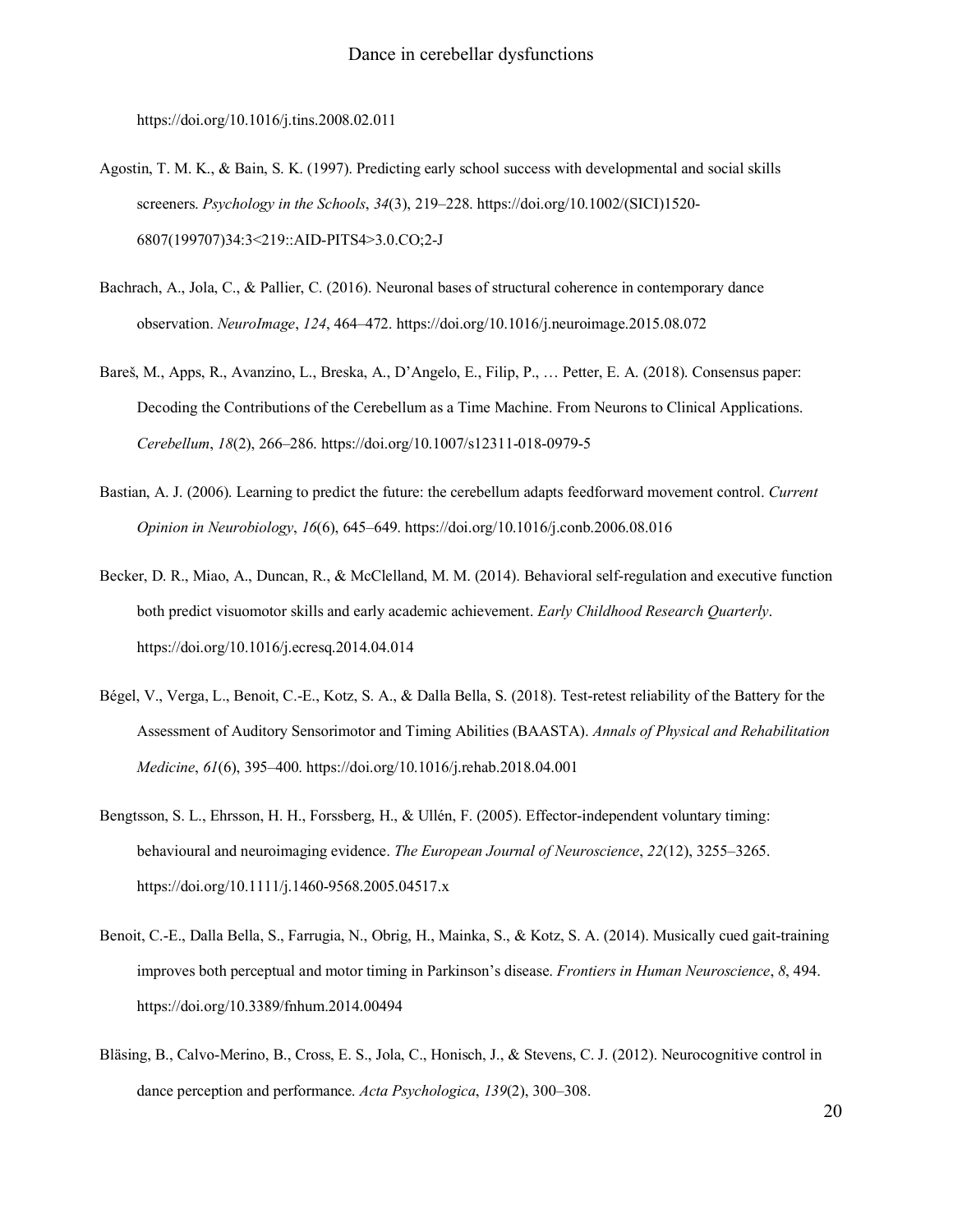https://doi.org/10.1016/j.actpsy.2011.12.005

- Bledsoe, J. C., Semrud-Clikeman, M., & Pliszka, S. R. (2011). Neuroanatomical and Neuropsychological Correlates of the Cerebellum in Children with Attention-Deficit/Hyperactivity Disorder – Combined Type. *J Am Acad Child Adolesc Psychiatry*, *50*(6), 593–601. https://doi.org/10.1016/j.jaac.2011.02.014.Neuroanatomical
- Bodranghien, F., Bastian, A., Casali, C., Hallett, M., Louis, E. D., Manto, M., … van Dun, K. (2016). Consensus Paper: Revisiting the Symptoms and Signs of Cerebellar Syndrome. *Cerebellum*, *15*(3), 369–391. https://doi.org/10.1007/s12311-015-0687-3
- Bolduc, M.-E., & Limperopoulos, C. (2009). Neurodevelopmental outcomes in children with cerebellar malformations: a systematic review. *Developmental Medicine & Child Neurology*, *51*(4), 256–267. https://doi.org/10.1111/j.1469-8749.2008.03224.x
- Boltshauser, E. (2004). Cerebellum Small Brain but Large Confusion: A Review of Selected Cerebellar Malformations and Disruptions. *American Journal of Medical Genetics*, *126*(4), 376–385. https://doi.org/https://doi.org/10.1002/ajmg.a.20662
- Braitenberg, V., Heck, D., & Sultan, F. (1997). The detection and generation of sequences as a key to cerebellar function: Experiments and theory. *Behavioral and Brain Sciences*, *20*(2), 229–277. https://doi.org/10.1017/S0140525X9700143X
- Bramlett, R. K., Scott, P., & Rowell, R. K. (2000). A Comparison of Temperament and Social Skills in Predicting Academic Performance in First Graders. *Special Services in the Schools*, *16*(1–2), 147–158. https://doi.org/10.1300/J008v16n01
- Breska, A., & Ivry, R. B. (2016). Taxonomies of timing: Where does the cerebellum fit in? *Current Opinion in Behavioral Sciences*, *8*, 282–288. https://doi.org/10.1016/j.cobeha.2016.02.034
- Breska, A., & Ivry, R. B. (2018). Double dissociation of single-interval and rhythmic temporal prediction in cerebellar degeneration and Parkinson's disease. *Proceedings of the National Academy of Sciences*, *115*(48), 12283–12288. https://doi.org/10.1073/pnas.1810596115

Brenna, V. (2014). Patients with cerebellar pathology: Rehabilitation of cognitive functions. In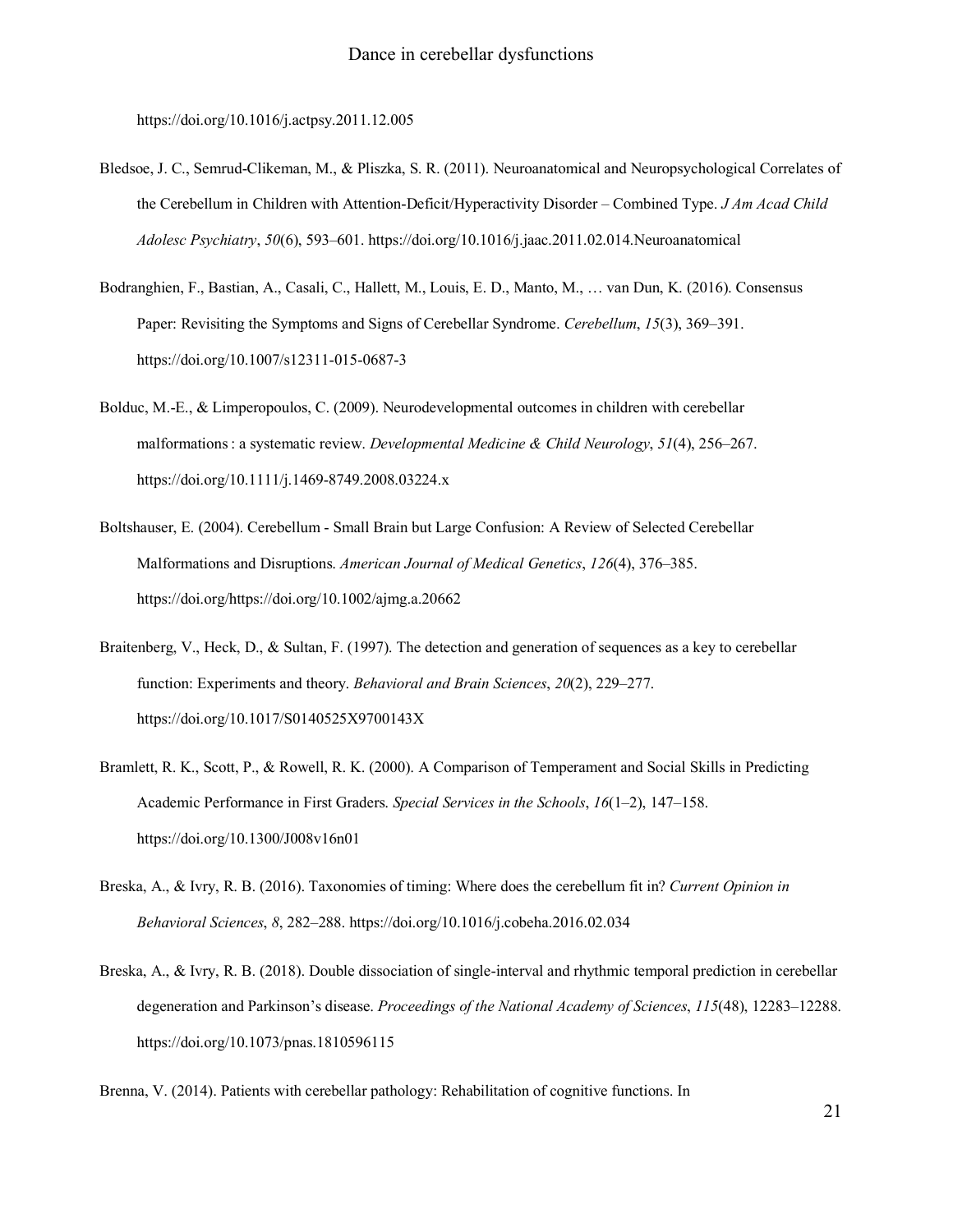Paediatric Neurological Disorders With Cerebellar Involvment—Diagnosis and Management

(John Libbey Eurotext, Vol. 27, pp. 221–234). D'arigo, S; Riva, D; Valente, EM.

- Broersen, R., Onuki, Y., Abdelgabar, A. R., Owens, C. B., Picard, S., Willems, J., … De Zeeuw, C. I. (2016). Impaired spatio-temporal predictive motor timing associated with spinocerebellar ataxia type 6. *PLoS ONE*, *11*(8), 1–20. https://doi.org/10.1371/journal.pone.0162042
- Brooks, B. L., Sherman, E. M. S., & Strauss, E. (2010). NEPSY-II: A Developmental neuropsychological assessment, second edition. *Child Neuropsychology*. https://doi.org/10.1080/09297040903146966
- Brown, S., Martinez, M. J., & Parsons, L. M. (2006). The neural basis of human dance. *Cerebral Cortex*, *16*(8), 1157– 1167. https://doi.org/10.1093/cercor/bhj057
- Chauvigné, L. A. S., Walton, A., Richardson, M. J., & Brown, S. (2019). Human Movement Science Multi-person and multisensory synchronization during group dancing. *Human Movement Science*, *63*(May 2018), 199–208. https://doi.org/10.1016/j.humov.2018.12.005
- Chuang, L. Y., Hung, H. Y., Huang, C. J., Chang, Y. K., & Hung, T. M. (2015). A 3-month intervention of Dance Dance Revolution improves interference control in elderly females: a preliminary investigation. *Experimental Brain Research*, *233*(4), 1181–1188. https://doi.org/10.1007/s00221-015-4196-x
- Cochen De Cock, V., Dotov, D. G., Ihalainen, P., Bégel, V., Galtier, F., Lebrun, C., … Dalla Bella, S. (2018). Rhythmic abilities and musical training in Parkinson's disease: do they help? *Npj Parkinson's Disease*, *4*(1), 8. https://doi.org/10.1038/s41531-018-0043-7
- Coubard, O. A., Duretz, S., Lefebvre, V., Lapalus, P., & Ferrufino, L. (2011). Practice of contemporary dance improves cognitive flexibility in aging. *Frontiers in Aging Neuroscience*, *3*(SEP), 1–12. https://doi.org/10.3389/fnagi.2011.00013
- Coull, J., & Nobre, A. (2008). Dissociating explicit timing from temporal expectation with fMRI. *Current Opinion in Neurobiology*, *18*(2), 137–144. https://doi.org/10.1016/j.conb.2008.07.011

Coull, J. T., Cheng, R.-K., & Meck, W. H. (2011). Neuroanatomical and neurochemical substrates of timing.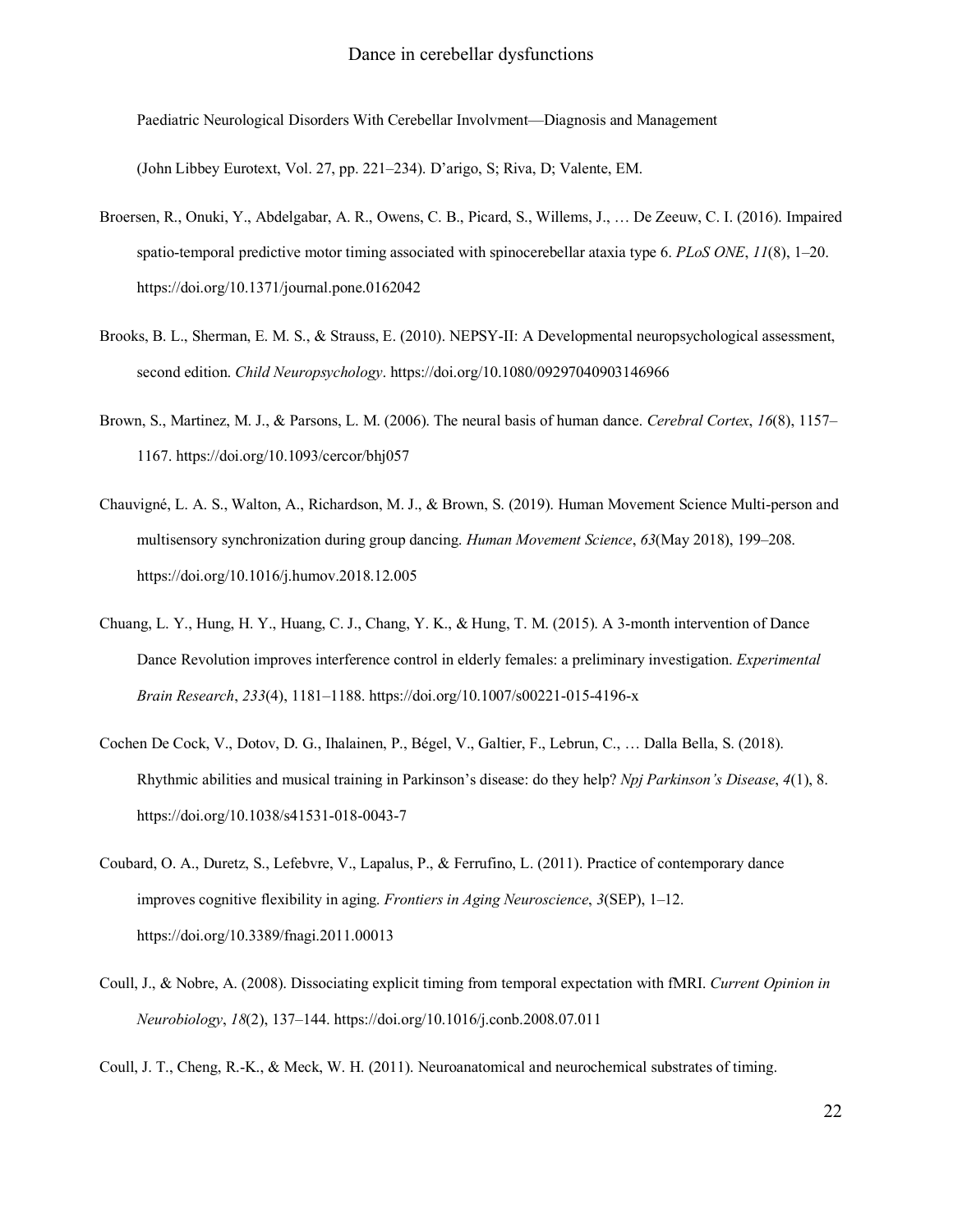*Neuropsychopharmacology*, *36*(1), 3–25. https://doi.org/10.1038/npp.2010.113

- Crawford, J. R., & Garthwaite, P. H. (2007). Comparison of a single case to a control or normative sample in neuropsychology: Development of a Bayesian approach. *Cognitive Neuropsychology*, *24*(4), 343–372. https://doi.org/10.1080/02643290701290146
- Cross, E. S., Hamilton, A. F. d. C., & Grafton, S. T. (2006). Building a motor simulation de novo: Observation of dance by dancers. *NeuroImage*, *31*(3), 1257–1267. https://doi.org/10.1016/j.neuroimage.2006.01.033
- Cross, E. S., Kraemer, D. J. M., Hamilton, A. F. D. C., Kelley, W. M., & Grafton, S. T. (2009). Sensitivity of the action observation network to physical and observational learning. *Cerebral Cortex*, *19*(2), 315–326. https://doi.org/10.1093/cercor/bhn083
- Cirelli, L. K., Einarson, K. M., & Trainor, L. J. (2014). Interpersonal synchrony increases prosocial behavior in infants. *Developmental science*, *17*(6), 1003-1011. https://doi.org/10.1111/desc.12193
- Dajani, D. R., & Uddin, L. Q. (2015). Demystifying cognitive flexibility: Implications for clinical and developmental neuroscience. *Trends in Neurosciences*, *38*(9), 571–578. https://doi.org/10.1016/j.tins.2015.07.003
- Dalla Bella, S. (2020). The use of rhythm in rehabilitation for patients with movement disorders. In L. L. Cuddy, S. Belleville, & A. Moussard (Eds.), *Music and the aging brain* (Academic P, pp. 1–28).
- Dalla Bella, S., Benoit, C.-E., Farrugia, N., Schwartze, M., & Kotz, S. A. (2015). Effects of musically cued gait training in Parkinson's disease: beyond a motor benefit: Auditory cueing in Parkinson's disease. *Annals of the New York Academy of Sciences*, *1337*(1), 77–85. https://doi.org/10.1111/nyas.12651
- Dalla Bella, S., Farrugia, N., Benoit, C. E., Begel, V., Verga, L., Harding, E., & Kotz, S. A. (2017). BAASTA: Battery for the Assessment of Auditory Sensorimotor and Timing Abilities. *Behavior Research Methods*, *49*(3), 1128– 1145. https://doi.org/10.3758/s13428-016-0773-6
- Damm, L., Varoqui, D., Cochen De Cock, V., Dalla Bella, S., & Bardy, B. (2019). Why do we move to the beat? A multi-scale approach, from physical principles to brain dynamics. *Neuroscience & Biobehavioral Reviews*, (December). https://doi.org/10.1016/j.neubiorev.2019.12.024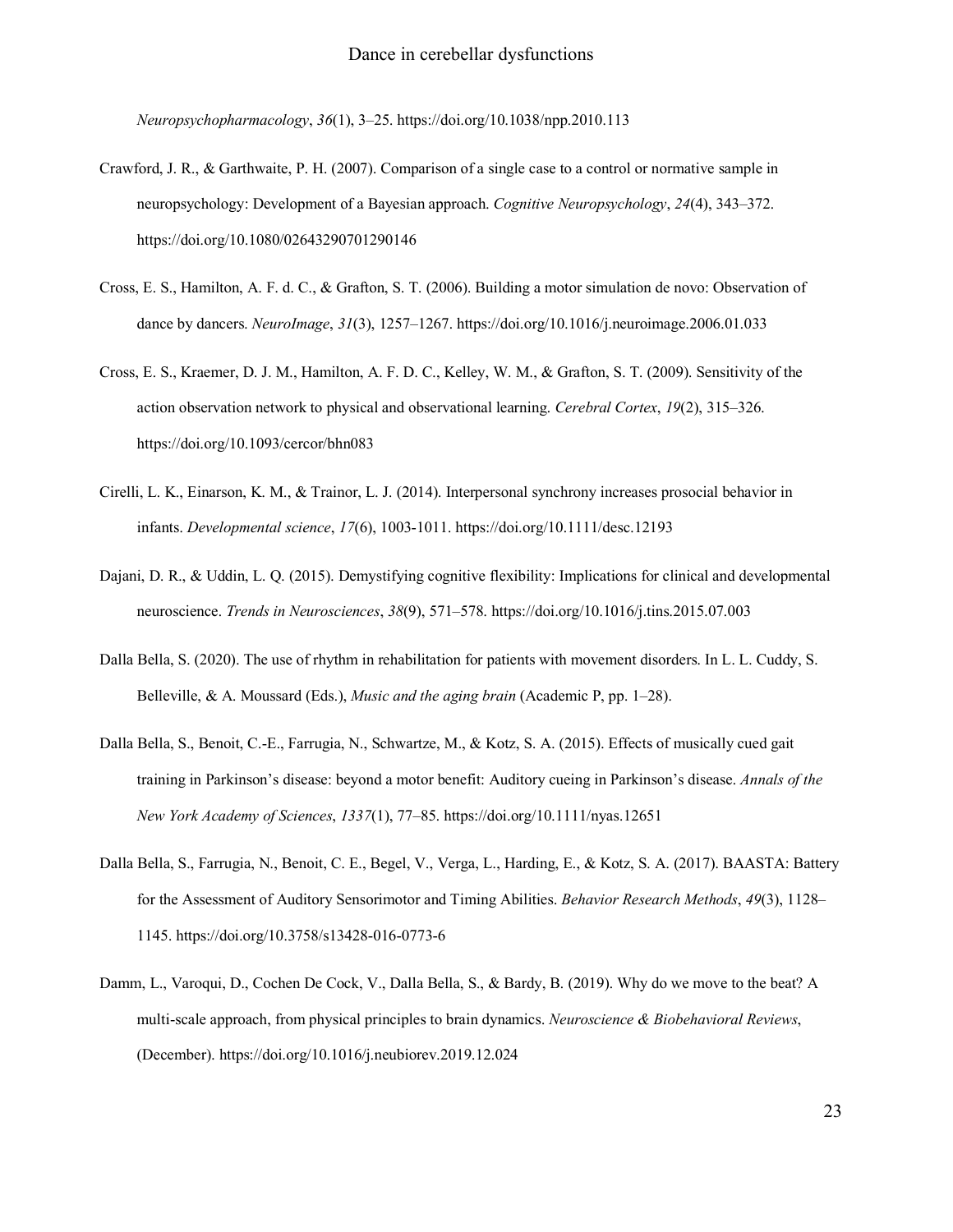- de Natale, E. R., Paulus, K. S., Aiello, E., Sanna, B., Manca, A., Sotgiu, G., … Deriu, F. (2017). Dance therapy improves motor and cognitive functions in patients with Parkinson's disease. *NeuroRehabilitation*, *40*(1), 141– 144. https://doi.org/10.3233/NRE-161399
- Dreu, C. K. D., Nijstad, B. A., & Baas, M. (2011). Behavioral activation links to creativity because of increased cognitive flexibility. *Social Psychological and Personality Science*, *2*(1), 72-80. https://doi.org/10.1177/1948550610381789
- De Smet, H. J., Paquier, P., Verhoeven, J., & Mariën, P. (2013). The cerebellum: Its role in language and related cognitive and affective functions. *Brain and Language*, *127*(3), 334–342. https://doi.org/10.1016/j.bandl.2012.11.001
- Deák, G. O. (2004). The Development of Cognitive Flexibility and Language Abilities. *Advances in Child Development and Behavior*. https://doi.org/10.1016/S0065-2407(03)31007-9
- Diamond, A., & Lee, K. (2011). Interventions shown to aid executive function development in children 4 to 12 years old. *Science*, *333*(6045), 959-964. https://doi.org/10.1126/science.1204529
- dos Santos Delabary, M., Komeroski, I. G., Monteiro, E. P., Costa, R. R., & Haas, A. N. (2018). Effects of dance practice on functional mobility, motor symptoms and quality of life in people with Parkinson's disease: a systematic review with meta-analysis. *Aging Clinical and Experimental Research*, *30*(7), 727–735. https://doi.org/10.1007/s40520-017-0836-2
- Doyon, J., Penhune, V., & Ungerleider, L. G. (2003). Distinct contribution of the cortico-striatal and cortico-cerebellar systems to motor skill learning. *Neuropsychologia*, *41*(3), 252–262. https://doi.org/https://doi.org/10.1016/S0028-3932(02)00158-6
- Drake, C., & Botte, M. C. (1993). Tempo sensitivity in auditory sequences: Evidence for a multiple-look model. *Perception & Psychophysics*, *54*(3), 277–286. https://doi.org/10.3758/BF03205262
- Ebner, T. J., Hewitt, A. L., & Popa, L. S. (2011). What features of limb movements are encoded in the discharge of cerebellar neurons? *Cerebellum*, *10*(4), 683–693. https://doi.org/10.1007/s12311-010-0243-0

Fogel, B. L. (2012). Childhood Cerebellar Ataxia. *Journal of Child Neurology*, *27*(9), 1138–1145.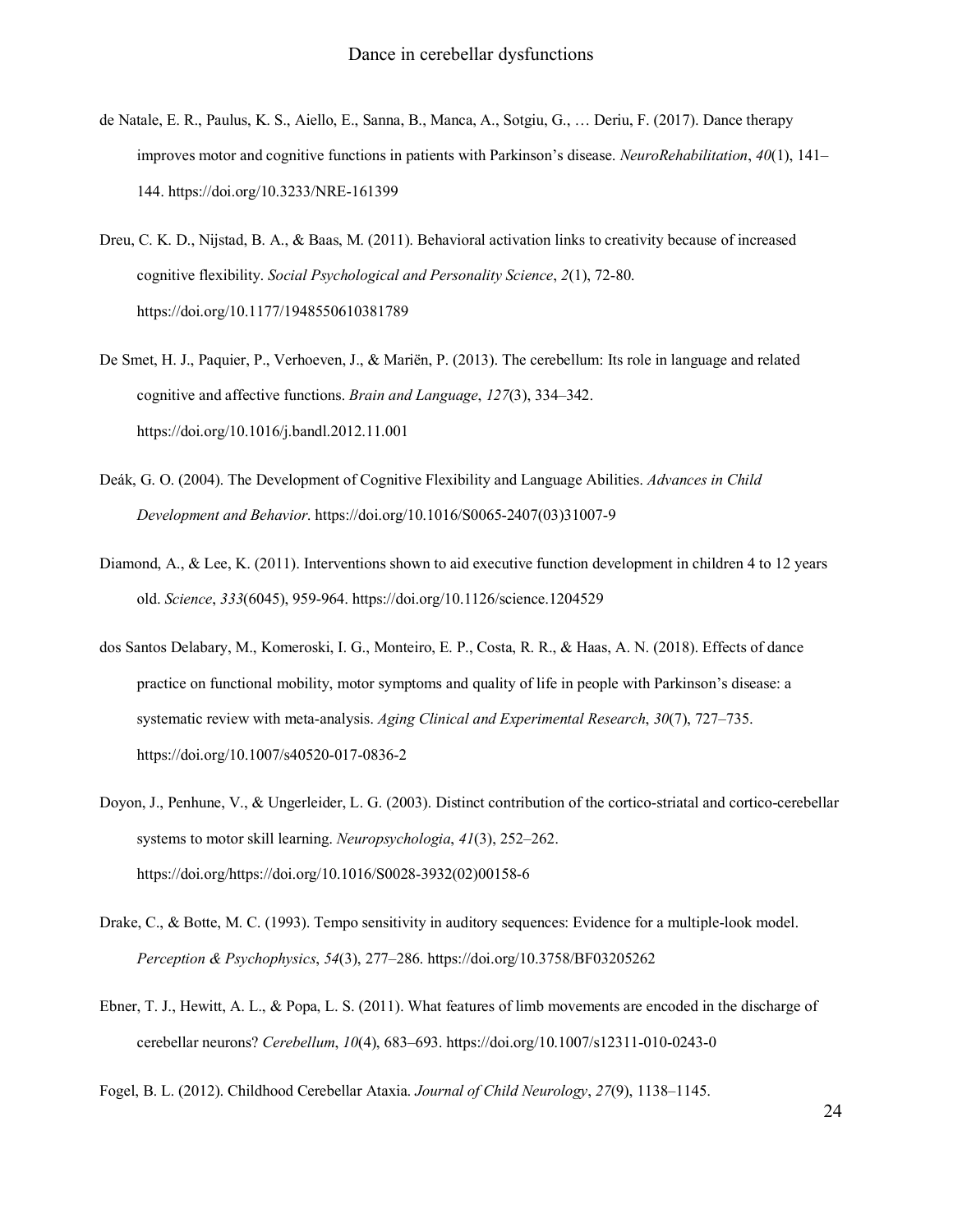https://doi.org/https://doi.org/10.1177/0883073812448231

- Giacosa, C., Karpati, F. J., Foster, N. E. V, Penhune, V. B., & Hyde, K. L. (2016). Dance and music training have different effects on white matter diffusivity in sensorimotor pathways. *NeuroImage*, *135*, 273–286. https://doi.org/10.1016/j.neuroimage.2016.04.048
- Gioia, G. a, Isquith, P. K., Guy, S. C., & Kenworthy, L. (2000). Behavior rating inventory of executive function. *Child Neuropsychology*, *6*(3), 235–238. https://doi.org/10.1076/chin.6.3.235.3152
- Grahn, J. A. (2009). The role of the basal ganglia in beat perception: Neuroimaging and neuropsychological investigations. *Annals of the New York Academy of Sciences*, *1169*, 35–45. https://doi.org/10.1111/j.1749- 6632.2009.04553.x
- Grahn, J. A., & Brett, M. (2007). Rhythm and beat perception in motor areas of the brain. *Journal of Cognitive Neuroscience*, *19*(5), 893–906. https://doi.org/10.1162/jocn.2007.19.5.893
- Grahn, J. A., & Brett, M. (2009). Impairment of beat-based rhythm discrimination in Parkinson's disease. *Cortex*, *45*(1), 54–61. https://doi.org/10.1016/j.cortex.2008.01.005
- Grattan, L. M., & Eslinger, P. J. (1989). Higher cognition and social behavior: Changes in cognitive flexibility and empathy after cerebral lesions. *Neuropsychology*, *3*(3), 175. https://doi.org/10.1037/h0091764
- Grönlund, E., Renck, B., & Weibull, J. (2005). Dance/movement therapy as an alternative treatment for young boys diagnosed as ADHD: A pilot study. *American Journal of Dance Therapy*, *27*(2), 63–85. https://doi.org/10.1007/s10465-005-9000-1
- Grube, M., Cooper, F. E., Chinnery, P. F., & Griffiths, T. D. (2010). Dissociation of duration-based and beat-based auditory timing in cerebellar degeneration. *Proceedings of the National Academy of Sciences of the United States of America*, *107*(25), 11597–11601. https://doi.org/10.1073/pnas.0910473107
- Guell, X., Hoche, F., & Schmahmann, J. D. (2015). Metalinguistic Deficits in Patients with Cerebellar Dysfunction: Empirical Support for the Dysmetria of Thought Theory. *Cerebellum*, *14*(1), 50–58. https://doi.org/10.1007/s12311-014-0630-z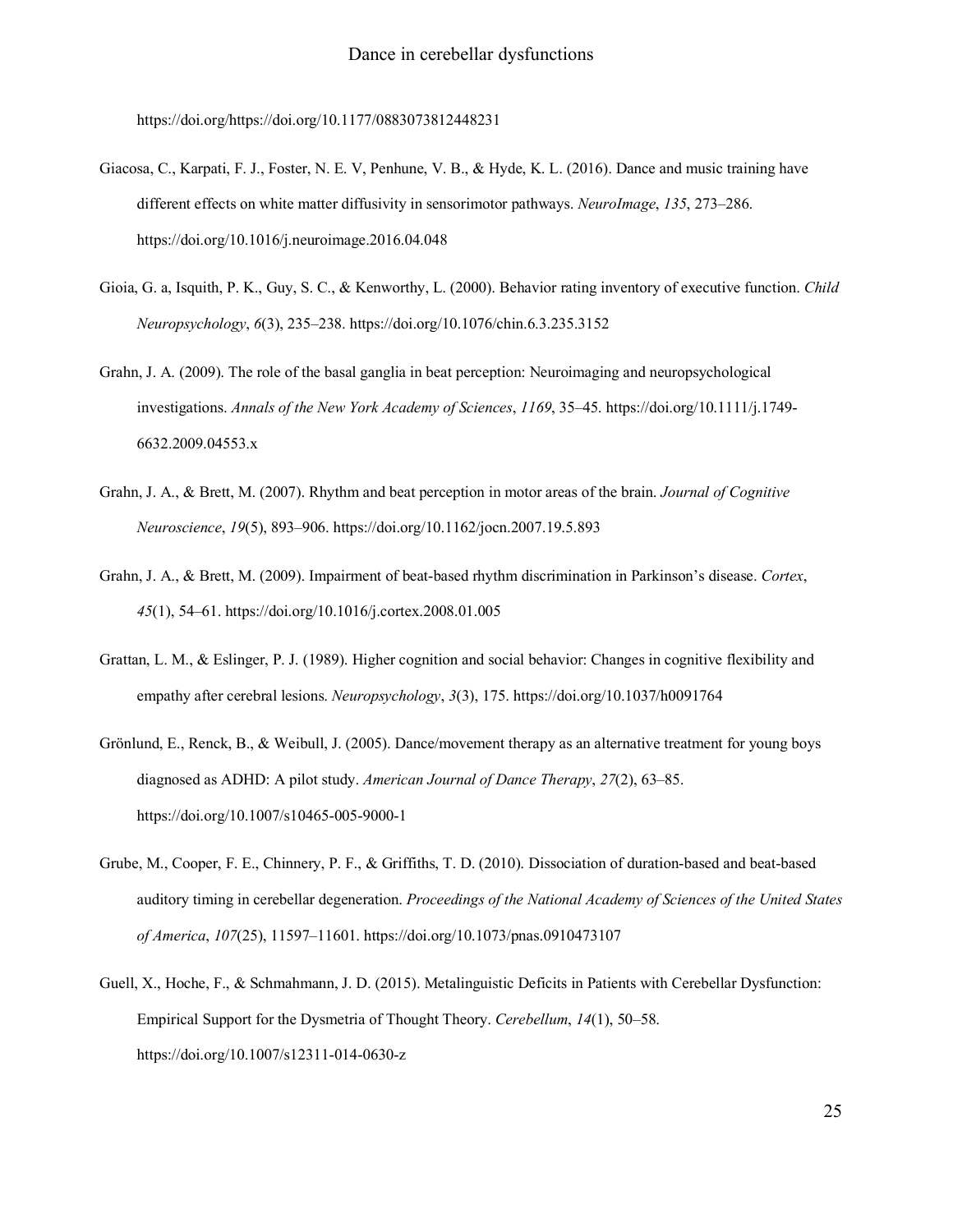- Hackney, M. E., Byers, C., Butler, G., Sweeney, M., Rossbach, L., & Bozzorg, A. (2015). Adapted tango improves mobility, motor-cognitive function, and gait but not cognition in older adults in independent living. *Journal of the American Geriatrics Society*, *63*(10), 2105–2113. https://doi.org/10.1111/jgs.13650
- Hackney, M. E., & Gammon, E. M. (2011). Comparison of Partnered and Non-Partnered Dance Movement. *Neurorehabilitation and Neural Repair*, *24*(4), 384–392. https://doi.org/10.1177/1545968309353329.Effects
- Hackney, M. E., Kantorovich, S., Levin, R., & Earhart, G. M. (2007). Effects of tango on functional mobility in Parkinson's disease: a preliminary study. *Journal of Neurologic Physical Therapy*, *31*(4), 173–179. https://doi.org/10.1097/NPT.0b013e31815ce78b
- Himberg, T., Laroche, J., Bigé, R., Buchkowski, M., & Bachrach, A. (2018). Coordinated Interpersonal Behaviour in Collective Dance Improvisation: The Aesthetics of Kinaesthetic Togetherness. *Behavioral Sciences*, *8*(2), 23. https://doi.org/10.3390/bs8020023
- Himle, M. B., Miltenberger, R. G., Flessner, C., & Gatheridge, B. (2004). Teaching Safety Skills To Children To Prevent Gun Play. *Journal of Applied Behavior Analysis*, *37*(1), 1–9. https://doi.org/10.1901/jaba.2004.37-1
- Hoche, F., Guell, X., Sherman, J. C., Vangel, M. G., & Schmahmann, J. D. (2016). The cerebellar contribution to social cognition. *The Cerebellum*, *15*(6), S23. https://doi.org/10.1002/ana.24247
- Hove, M. J., & Risen, J. L. (2009). It's all in the timing: Interpersonal synchrony increases affiliation. *Social cognition*, *27*(6), 949-960. https://doi.org/10.1521/soco.2009.27.6.949
- Iversen, J. R., & Patel, A. D. (2008). The Beat Alignment Test (BAT): Surveying beat processing abilities in the general population. In K. Miyazaki, Y. Hiraga, M. Adachi, Y. Nakajima, & M. Tsuzaki (Eds.), *Proceedings of the 10th International Conference on Music Perception & Cognition (ICMPC10)* (pp. 465–468). Adelaide: Causal Productions.
- Ivry, R B, & Keele, S. W. (1989). Timing functions of the cerebellum. *Journal of Cognitive Neuroscience*, *1*(2), 136– 152. https://doi.org/10.1162/jocn.1989.1.2.136
- Ivry, Richard B, Spencer, R. M. C., Zelaznik, H. N., & Diedrichsen, J. (2002). The cerebellum and event timing. *Annals of the New York Academy of Sciences*, *978*(1), 302–317. https://doi.org/https://doi.org/10.1111/j.1749-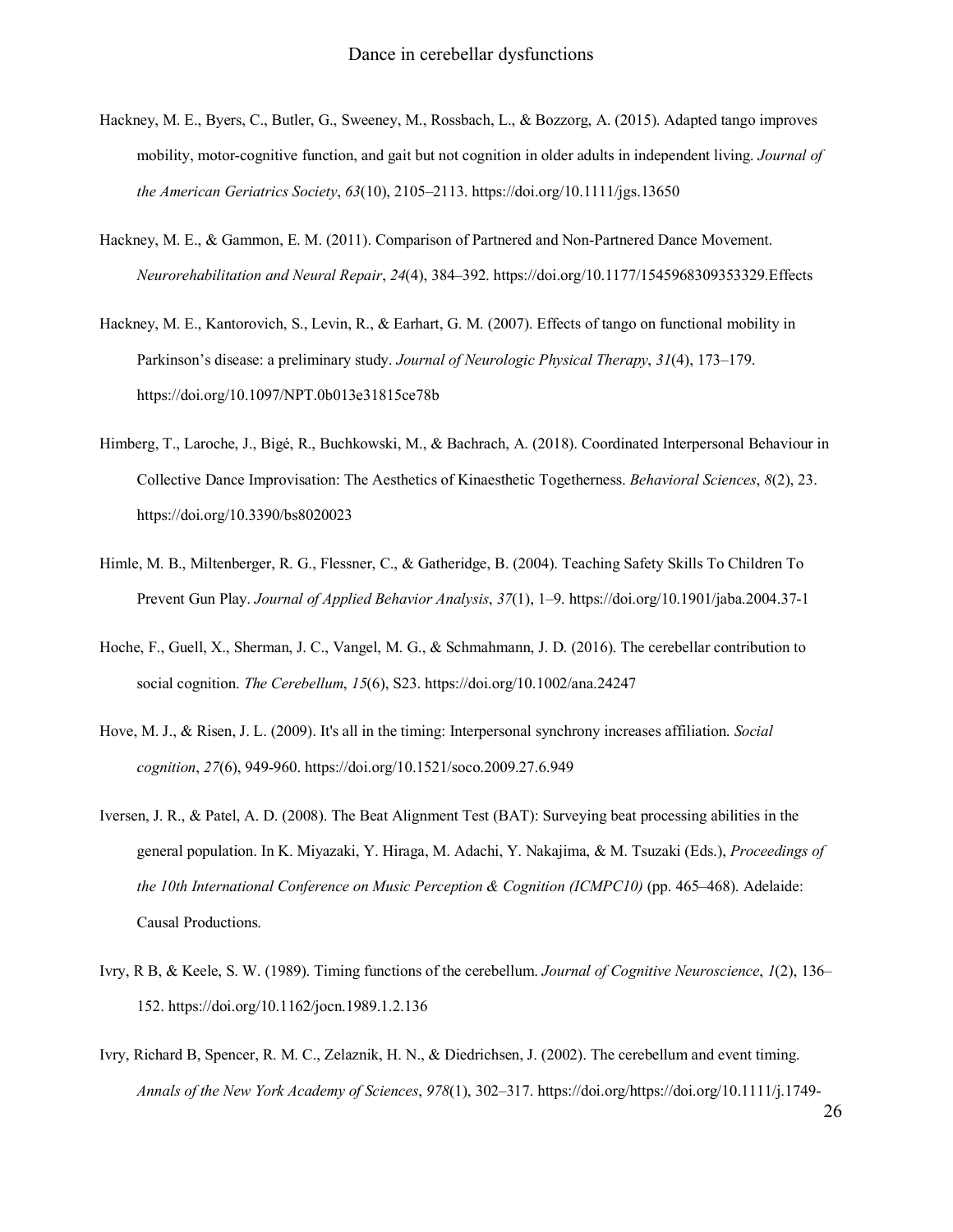6632.2002.tb07576.x

- Jeong, Y. J., Hong, S. C., Myeong, S. L., Park, M. C., Kim, Y. K., & Suh, C. M. (2005). Dance movement therapy improves emotional responses and modulates neurohormones in adolescents with mild depression. *International Journal of Neuroscience*, *115*(12), 1711–1720. https://doi.org/10.1080/00207450590958574
- Jin, X., Wang, B., Lv, Y., Lu, Y., Chen, J., & Zhou, C. (2019). Does dance training influence beat sensorimotor synchronization? Differences in finger-tapping sensorimotor synchronization between competitive ballroom dancers and nondancers. *Experimental Brain Research*, *237*(3), 743–753. https://doi.org/10.1007/s00221-018- 5410-4
- Jola, C., Davis, A., & Haggard, P. (2011). Proprioceptive integration and body representation: Insights into dancers' expertise. *Experimental Brain Research*, *213*(2–3), 257–265. https://doi.org/10.1007/s00221-011-2743-7
- Jones, C. R. G., & Jahanshahi, M. (2014). Motor and perceptual timing in Parkinson's disease. *Advances in Experimental Medicine and Biology*, *829*, 265–290. https://doi.org/10.1007/978-1-4939-1782-2\_14
- Joufflineau, C., Vincent, C., & Bachrach, A. (2018). Synchronization, Attention and Transformation: Multidimensional Exploration of the Aesthetic Experience of Contemporary Dance Spectators. *Behavioral Sciences*, *8*(2), 24. https://doi.org/10.3390/BS8020024
- Karpati, F. J., Giacosa, C., Foster, N. E. V, Penhune, V. B., & Hyde, K. L. (2015). Dance and the brain: A review. *Annals of the New York Academy of Sciences*, *1337*(1), 140–146. https://doi.org/10.1111/nyas.12632
- Karpati, F. J., Giacosa, C., Foster, N. E. V, Penhune, V. B., & Hyde, K. L. (2016). Sensorimotor integration is enhanced in dancers and musicians. *Experimental Brain Research*, *234*(3), 893–903. https://doi.org/10.1007/s00221-015-4524-1
- Kotz, S. A., & Schwartze, M. (2011). Differential input of the supplementary motor area to a dedicated temporal processing network: functional and clinical implications. *Frontiers in Integrative Neuroscience*, *5*(86), 86. https://doi.org/10.3389/fnint.2011.00086
- Koziol, L. F., Budding, D., Andreasen, N., D'Arrigo, S., Bulgheroni, S., Imamizu, H., … Yamazaki, T. (2014). Consensus paper: The cerebellum's role in movement and cognition. *Cerebellum*, *13*(1), 151–177.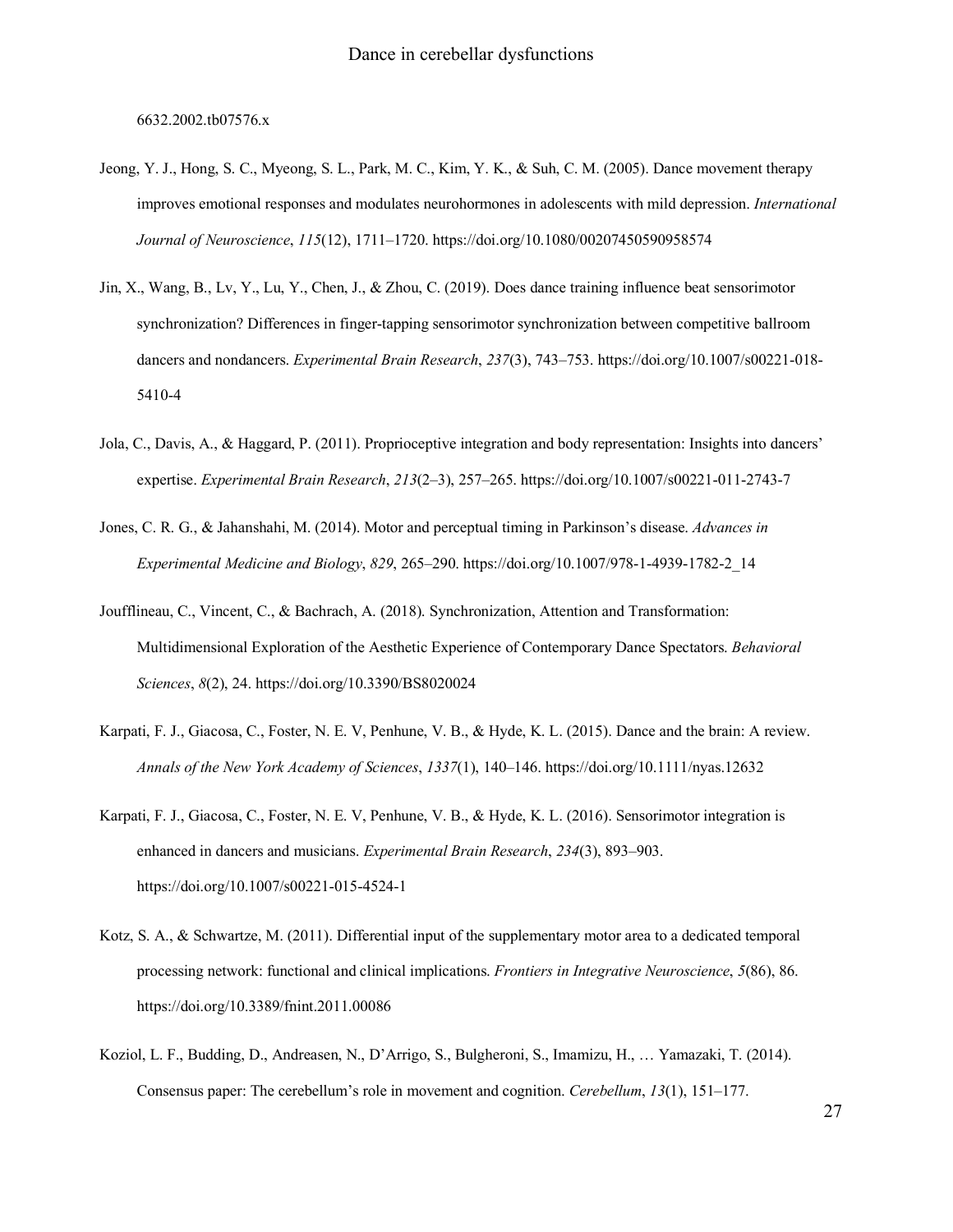https://doi.org/10.1007/s12311-013-0511-x

- Laland, K., Wilkins, C., & Clayton, N. (2016). The evolution of dance. *Current Biology*, *26*(1), R5–R9. https://doi.org/10.1016/j.cub.2015.11.031
- Lang, E. J., Apps, R., Bengtsson, F., Cerminara, N. L., De Zeeuw, C. I., Ebner, T. J., … Xiao, J. (2017). The Roles of the Olivocerebellar Pathway in Motor Learning and Motor Control. A Consensus Paper. *Cerebellum*, *16*(1), 230–252. https://doi.org/10.1007/s12311-016-0787-8
- London, J. (2012). *Hearing in time: psychological aspects of musical meter* (Oxford Uni). https://doi.org/10.1093/acprof:oso/9780199744374.001.0001
- López-Ortiz, C., Egan, T., & Gaebler-Spira, D. J. (2016). Pilot study of a targeted dance class for physical rehabilitation in children with cerebral palsy. *SAGE Open Medicine*, *4*, 205031211667092. https://doi.org/10.1177/2050312116670926
- López-Ortiz, C., Gladden, K., Deon, L., Schmidt, J., Girolami, G., & Gaebler-Spira, D. (2012). Dance program for physical rehabilitation and participation in children with cerebral palsy. *Arts and Health*, *4*(1), 39–54. https://doi.org/10.1080/17533015.2011.564193
- Manly, T., Anderson, V., Nimmo-Smith, I., Turner, A., Watson, P., & Robertson, I. H. (2001). The Differential Assessment of Children's Attention: The Test of Everyday Attention for Children (TEA-Ch), Normative Sample and ADHD Performance. *Journal of Child Psychology and Psychiatry*, *42*(8), 1065–1081. https://doi.org/10.1111/1469-7610.00806
- Manto, M., Bower, J. M., Conforto, A. B., Delgado-García, J. M., Da Guarda, S. N. F., Gerwig, M., … Timmann, D. (2012). Consensus paper: Roles of the cerebellum in motor control-the diversity of ideas on cerebellar involvement in movement. *Cerebellum*, *11*(2), 457–487. https://doi.org/10.1007/s12311-011-0331-9
- Marsden, J. F. (2018). Cerebellar ataxia. In B. L. Day & S. R. Lord (Eds.), *Handbook of Clinical Neurology* (pp. 261– 281). https://doi.org/10.1016/B978-0-444-63916-5.00017-3
- Marsden, J. F., & Harris, C. (2011). Cerebellar ataxia: Pathophysiology and rehabilitation. *Clinical Rehabilitation*, *25*(3), 195–216. https://doi.org/10.1177/0269215510382495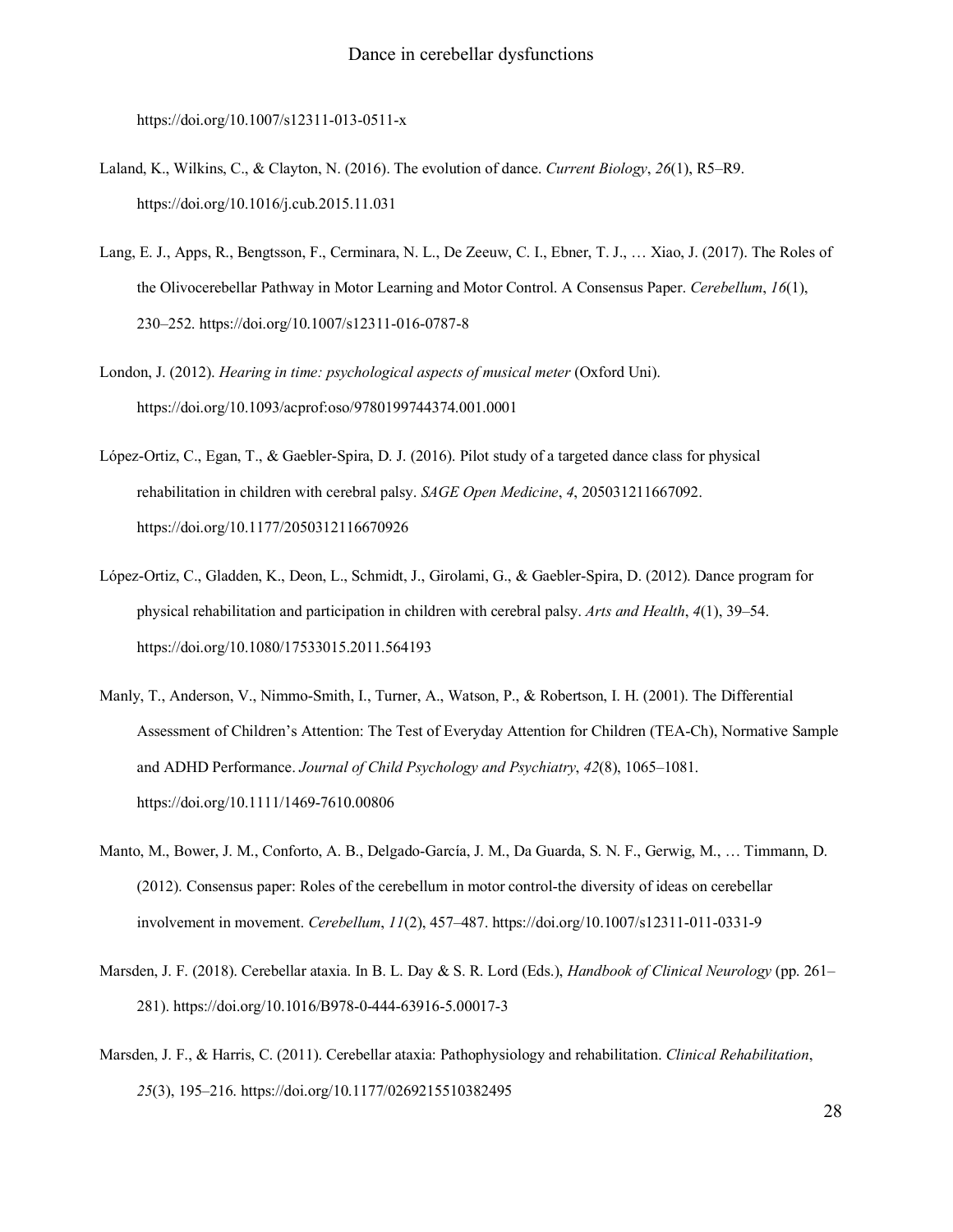- Martin, C. L., Tan, D., Bragge, P., & Bialocerkowski, A. (2009). Systematic review of the effectiveness of physiotherapy for cerebellar dysfunction. *Clinical Rehabilitation*, *23*(8), 15–26. https://doi.org/10.1177/0269215509337272
- McKee, K. E., & Hackney, M. E. (2013). The effects of adapted tango on spatial cognition and disease severity in Parkinson's disease. *Journal of Motor Behavior*, *45*(6), 519–529. https://doi.org/10.1080/00222895.2013.834288
- Mogadam, A., Keller, A. E., Taylor, M. J., Lerch, J. P., Anagnostou, E., & Pang, E. W. (2018). Mental flexibility: An MEG investigation in typically developing children. *Brain and Cognition*, *120*, 58–66. https://doi.org/10.1016/j.bandc.2017.10.001
- Molinari, M., Chiricozzi, F. R., Clausi, S., Tedesco, A. M., Lisa, M. De, & Leggio, M. G. (2008). Cerebellum and Detection of Sequences, from Perception to Cognition. *Cerebellum*, *7*, 611–615. https://doi.org/10.1007/s12311- 008-0060-x
- Morgan, D. L., & Morgan, R. K. (2008). *Single-case research methods for the behavioral and health sciences.* (SAGE publi). https://doi.org/http://dx.doi.org/10.4135/9781483329697
- Milders, M., Ietswaart, M., Crawford, J. R., & Currie, D. (2008). Social behavior following traumatic brain injury and its association with emotion recognition, understanding of intentions, and cognitive flexibility. *Journal of the International Neuropsychological Society*, *14*(2), 318-326. https://doi.org/10.1017/S1355617708080351
- Murdoch, B. E. (2010). The cerebellum and language: historical perspective and review. *Cortex*, *46*(7), 858-868. https://doi.org/10.1016/j.cortex.2009.07.018
- Musselman, K. E., Stoyanov, C. T., Marasigan, R., Jenkins, M. E., Konczak, J., Morton, S. M., & Bastian, A. J. (2014). Prevalence of ataxia in children: A systematic review. *Neurology*, *82*(1), 80–89. https://doi.org/10.1212/01.wnl.0000438224.25600.6c
- Nombela, C., Hughes, L. E., Owen, A. M., & Grahn, J. a. (2013). Into the groove: Can rhythm influence Parkinson's disease? *Neuroscience and Biobehavioral Reviews*, *37*(12), 2564–2570. https://doi.org/10.1016/j.neubiorev.2013.08.003

Nowak, D. A., Topka, H., Timmann, D., Boecker, H., & Hermsdörfer, J. (2007). The role of the cerebellum for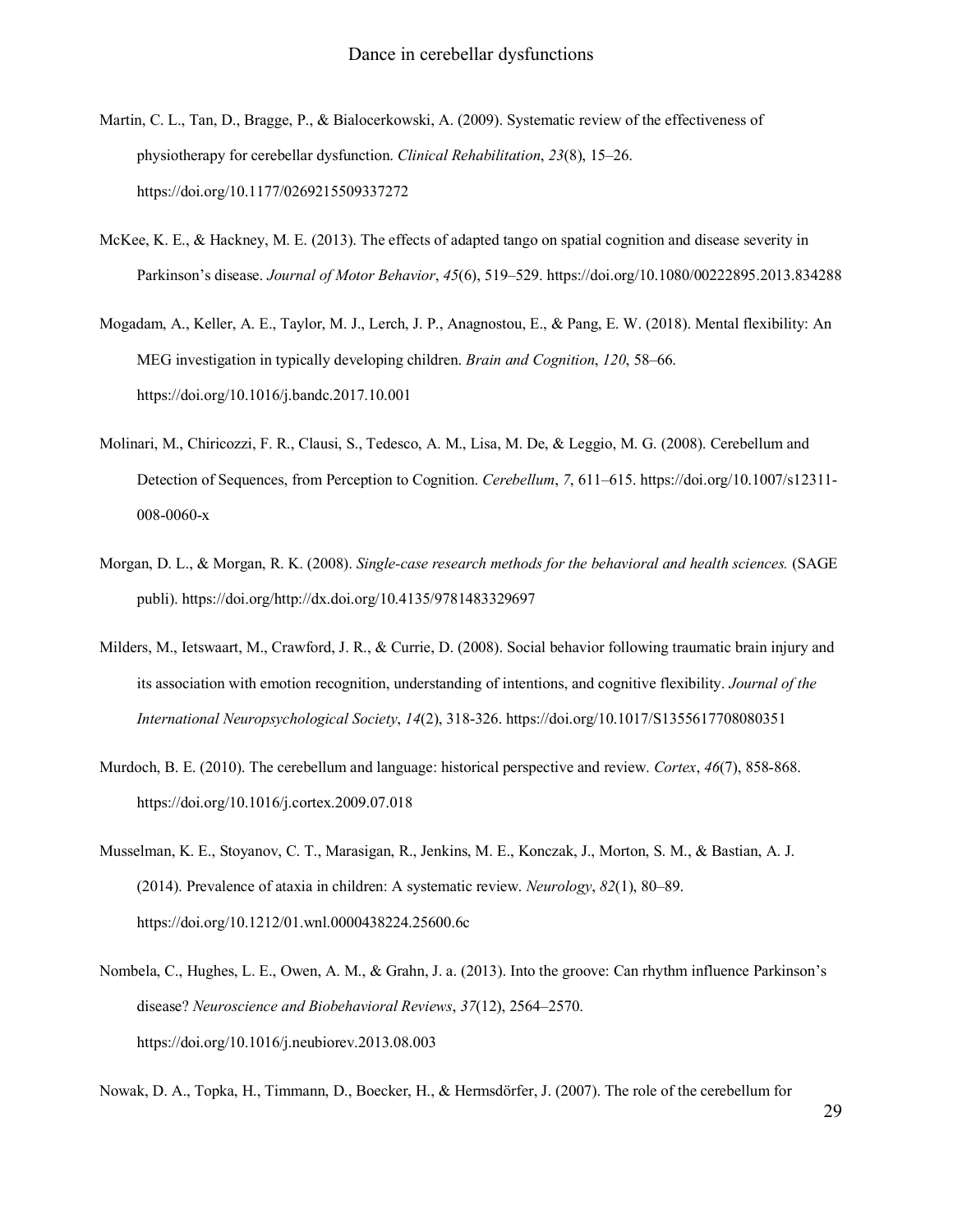predictive control of grasping. *Cerebellum*, *6*(1), 7–17. https://doi.org/10.1080/14734220600776379

- Nozaradan, S., Schwartze, M., Obermeier, C., & Kotz, S. A. (2017). Specific contributions of basal ganglia and cerebellum to the neural tracking of rhythm. *Cortex*, *95*, 156–168. https://doi.org/10.1016/j.cortex.2017.08.015
- Paquette, S., Fujii, S., Li, H. C., & Schlaug, G. (2017). The cerebellum's contribution to beat interval discrimination. *NeuroImage*, *163*, 177–182. https://doi.org/10.1016/j.neuroimage.2017.09.017
- Poretti, A., Boltshauser, E., & Doherty, D. (2014). Cerebellar hypoplasia: Differential diagnosis and diagnostic approach. *American Journal of Medical Genetics, Part C: Seminars in Medical Genetics*, *166*(2), 211–226. https://doi.org/10.1002/ajmg.c.31398
- Provasi, J., Doyère, V., Zélanti, P. S., Kieffer, V., Perdry, H., El Massioui, N., … Droit-Volet, S. (2014). Disrupted sensorimotor synchronization, but intact rhythm discrimination, in children treated for a cerebellar medulloblastoma. *Research in Developmental Disabilities*, *35*(9), 2053–2068. https://doi.org/10.1016/j.ridd.2014.04.024
- Puyjarinet, F., Bégel, V., Lopez, R., Dellacherie, D., & Dalla Bella, S. (2017). Children and adults with Attention-Deficit/Hyperactivity Disorder cannot move to the beat. *Scientific Reports*, *7*(1), 11550. https://doi.org/10.1038/s41598-017-11295-w
- Repp, B. H. (2005). Sensorimotor synchronization: a review of the tapping literature. *Psychonomic Bulletin & Review*, *12*(6), 969–992. https://doi.org/https://doi.org/10.3758/BF03206433
- Repp, B. H. (2006). Rate Limits of Sensorimotor Synchronization. *Advances in Cognitive Psychology*, *2*(2), 163–181. https://doi.org/10.2478/v10053-008-0053-9
- Repp, B. H., & Su, Y.-H. (2013). Sensorimotor synchronization: a review of recent research (2006-2012). *Psychonomic Bulletin & Review*, *20*(3), 403–452. https://doi.org/10.3758/s13423-012-0371-2
- Ryan, M. M., & Engle, E. C. (2003). Acute Ataxia in Childhood. *Journal of Child Neurology*, *18*, 309–316. https://doi.org/https://doi.org/10.1177/08830738030180050901

Sampaio, L. M. M., Subramaniam, S., Arena, R., & Bhatt, T. (2016). Does virtual reality-based kinect dance training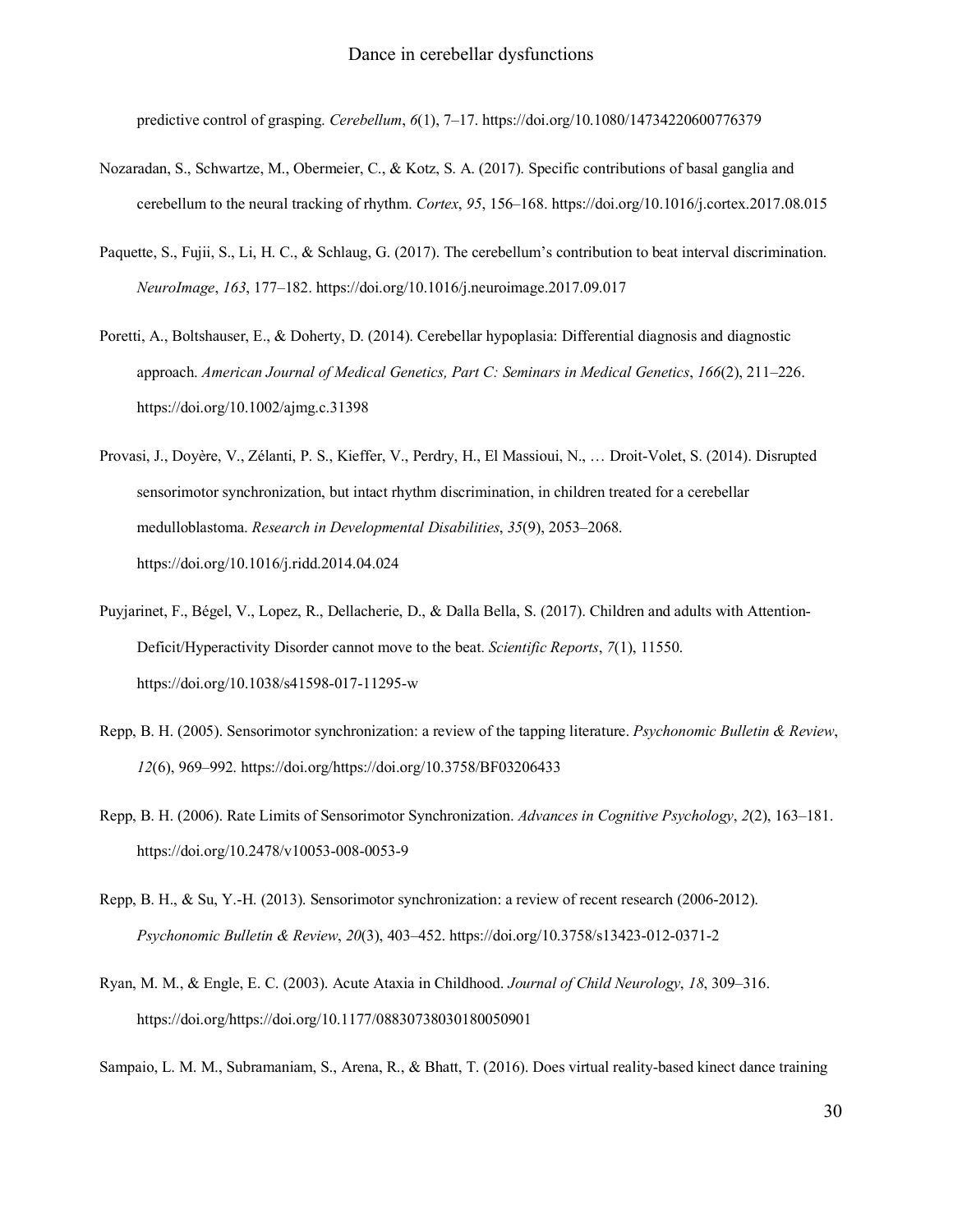paradigm improve autonomic nervous system modulation in individuals with chronic stroke? *Journal of Vascular and Interventional Neurology*, *9*(2), 21–29.

- Sartor-glittenberg, C., & Brickner, L. (2014). A multidimensional physical therapy program for individuals with cerebellar ataxia secondary to traumatic brain injury : a case series. *Physiotherapy Theory and Practice*, *30*(2), 138–148. https://doi.org/10.3109/09593985.2013.819952
- Schmahmann, J. D. (2004). Disorders of the Cerebellum. *The Journal of Neuropsychiatry and Clinical Neurosciences*, *16*, 367–378. https://doi.org/10.1212/wnl.32.7.790
- Schmahmann, J. D., Guell, X., Stoodley, C. J., & Halko, M. A. (2019). The theory and neuroscience of cerebellar cognition. *Annual Review Of Neuroscience*, *42*, 337–364. https://doi.org/10.1146/annurev-neuro-070918-050258
- Schmahmann, J. D., & Sherman, J. C. (1998). The cerebellar cognitive affective syndrome. *Brain*, *121*(4), 561–579. https://doi.org/https://doi.org/10.1093/brain/121.4.561
- Schmitz-Hübsch, T., Du Montcel, S. T., Baliko, L., Berciano, J., Boesch, S., Depondt, C., … Fancellu, R. (2006). Scale for the assessment and rating of ataxia: Development of a new clinical scale. *Neurology*, *66*(11), 1717– 1720. https://doi.org/10.1212/01.wnl.0000219042.60538.92
- Schwartze, M., Keller, P. E., & Kotz, S. A. (2016). Spontaneous, synchronized, and corrective timing behavior in cerebellar lesion patients. *Behavioural Brain Research*, *312*, 285–293. https://doi.org/10.1016/j.bbr.2016.06.040
- Schwartze, M., & Kotz, S. A. (2013). A dual-pathway neural architecture for specific temporal prediction. *Neuroscience & Biobehavioral Reviews*, *37*(10), 2587-2596. https://doi.org/10.1016/j.neubiorev.2013.08.005
- Shadmehr, R., Smith, M. A., & Krakauer, J. W. (2010). Error Correction , Sensory Prediction , and Adaptation in Motor Control. *Annual Review of Neuroscience*, *33*, 89–108. https://doi.org/10.1146/annurev-neuro-060909- 153135
- Shanahan, J., Morris, M. E., Bhriain, O. N., Saunders, J., & Clifford, A. M. (2015). Dance for people with Parkinson disease: What is the evidence telling us? *Archives of Physical Medicine and Rehabilitation*, *96*(1), 141–153. https://doi.org/10.1016/j.apmr.2014.08.017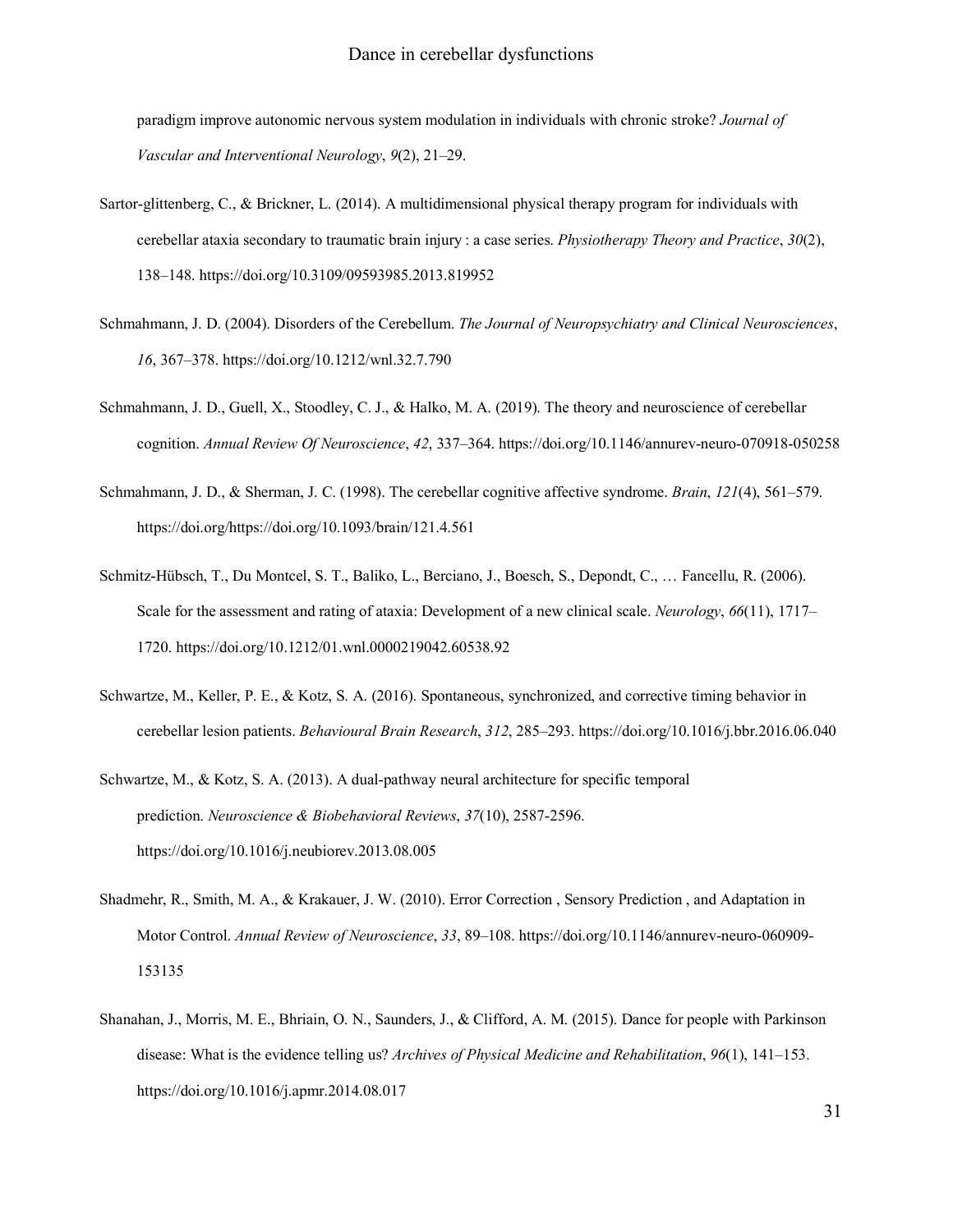- Snow, J. H. (1992). Mental flexibility and planning skills in children and adolescents with learning disabilities. *Journal of Learning Disabilities*, *25*(4), 265–270. https://doi.org/10.1177/002221949202500408
- Song, Y. G., Ryu, Y. U., Im, S. J., Lee, Y. S., & Park, J. H. (2018). Effects of dance-based movement therapy on balance, gait, and psychological functions in severe cerebellar ataxia: A case study. *Physiotherapy Theory and Practice*, *35*(8), 756–763. https://doi.org/10.1080/09593985.2018.1457119
- Soppelsa, R., & Albaret, J. M. (2005). La batterie d'évaluation du mouvement chez l'enfant (M-ABC) : étalonnage sur une population d'enfants de 4 à 12 ans. *Psymotricité*, 195–200.
- Surgent, O. J., Dadalko, O. I., Pickett, K. A., & Travers, B. G. (2019). Balance and the brain: A review of structural brain correlates of postural balance and balance training in humans. *Gait and Posture*, *71*, 245–252. https://doi.org/10.1016/j.gaitpost.2019.05.011
- Teixeira-Machado, L., Azevedo-Santos, I., & De Santana, J. M. (2017). Dance improves functionality and psychosocial adjustment in cerebral palsy: A randomized controlled clinical trial. *American Journal of Physical Medicine and Rehabilitation*, *96*(6), 424–429. https://doi.org/10.1097/PHM.0000000000000646
- ten Donkelaar, H. J., Lammens, M., Wesseling, P., Thijssen, H. O. M., & Renier, W. O. (2003). Development and developmental disorders of the human cerebellum. *Journal of Neurology*, *250*(09), 1025–1036. https://doi.org/10.1007/s00415-003-0199-9
- Therrien, A. S., & Bastian, A. J. (2019). The cerebellum as a movement sensor. *Neuroscience Letters*, *688*, 37–40. https://doi.org/10.1016/j.neulet.2018.06.055
- Thier, P., & Markanday, A. (2019). Role of the Vermal Cerebellum in Visually Guided Eye Movements and Visual Motion Perception. *Annual Review of Vision Science*, *5*(1), 247–268. https://doi.org/10.1146/annurev-vision-091718-015000
- Tierney, A. T., & Kraus, N. (2013). The ability to tap to a beat relates to cognitive, linguistic, and perceptual skills. *Brain and Language*, *124*(3), 225–231. https://doi.org/10.1016/j.bandl.2012.12.014
- Timmann, D., Watts, S., & Hore, J. (1999). Failure of cerebellar patients to time finger opening precisely causes ball high-low inaccuracy in overarm throws. *Journal of Neurophysiology*, *82*(1), 103–114.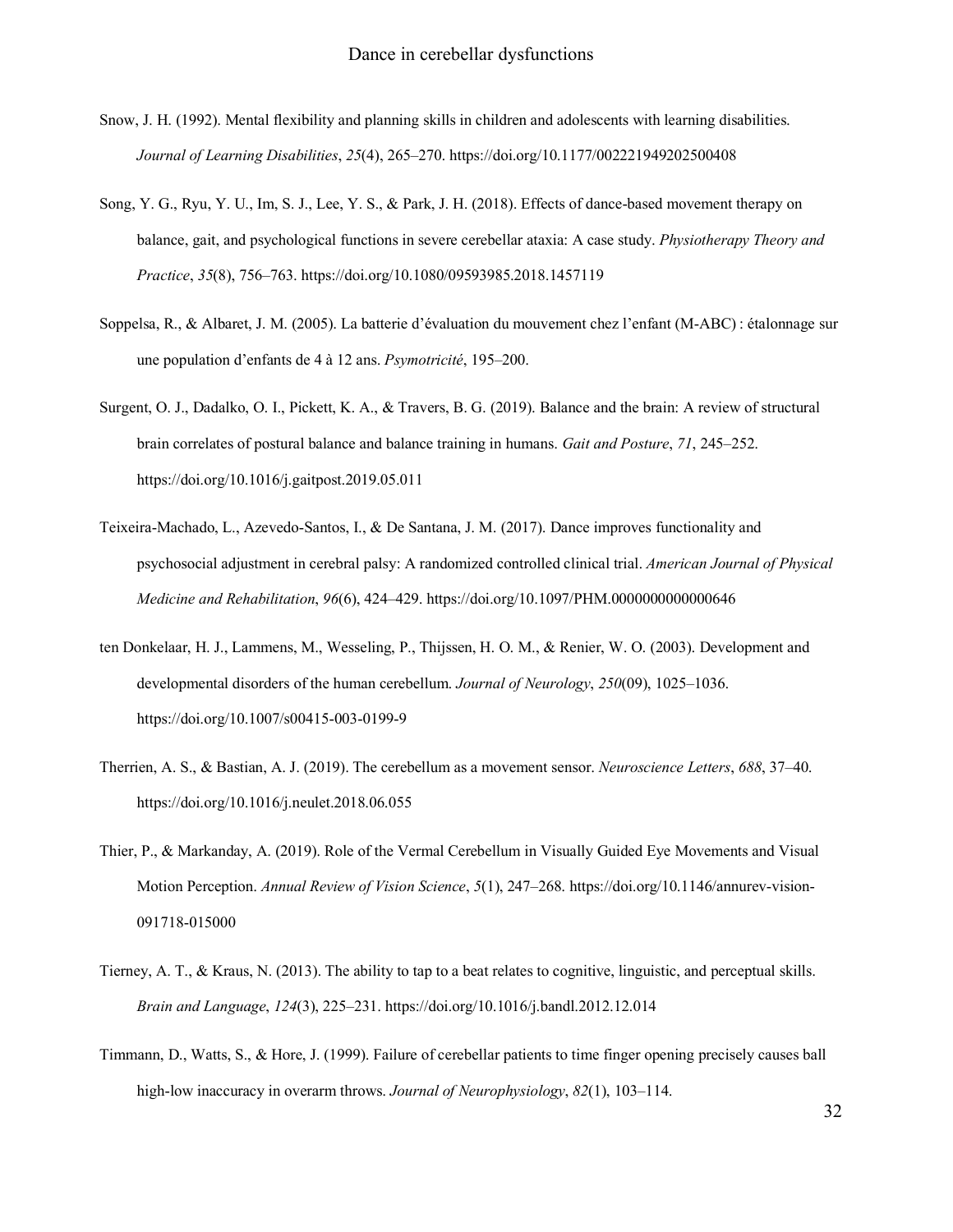https://doi.org/10.1152/jn.1999.82.1.103

- Turner, J. C., Oakes, P. J., Haslam, S. A., & McGarty, C. (1994). Self and collective: Cognition and social context. *Personality and social psychology bulletin*, *20*(5), 454-463. https://doi.org/10.1177/0146167294205002
- Van Overwalle, F., Baetens, K., Mariën, P., & Vandekerckhove, M. (2014). Social cognition and the cerebellum: a meta-analysis of over 350 fMRI studies. *Neuroimage*, *86*, 554-572. https://doi.org/10.1016/j.neuroimage.2013.09.033
- Van Overwalle, F., Manto, M., Leggio, M., & Delgado-García, J. M. (2019). The sequencing process generated by the cerebellum crucially contributes to social interactions. *Medical Hypotheses*, *128*, 33–42. https://doi.org/10.1016/j.mehy.2019.05.014
- Verschaffel, L., Torbeyns, J., De Smedt, B., Luwel, K., & Van Dooren, W. (2007). Strategy flexibility in children with low achievement in mathematics. *Educational and Child Psychology*, *24*(2), 16–27.
- Wang, V. Y., & Zoghbi, H. Y. (2001). Genetic regulation of cerebellar development. *Nature Reviews Neuroscience*, *2*(7), 484–491. https://doi.org/10.1038/35081558
- Wiltermuth, S. S., & Heath, C. (2009). Synchrony and cooperation. *Psychological science*, *20*(1), 1-5. https://doi.org/10.1111/j.1467-9280.2008.02253.x
- Wu, T., & Hallett, M. (2013). The cerebellum in Parkinson's disease. *Brain*, *136*(3), 696–709. https://doi.org/10.1093/brain/aws360
- Zatorre, R. J., Chen, J. L., & Penhune, V. B. (2007). When the brain plays music: auditory-motor interactions in music perception and production. *Nature Reviews. Neuroscience*, *8*(7), 547–558. https://doi.org/10.1038/nrn2152

**Tables**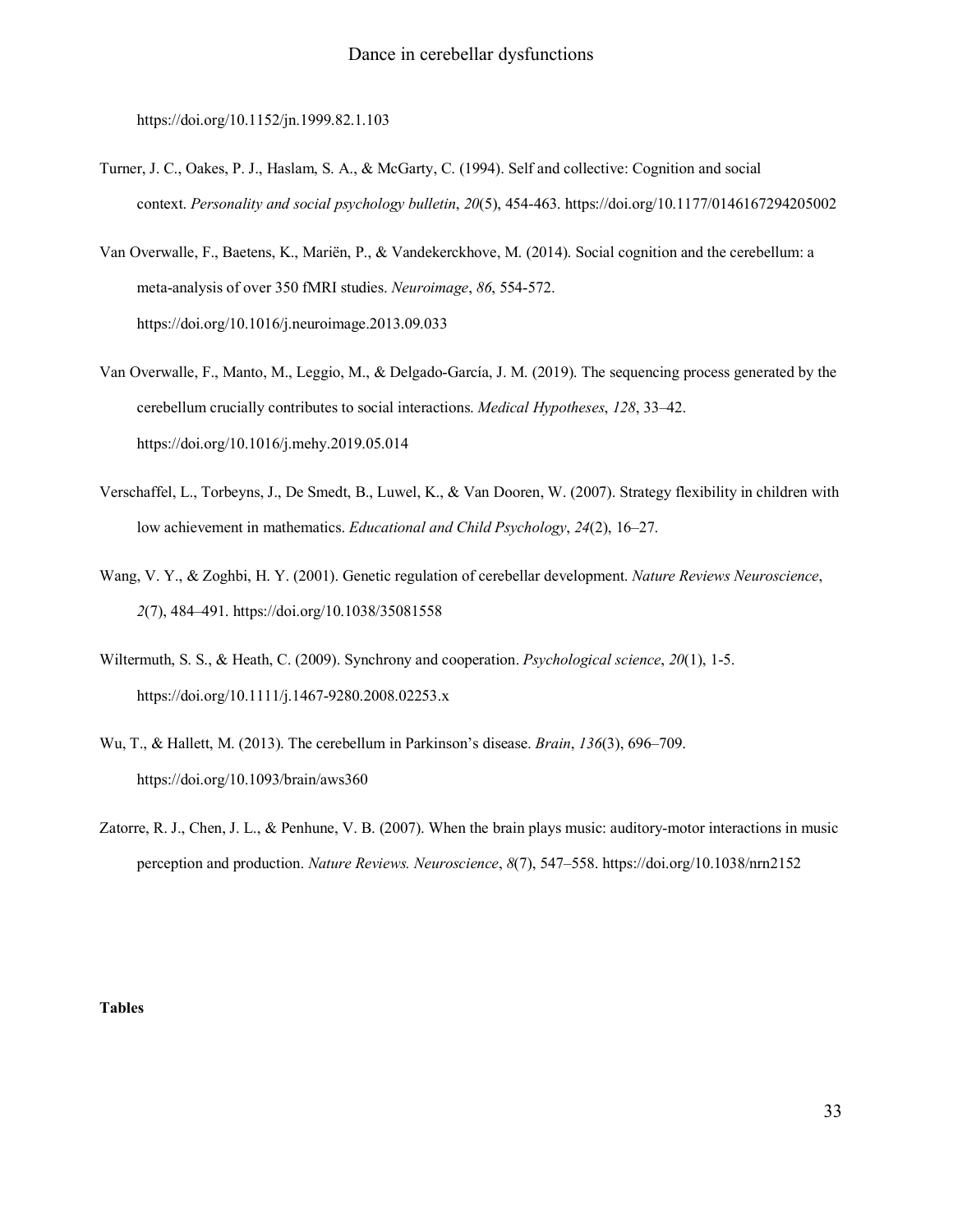| Patient | Age  | Genre | A      | HT                       | CD <sub>.</sub> | DM     | DA                       | T                        | <sub>S</sub>             | F                        | N                        | <b>OA</b>                | OM                       | OBF                      |
|---------|------|-------|--------|--------------------------|-----------------|--------|--------------------------|--------------------------|--------------------------|--------------------------|--------------------------|--------------------------|--------------------------|--------------------------|
|         | 10.3 | M     | $^{+}$ | $\sim$                   | $^{+}$          | $\sim$ | ٠                        | $\sim$                   | $^{+}$                   | $^{+}$                   | $\overline{\phantom{a}}$ | $\overline{\phantom{a}}$ | $^{+}$                   | $\overline{\phantom{a}}$ |
| 2       | 7.8  | F     | $^{+}$ | $\overline{\phantom{a}}$ | $^{+}$          | $\sim$ | $^{+}$                   | $\overline{\phantom{a}}$ | $\overline{\phantom{0}}$ | $\overline{\phantom{0}}$ | $\overline{\phantom{0}}$ | $\overline{a}$           | $^{+}$                   | $+$                      |
| 3       | 7.5  | F     | $^{+}$ | $^{+}$                   | $^{+}$          | $\sim$ | $^{+}$                   | $\overline{\phantom{a}}$ | $\overline{\phantom{0}}$ |                          |                          | ٠                        | $\overline{\phantom{a}}$ | $^{+}$                   |
| 4       | 8.2  | M     | $^{+}$ | $^{+}$                   | $^{+}$          | $\sim$ | $\overline{\phantom{0}}$ | $\overline{\phantom{0}}$ | ۰                        | $^{+}$                   | $\overline{\phantom{0}}$ |                          | -                        |                          |
| 5       | 9.0  | M     | $^{+}$ | $^{+}$                   | $+$             | $+$    | $+$                      | $+$                      | $^{+}$                   | $+$                      | ۰                        | $\overline{a}$           | $\overline{\phantom{a}}$ | $+$                      |
| 6       | 7.11 | M     | $+$    | $+$                      | $+$             | $\sim$ | $+$                      | $\overline{\phantom{a}}$ | $^{+}$                   | $\overline{\phantom{a}}$ | -                        | $\overline{a}$           | $^{+}$                   | $\overline{\phantom{a}}$ |
|         | 8.3  | M     | $^{+}$ | $+$                      | $+$             | $+$    | $+$                      | $\overline{\phantom{a}}$ | $^{+}$                   | $+$                      | $+$                      | $+$                      | $^{+}$                   | $^{+}$                   |

**Table 1**. Demographics and Cerebellar signs at the latest neurological evaluation

A = Ataxia, HT = Hypotonia, CD = Coordination disorder/Dysdiadochokinesis, Dysmetria, Dysarthria/Speech disorder (articulation), T = Intentional tremors, S = Slowness, F = Fatigability, N = Nystagmus, OA = Oculomotor apraxia, OM = Other Oculomotor disorders, OBF = Oro-

bucco-Facial apraxia

**Table 2**. IQ scores of children with DCA. IQ indexes were calculated with the WISC-IV for patients 1, 4,5 and 6, and with the WPPSI-IV for patients 2, 3 and 7 in accordance with the age of the patient at last intellectual evaluation.

| Patient | <b>VCI</b> | PRI | <b>VSI</b> | <b>FRI</b> | WMI | <b>PSI</b> |
|---------|------------|-----|------------|------------|-----|------------|
|         | 98         | 94  | NT         | NT         | 97  | 112        |
| 2       | 84         | NT  | 106        | 118        | 106 | 74         |
| 3       | 95         | NT  | 77         | 95         | 97  | 77         |
| 4       | 138        | 114 | NT         | NT         | 100 | 96         |
| 5       | 82         | 79  | NT         | NT         | NT  | 76         |
| 6       | 89         | NT  | 102        | 91         | 88  | 77         |
| 7       | 100        | NT  | 85         | 95         | NT  | 71         |

**VCI** = Verbal Comprehension Index, **PRI** = Perceptual Reasoning Index, **VSI** = Visual Spatial Index, **FRI =** Fluid Reasoning Index, **WMI** = Working Memory Index, **PSI** = Processing Speed Index; note that in the WISC IV, the main indices are VCI, PRI, WMI and PSI. In the WPPSI IV, the main indices are VCI, VSI, FRI, WMI and PSI. NT = not tested (the index does not exist in the battery used).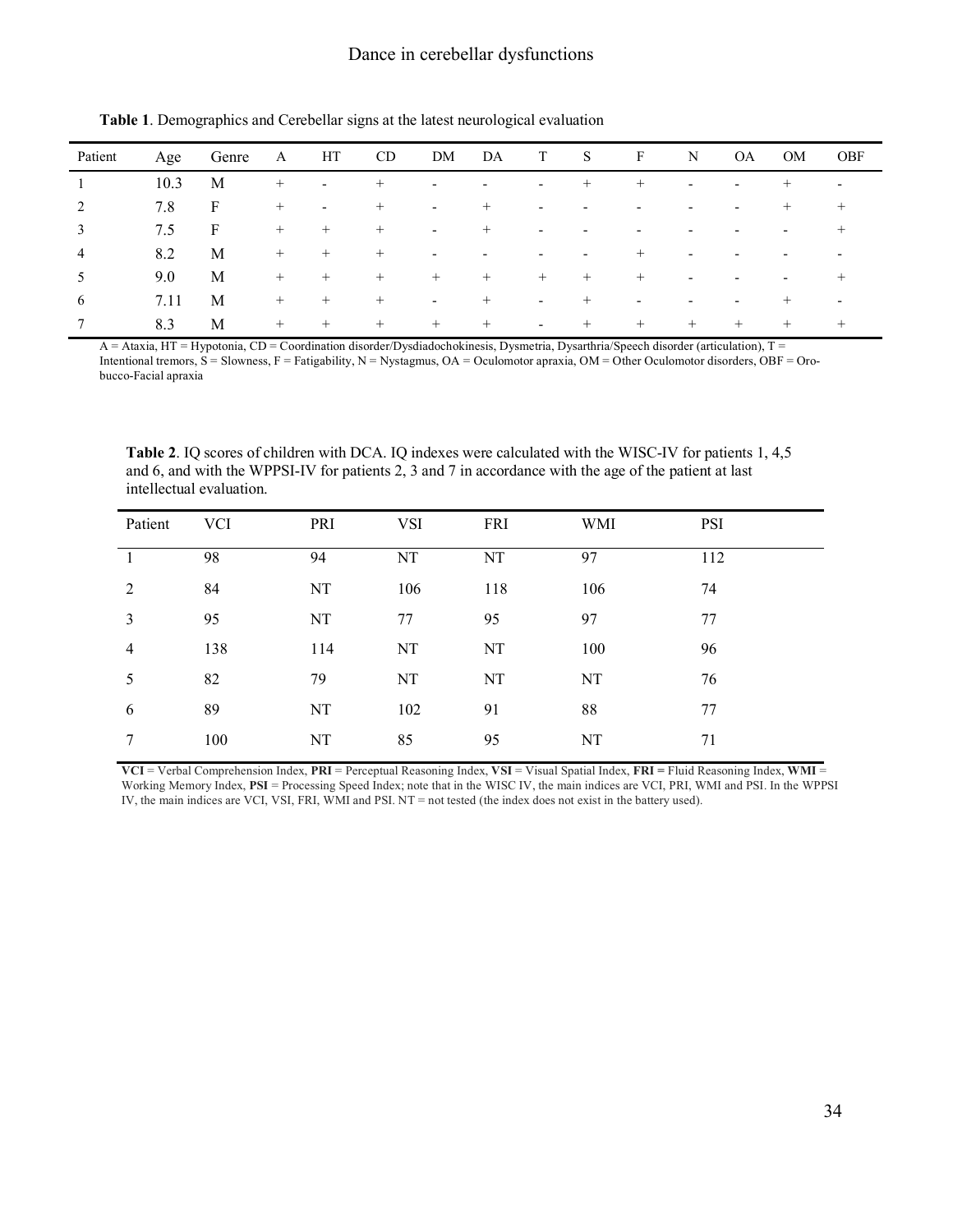|                                     | <b>CEREB</b> Pre-Post Comparison |                          |      |                    |                | Comparison CEREB and CONTROLS |                   |      |                  |            |  |
|-------------------------------------|----------------------------------|--------------------------|------|--------------------|----------------|-------------------------------|-------------------|------|------------------|------------|--|
| Variable                            | Mean                             | Mean<br>Post             | Z    | $\overline{p}$     | Effect<br>Size | Delta<br>Patients             | Delta<br>Controls | Z    | $\boldsymbol{p}$ | Effect     |  |
|                                     | Pre $(SD)$                       | (SD)                     |      |                    | (r)            | (SD)                          | (SD)              |      |                  | Size $(r)$ |  |
| Tapping with a<br>metronome<br>(CV) | 0.35<br>(0.05)                   | 0.19<br>(0.11)           | 2.37 | ${}< 0.01**$       | 0.89           | $-0.16$<br>(0.08)             | 0.03<br>(0.14)    | 3.37 | ${}< 0.001$ ***  | 0.65       |  |
| Tapping with<br>music (CV)          | 0.41<br>(0.12)                   | 0.22<br>(0.09)           | 2.37 | ${}_{\leq 0.01**}$ | 0.89           | $-0.19$<br>(0.11)             | $-0.01$<br>(0.14) | 2.77 | ${}< 0.005$ ***  | 0.53       |  |
| Hopping on<br>mats                  | 1.86<br>(1.38)                   | 3.57<br>(2.09)           | 2.30 | ${}< 0.05*$        | 0.87           | 1.71<br>(1.19)                | $-0.05$<br>(0.28) | 3.96 | ${}< 0.005$ ***  | 0.76       |  |
| Cognitive<br>flexibility<br>Speed   | 7.24<br>(2.87)                   | 12.8<br>(10.3)           | 2.20 | ${}< 0.05*$        | 0.90           | $-5.19$<br>(8.47)             | $-1.04$<br>(1.19) | 1.95 | ${}< 0.05*$      | 0.37       |  |
| Cognitive<br>flexibility<br>Quality | 4.67<br>(1.86)                   | $\mathfrak{Z}$<br>(1.91) | 2.27 | ${}< 0.05*$        | 0.93           | 1.33<br>(0.52)                | 0.3(0.73)         | 2.78 | ${}< 0.01**$     | 0.53       |  |
| Cognitive<br>flexibility at<br>home | 16.57<br>(3.6)                   | 13.86<br>(3.39)          | 1.87 | ${}< 0.05*$        | 0.71           | 2.71<br>(3.30)                | 0.18<br>(1.13)    | 2.11 | ${}< 0.05*$      | 0.41       |  |
| Social cognition                    | 59.43<br>(8.28)                  | 55.14<br>(7.78)          | 1.86 | ${}< 0.05*$        | 0.70           | 4.29<br>(4.89)                | $-0.44$<br>(3.03) | 2.76 | ${}< 0.01**$     | 0.53       |  |

**Table 3**. **Differences between the pre and the post training and between CEREB and CONTROLS group. Tasks for which a significant difference were observed are presented**

**Table 4. Individual scores in Perceptual and motor rhythmic skills for each DCA patient in comparison with an age-matched control group. Statistics are calculated with Bayesian Single-Case Methods (Crawford & Garthwaite, 2007). Columns Pre show the comparison between the control group and patients' performance before the testing and columns Post show the comparison between the control group and patients' performance after the testing.** 

*Patient 1*

Pre Post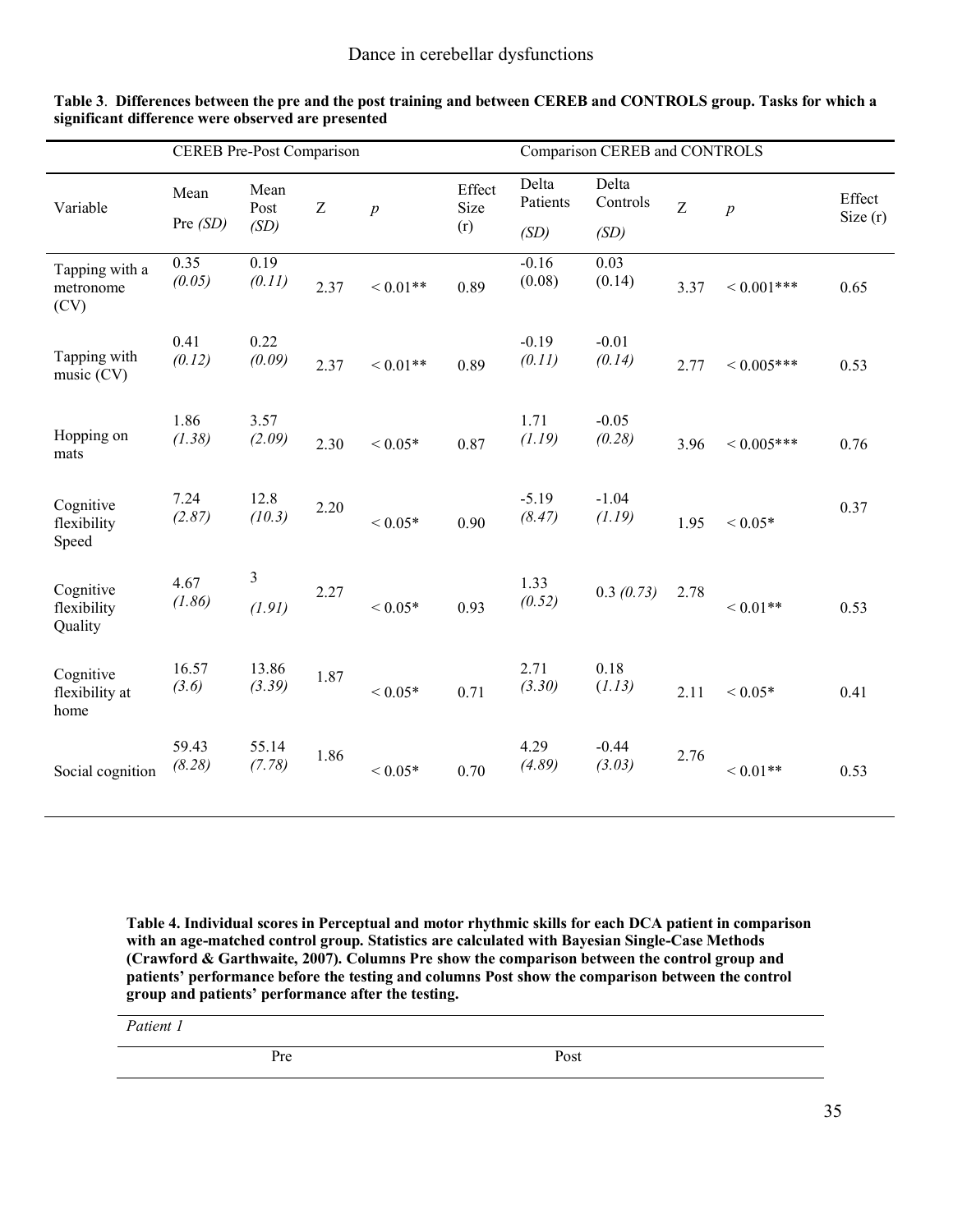| Variable                         | Patient's<br>score | Control<br>Group | $\boldsymbol{p}$ | Patient's<br>score | Control<br>Group | $\boldsymbol{p}$ |
|----------------------------------|--------------------|------------------|------------------|--------------------|------------------|------------------|
|                                  |                    | Mean (SD)        |                  |                    | Mean (SD)        |                  |
| Tapping with a<br>metronome (CV) | 0.29               | 0.12(0.14)       | $= 0.15$         | 0.10               | $0.12$ (0.13)    | $= 0.38$         |
| Tapping with music<br>(CV)       | 0.42               | 0.15(0.15)       | $= 0.07$         | 0.13               | 0.14(0.12)       | $= 0.47$         |
| Patient 2                        |                    |                  |                  |                    |                  |                  |
|                                  | Pre                |                  |                  | Post               |                  |                  |
| Variable                         | Patient's          | Control<br>Group | $\boldsymbol{p}$ | Patient's          | Control<br>Group | $\boldsymbol{p}$ |
|                                  | score              | Mean (SD)        |                  | score              | Mean (SD)        |                  |
| Tapping with a<br>metronome (CV) | 0.33               | $0.01$ (0.01)    | ${}< 0.005$ ***  | 0.25               | 0.11(0.07)       | $= 0.06$         |
| Tapping with music<br>(CV)       | 0.43               | 0.12(0.05)       | ${}< 0.005$ ***  | 0.26               | 0.12(0.04)       | ${}< 0.05*$      |
| Patient 3                        |                    |                  |                  |                    |                  |                  |
|                                  | Pre                |                  |                  | Post               |                  |                  |
| Variable                         | Patient's<br>score | Control<br>Group | $\overline{p}$   | Patient's<br>score | Control<br>Group | $\boldsymbol{p}$ |
|                                  |                    | Mean (SD)        |                  |                    | Mean (SD)        |                  |
| Tapping with a<br>metronome (CV) | 0.42               | 0.07(0.01)       | ${}<0.005***$    | 0.39               | 0.11(0.07)       | ${}< 0.01**$     |
| Tapping with music<br>(CV)       | 0.55               | 0.12(0.05)       | ${}<0.005***$    | 0.34               | 0.12(0.04)       | ${}< 0.005$ ***  |
| Patient 4                        |                    |                  |                  |                    |                  |                  |
|                                  | Pre                |                  |                  | Post               |                  |                  |
| Variable                         | Patient's          | Control<br>Group | $\boldsymbol{p}$ | Patient's          | Control<br>Group | $\boldsymbol{p}$ |
|                                  | score              | Mean (sD)        |                  | score              | Mean (SD)        |                  |
| Tapping with a<br>metronome (CV) | 0.31               | 0.07(0.2)        | ${}<0.001***$    | 0.09               | 0.11(0.14)       | $= 0.42$         |
| Tapping with music<br>(CV)       | 0.15               | 0.14(0.07)       | ${}<0.001$ ***   | 0.13               | 0.13(0.07)       | 0.500            |
| Patient 5                        |                    |                  |                  |                    |                  |                  |
|                                  | Pre                |                  |                  | Post               |                  |                  |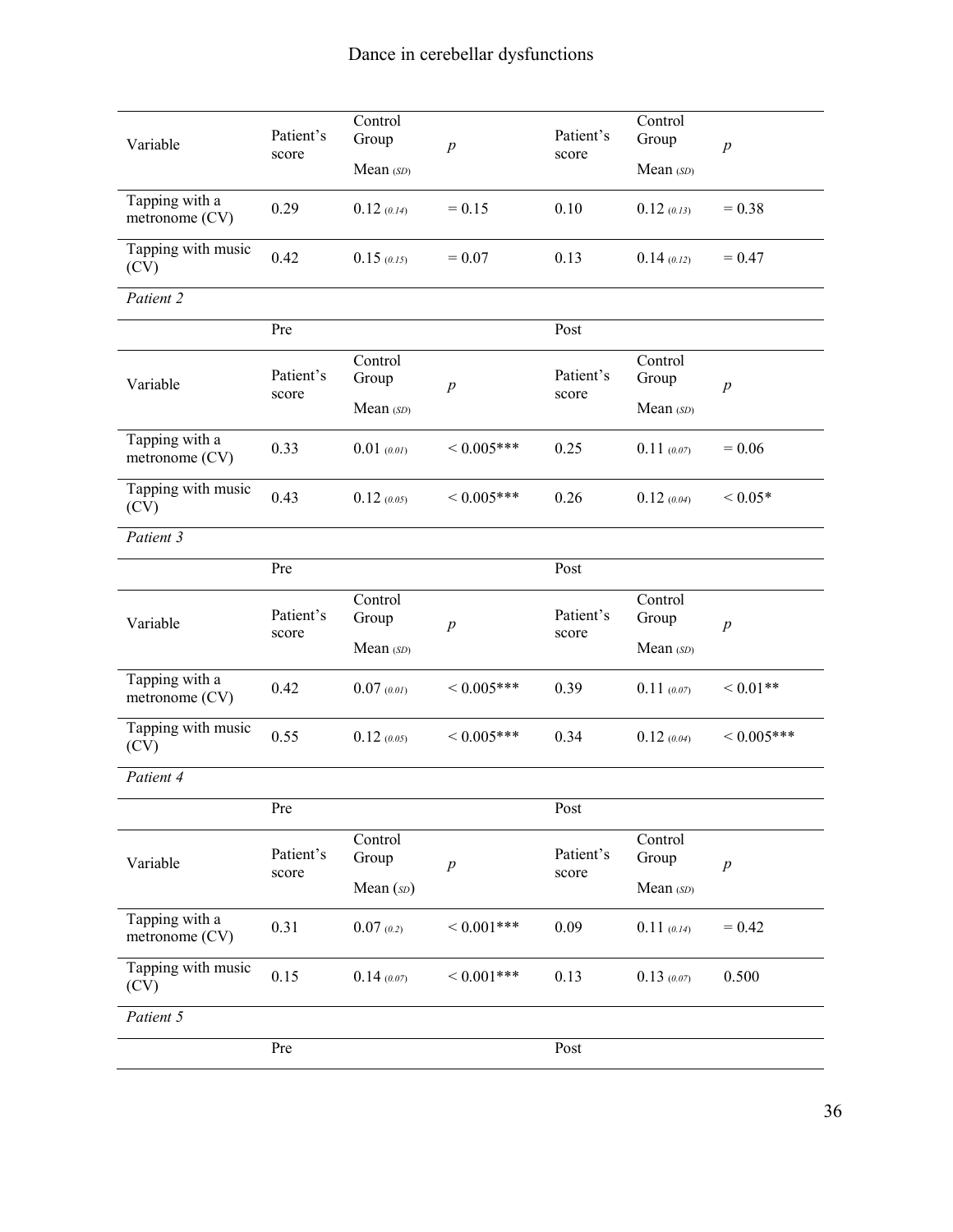| Variable                         | Patient's<br>score | Control<br>Group<br>Mean (SD) | $\overline{p}$     | Patient's<br>score | Control<br>Group<br>Mean (SD) | $\boldsymbol{p}$ |  |
|----------------------------------|--------------------|-------------------------------|--------------------|--------------------|-------------------------------|------------------|--|
| Tapping with a<br>metronome (CV) | 0.31               | 0.07(0.03)                    | ${}< 0.001$ ***    | 0.11               | 0.06(0.01)                    | ${}< 0.005$ ***  |  |
| Tapping with music<br>(CV)       | 0.46               | 0.14(0.09)                    | ${}< 0.005$ ***    | 0.13               | 0.09(0.04)                    | 0.19             |  |
| Patient 6                        |                    |                               |                    |                    |                               |                  |  |
|                                  | Pre                |                               |                    | Post               |                               |                  |  |
| Variable                         | Patient's<br>score | Control<br>Group              | $\overline{p}$     | Patient's<br>score | Control<br>Group              | $\boldsymbol{p}$ |  |
|                                  |                    | Mean (SD)                     |                    |                    | Mean (SD)                     |                  |  |
| Tapping with a<br>metronome (CV) | 0.39               | 0.07(0.02)                    | ${}< 0.001$ ***    | 0.26               | 0.11(0.14)                    | $= 0.19$         |  |
| Tapping with music<br>(CV)       | 0.39               | 0.14(0.08)                    | ${}< 0.05*$        | 0.25               | 0.13(0.07)                    | $= 0.1$          |  |
| Patient 7                        |                    |                               |                    |                    |                               |                  |  |
|                                  | Pre                |                               |                    | Post               |                               |                  |  |
| Variable                         | Patient's<br>score | Control<br>Group              | $\boldsymbol{p}$   | Patient's<br>score | Control<br>Group              | $\boldsymbol{p}$ |  |
|                                  |                    | Mean (SD)                     |                    |                    | Mean (SD)                     |                  |  |
| Tapping with a<br>metronome (CV) | 0.39               | 0.07(0.02)                    | ${}< 0.001$ ***    | 0.13               | 0.12(0.14)                    | 0.47             |  |
| Tapping with music<br>(CV)       | 0.42               | 0.14(0.08)                    | ${}_{\leq 0.01**}$ | 0.31               | 0.13(0.07)                    | $0.026*$         |  |

**Table 5. Individual scores in Motor and cognitive skills for each DCA patient in comparison with an age-matched control group. Statistics are calculated with Bayesian Single-Case Methods with the DissocsBayes program (Crawford & Garthwaite, 2007). Columns Pre show the comparison between the control group and patients' performance before the testing and columns Post show the comparison between the control group and patients' performance after the testing.** 

*Patient 1* 

| Variable | Pre                |                  | Post                       |       |  |  |  |
|----------|--------------------|------------------|----------------------------|-------|--|--|--|
|          | Patient's<br>score | Control<br>Group | Patient's Control<br>score | Group |  |  |  |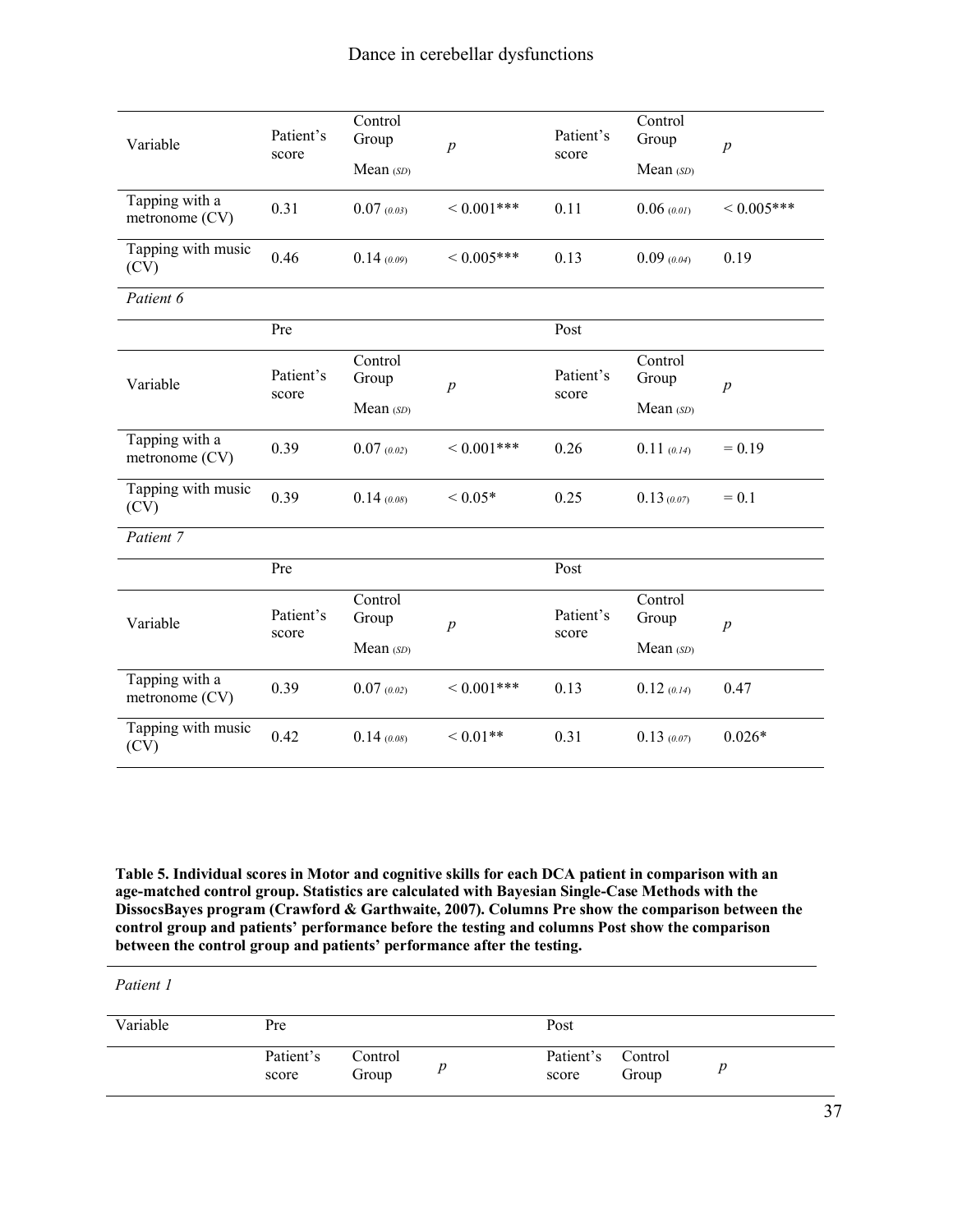|                                  |                    | Mean (SD)                     |                      |                    | Mean (SD)                     |                  |
|----------------------------------|--------------------|-------------------------------|----------------------|--------------------|-------------------------------|------------------|
| Hopping on mats                  | 4.5                | 5.00(0.00)                    | ${}< 0.001$ ***      | $\overline{5}$     | 5.00(0.00)                    | 0.5              |
| Cognitive flexibility<br>Speed   | 5.19               | 5.31 $(0.76)$                 | $= 0.44$             | 4.5                | 3.96(0.46)                    | 0.15             |
| Cognitive flexibility<br>Quality | $\overline{4}$     | 6.00(1.00)                    | $= 0.06$             | $\overline{4}$     | $6.43$ $(0.79)$               | 0.07             |
| Cognitive flexibility<br>at home | 14                 | 19.33(2.25)                   | ${}< 0.05*$          | 13                 | 20(2.83)                      | ${}< 0.05*$      |
| Social cognition                 | 61                 | 68.14 (4.77)                  | $= 0.11$             | 69                 | $65.67$ (3.27)                | $= 0.19$         |
| Patient 2                        |                    |                               |                      |                    |                               |                  |
| Variable                         | Pre                |                               |                      | Post               |                               |                  |
|                                  | Patient's<br>score | Control<br>Group<br>Mean (SD) | $\overline{p}$       | Patient's<br>score | Control<br>Group<br>Mean (SD) | $\boldsymbol{p}$ |
| Hopping on mats                  | $\overline{2}$     | 4.92(0.20)                    | $< 0.000$ ***        | 3.5                | 4.67(0.52)                    | ${}< 0.05*$      |
| Cognitive flexibility<br>Speed   | 9.43               | $6.24$ (1.91)                 | $= 0.09$             | 6.78               | $5.31 \t(1.24)$               | $= 0.16$         |
| Cognitive flexibility<br>Quality | $\overline{4}$     | 6.33(0.42)                    | ${}< 0.005$ ***      | 5                  | 6.83(0.41)                    | ${}<0.005***$    |
| Cognitive flexibility<br>at home | 10                 | 20.83(2.4)                    | ${}<0.005***$        | 13                 | 20.67(2.73)                   | ${}< 0.05*$      |
| Social cognition                 | 39                 | $67.17$ (8.93)                | ${}< 0.05*$          | 48                 | 67.50 $(5.86)$                | ${}< 0.05*$      |
| Patient 3                        |                    |                               |                      |                    |                               |                  |
| Variable                         | Pre                |                               |                      | Post               |                               |                  |
|                                  | Patient's<br>score | Control<br>Group              | $\overline{p}$       | Patient's<br>score | Control<br>Group              | $\boldsymbol{p}$ |
|                                  |                    | Mean (SD)                     |                      |                    | Mean (SD)                     |                  |
| Hopping on mats                  | $\boldsymbol{0}$   | 4.92(0.20)                    | ${}_{\leq 0.005***}$ | 0.5                | 4.67(0.62)                    | ${}< 0.005$ ***  |
| Cognitive flexibility<br>Speed   | $\rm NA$           | $\rm NA$                      | NA                   | NA                 |                               |                  |
| Cognitive flexibility<br>Quality | $\rm NA$           | NA                            | NA                   | NA                 |                               |                  |
| Cognitive flexibility<br>at home | 12                 | 20.83(2.40)                   | ${}<0.005***$        | 21                 | 20.67(2.73)                   | $= 0.46$         |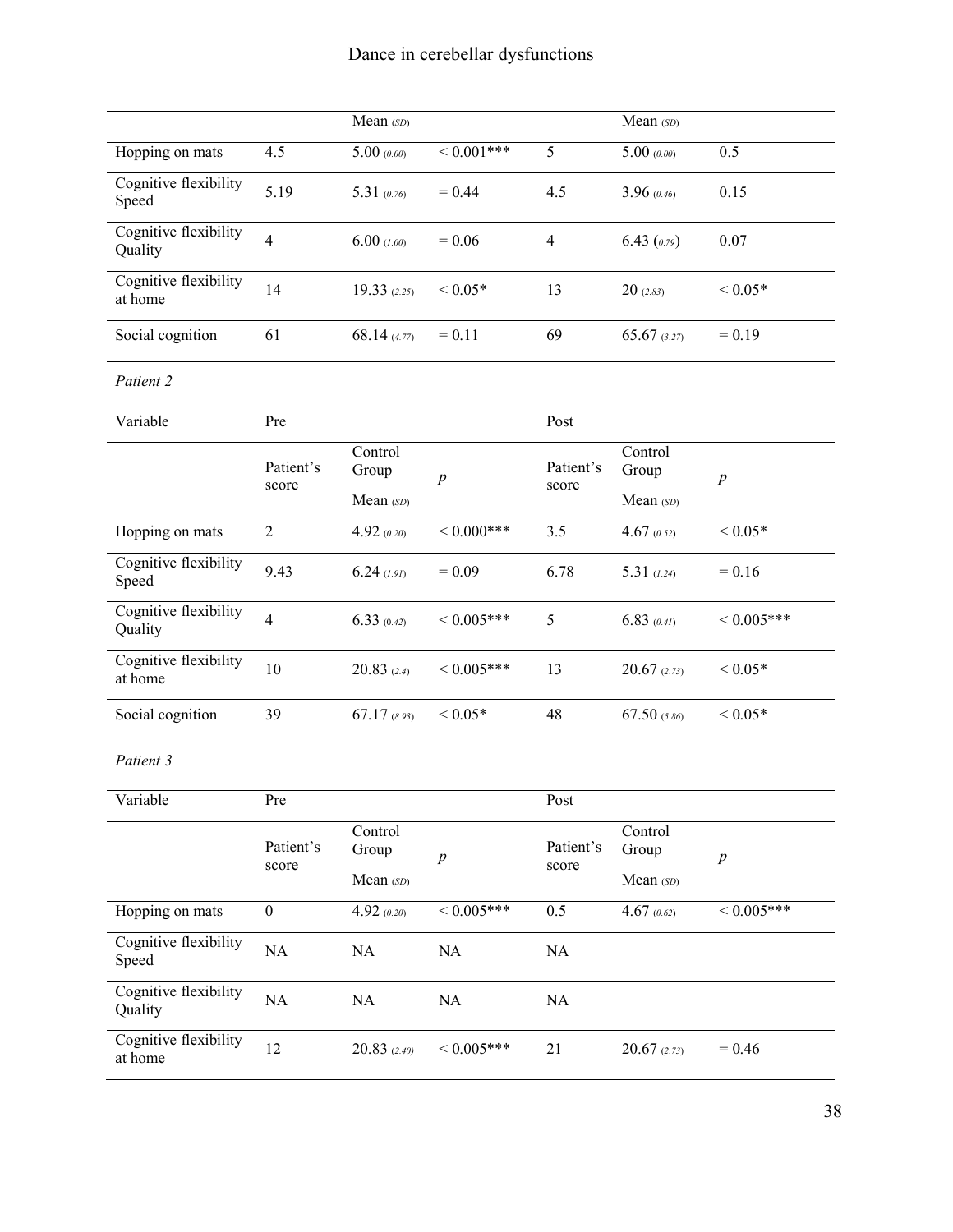| Social cognition                 | 61                 | $67.17$ (8.93)                | ${}< 0.05*$      | 62                 | 67.50 $(5.86)$                | $= 0.212$        |
|----------------------------------|--------------------|-------------------------------|------------------|--------------------|-------------------------------|------------------|
| Patient 4                        |                    |                               |                  |                    |                               |                  |
| Variable                         | Pre                |                               |                  | Post               |                               |                  |
|                                  | Patient's<br>score | Control<br>Group              | $\overline{p}$   | Patient's<br>score | Control<br>Group              | p                |
|                                  |                    | Mean (SD)                     |                  |                    | Mean (SD)                     |                  |
| Hopping on mats                  | $\overline{2}$     | 4.86(0.25)                    | $\leq 0.001$ *** | $\overline{5}$     | 4.71(0.48)                    | $= 0.30$         |
| Cognitive flexibility<br>Speed   | 6.05               | 5.92(1.97)                    | $= 0.48$         | 5.35               | 4.38 $(1.02)$                 | $= 0.20$         |
| Cognitive flexibility<br>Quality | 5                  | 6.29(0.49)                    | ${}< 0.05*$      | $\tau$             | 6.71(0.49)                    | $= 0.30$         |
| Cognitive flexibility<br>at home | 14                 | $19.29$ (3.55)                | $= 0.11$         | 15                 | 19.6 $(4.16)$                 | $= 0.18$         |
| Social cognition                 | 58                 | 65.29(7.63)                   | $= 0.20$         | 68                 | $64.67$ (4.18)                | $= 0.24$         |
| Patient 5                        |                    |                               |                  |                    |                               |                  |
| Variable                         | Pre                |                               |                  | Post               |                               |                  |
|                                  | Patient's<br>score | Control<br>Group              | $\boldsymbol{p}$ | Patient's<br>score | Control<br>Group              | $\boldsymbol{p}$ |
|                                  |                    | Mean (SD)                     |                  |                    | Mean (SD)                     |                  |
| Hopping on mats                  | $\overline{2}$     | 4.94 $(0.18)$                 | $\leq 0.001$ *** | $\overline{4}$     | $\overline{5}$ (0.00)         | $\leq 0.001***$  |
| Cognitive flexibility<br>Speed   | 8.60               | 4.76(0.80)                    | ${}<0.001$ ***   | 6.43               | 4.02(0.69)                    | ${}< 0.01**$     |
| Cognitive flexibility<br>Quality | 5                  | 6.37(0.74)                    | $= 0.06$         | 6                  | 6.37(0.52)                    | $= 0.26$         |
| Cognitive flexibility<br>at home | 20                 | $18.87$ (3.52)                | $= 0.38$         | $20\,$             | 19.28 (0.59)                  | $= 0.43$         |
| Social cognition                 | 59                 | 66.37 (2.67)                  | ${}< 0.05*$      | 60                 | 66.12 (2.70)                  | ${}< 0.05*$      |
| Patient 6                        |                    |                               |                  |                    |                               |                  |
| Variable                         | Pre                |                               |                  | Post               |                               |                  |
|                                  | Patient's<br>score | Control<br>Group<br>Mean (SD) | $\boldsymbol{p}$ | Patient's<br>score | Control<br>Group<br>Mean (SD) | $p\,$            |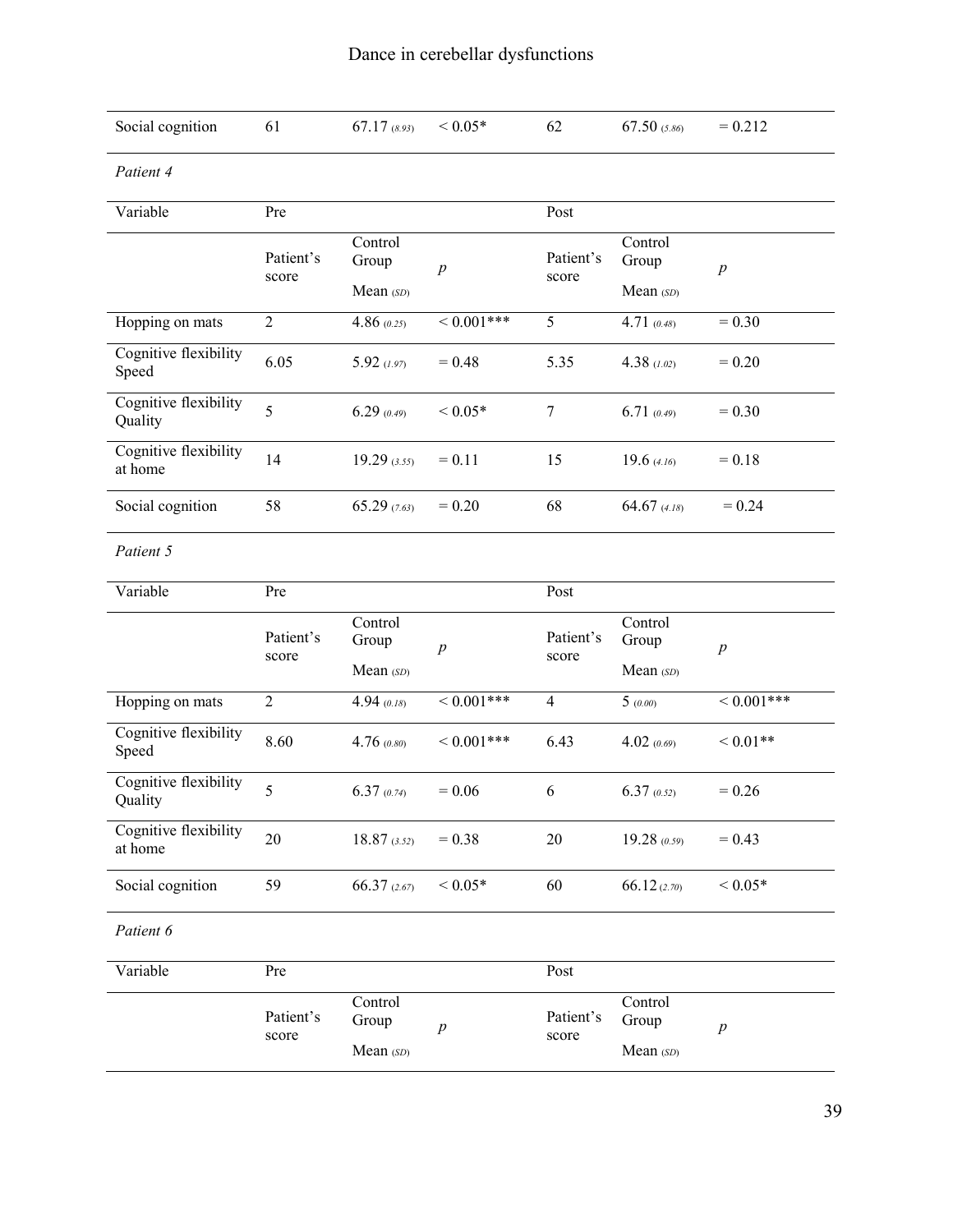| Hopping on mats                  | $\overline{2}$     | 4.86(0.25)                    | ${}_{\leq 0.001***}$ | 5                  | 4.71(0.49)                    | $= 0.30$         |
|----------------------------------|--------------------|-------------------------------|----------------------|--------------------|-------------------------------|------------------|
| Cognitive flexibility<br>Speed   | 10.33              | 5.93(1.97)                    | ${}< 0.05*$          | 7.77               | 4.38 $(1.02)$                 | ${}< 0.05*$      |
| Cognitive flexibility<br>Quality | $\mathbf{1}$       | 6.28(1.07)                    | ${}_{\leq 0.001***}$ | $\overline{3}$     | 6.71(0.49)                    | ${}<0.001***$    |
| Cognitive flexibility<br>at home | 16                 | $19.29$ (3.55)                | $= 0.22$             | 20                 | 19.6 $(4.16)$                 | $= 0.45$         |
| Social cognition                 | 52                 | 65.29(7.63)                   | $= 0.08$             | 49                 | 64.67 $(4.18)$                | ${}< 0.01**$     |
| Patient 7                        |                    |                               |                      |                    |                               |                  |
| Variable                         | Pre                |                               |                      | Post               |                               |                  |
|                                  |                    |                               |                      |                    |                               |                  |
|                                  | Patient's<br>score | Control<br>Group<br>Mean (SD) | $\boldsymbol{p}$     | Patient's<br>score | Control<br>Group<br>Mean (SD) | $\boldsymbol{p}$ |
| Hopping on mats                  | $\mathbf{1}$       | 4.86 $(0.24)$                 | ${}< 0.001$ ***      | $\mathbf{1}$       | 4.71 $(0.49)$                 | ${}< 0.001$ ***  |
| Cognitive flexibility<br>Speed   | 35                 | 5.93(1.97)                    | ${}<0.001***$        | 12.62              | 4.38(1.02)                    | ${}<0.001***$    |
| Cognitive flexibility<br>Quality | $\mathbf{1}$       | 6.29(0.0)                     | $0.000***$           | $\overline{2}$     | 6.71(0.49)                    | $0.000***$       |
| Cognitive flexibility<br>at home | 11                 | $19.29$ (3.55)                | ${}< 0.05*$          | 14                 | 19.6 $(4.16)$                 | $= 0.15$         |

## **Figures**